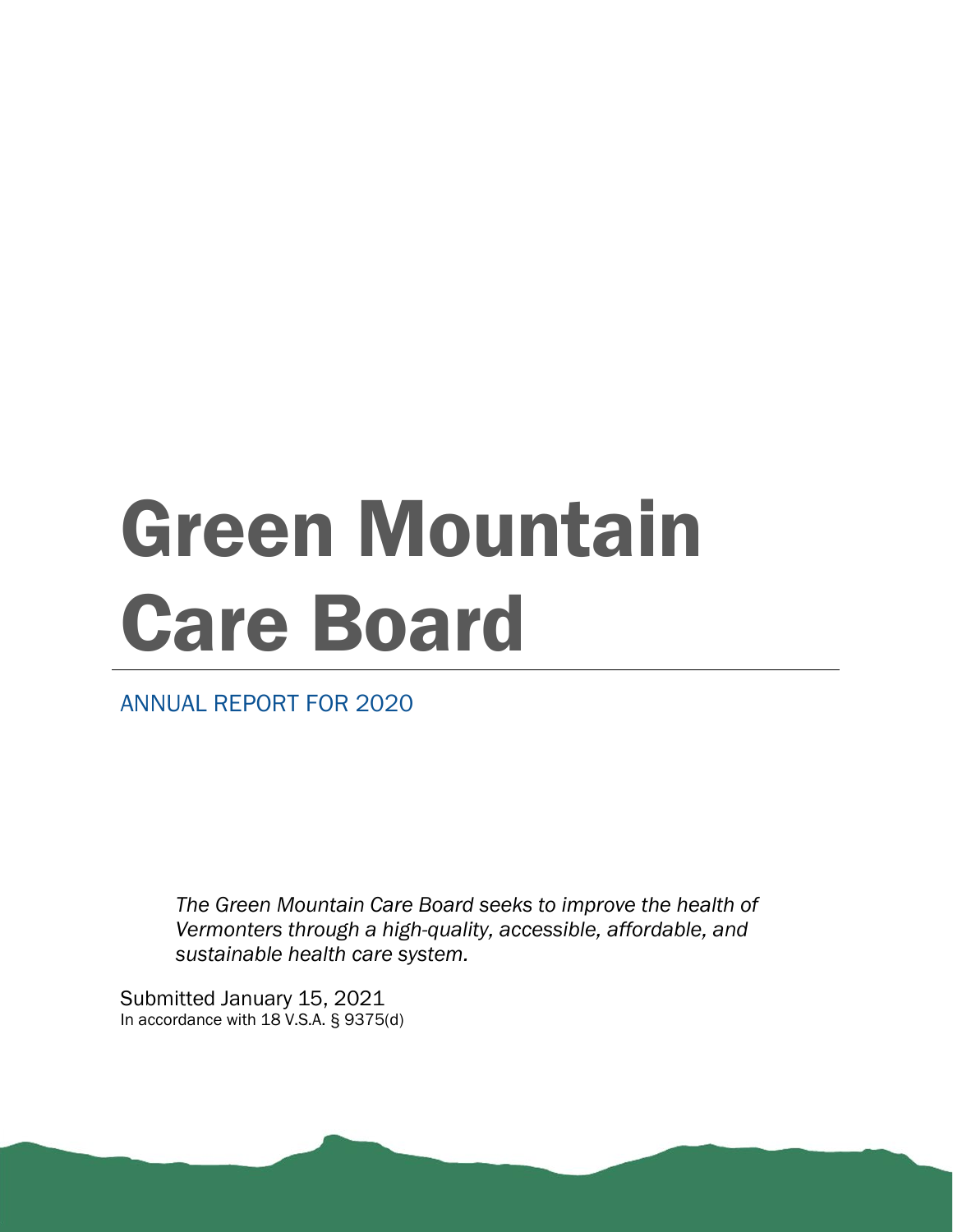

*Kevin Mullin, Chair Jessica Holmes, Ph.D. Robin Lunge, J.D., MHCDS* 144 State Street *Tom Pelham* Montpelier, VT 05602 *Maureen Usifer* 802-828-2177 *Susan J. Barrett, J.D., Executive Director*

To: Sen. Anne Cummings, Chair, Senate Committee on Finance Sen. Ginny Lyons, Chair, Senate Committee on Health and Welfare Sen. Jane Kitchel, Chair, Senate Committee on Appropriations Rep. Janet Ancel, Chair, House Committee on Ways and Means Rep. Mary S. Hooper, Chair, House Committee on Appropriations Rep. William J. Lippert, Chair, House Committee on Health Care

From: Green Mountain Care Board Date: January 15, 2021 Title: 2020 Annual Report

Dear Sen. Cummings, Sen. Lyons, Sen. Kitchel, Rep. Ancel, Rep. Hooper, and Rep. Lippert:

Please accept the annual report of the Green Mountain Care Board (hereafter GMCB or Board), as required by 18 V.S.A. § 9375(d).

The Board is guided by its statutory principles "to promote the general good of the state by: (1) improving the health of the population; (2) reducing the per capita rate of growth in expenditures for health services in Vermont across all payers while ensuring that access to care and quality of care are not compromised; (3) enhancing the patient and health care professional experience of care; (4) recruiting and retaining high quality health care professionals; and (5) achieving administrative simplification in health care financing and delivery."

 $\_$  , and the state of the state of the state of the state of the state of the state of the state of the state of the state of the state of the state of the state of the state of the state of the state of the state of the

2020 was a year of incredible unpredictability for the entities that we regulate and thus required great nimbleness from the GMCB. The pandemic required us to make changes to almost every process. Despite having to work remotely, I am amazed by the productivity of the hard-working State employees at the GMCB. The staff and Board Members are committed to the difficult and challenging work of controlling health insurance premium growth, analyzing hospital and accountable care organization (ACO) budgets and new health care projects and expenditures, pursuing health care payment and delivery reforms, and developing a new statewide Health Resource Allocation Plan. And as we complete Year Three of the All-Payer Model Agreement, the Board continues to work closely with our State and federal partners to move Vermont's health care system away from fee-for-service and towards one that encourages prevention, wellness, and better coordination of care.

We look forward to working with you during the upcoming Legislative Session.

Sincerely,

Kui jemalli

Kevin J. Mullin Chair, Green Mountain Care Board

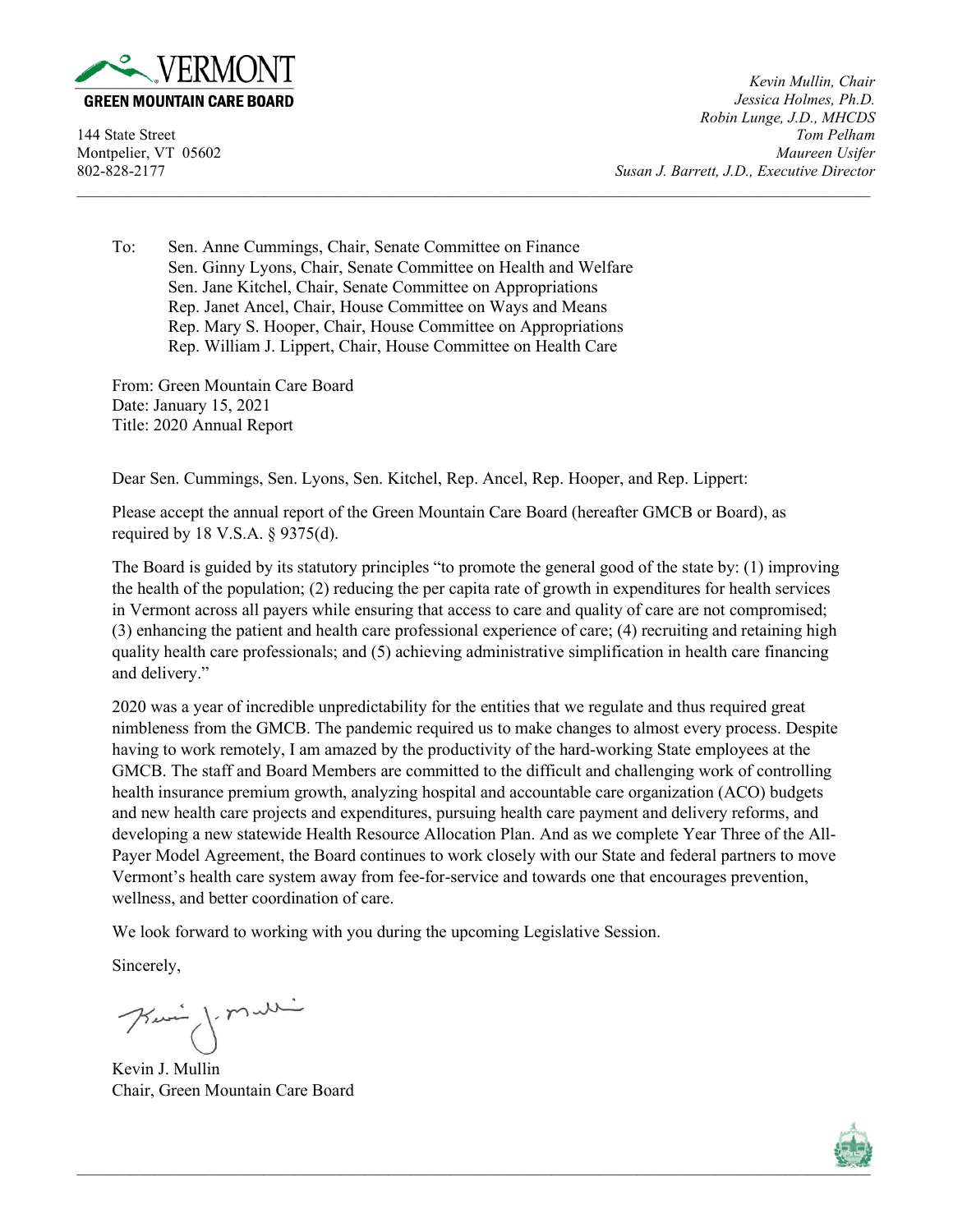# **Contents**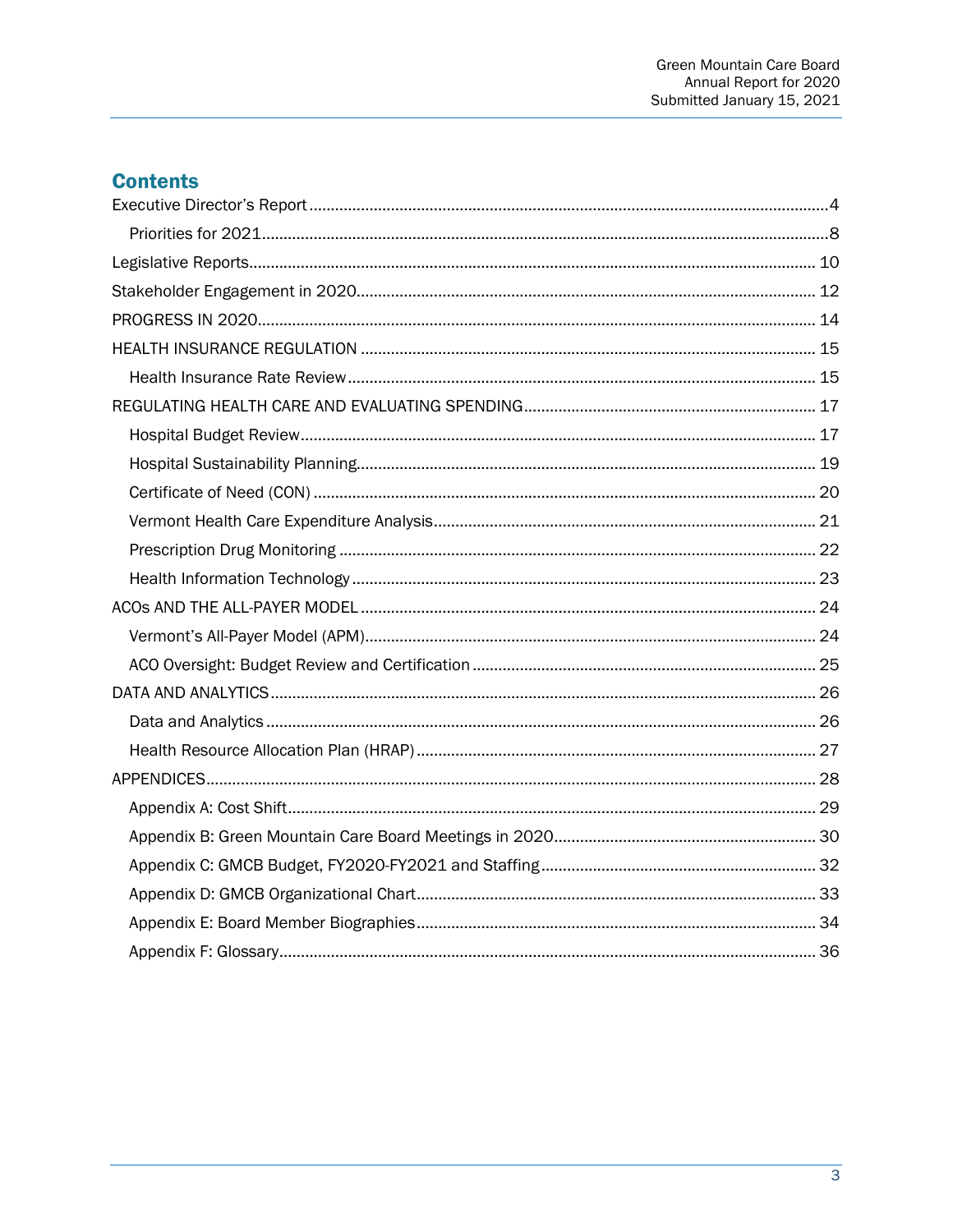# <span id="page-3-0"></span>Executive Director's Report

Throughout 2020, the Board worked to improve the health of Vermonters by supporting the development of a high-quality, accessible, and sustainable health care system. As for most agencies, and likely most Vermonters, COVID-19 was the major theme of 2020. While COVID-19 required temporary changes to the Board's regulatory processes and other projects, the Board continued to meet statutory requirements while making progress on projects like the Health Resource Allocation Plan (HRAP), hospital sustainability planning, and implementing the All-Payer Model (APM).

The GMCB's 2019 Annual Report, submitted in January 2020, could not have anticipated the major focus of our work in 2020: the COVID-19 pandemic and public health emergency. This year brought immense challenges to the health care system, as health care providers and organizations in Vermont came together to fight the COVID-19 pandemic. We saw all parts of our health care system and the state collaborate to address the challenges of the pandemic and innovate in the pandemic world.

COVID-19 also caused major instability in many health care organizations' finances. On March 20, 2020, Governor Scott suspended all non-essential adult elective procedures and medical surgical procedures. This change preceded a dramatic decrease in health care utilization in April and May, including procedures and office visits, at Vermont's provider practices and hospitals. With this decrease, providers' fee-for-service (FFS) revenue also sharply decreased. Fortunately, many providers and 13 of Vermont's 14 hospitals were participants in Vermont's APM and received some proportion of their revenue as fixed prospective payments. These fixed payments helped providers maintain some financial stability during the shutdown, in conjunction with federal and state relief funds. In addition to highlighting the benefits of innovative payment models, COVID-19 also highlighted technical and clinical innovation by Vermont's health care system, which embraced expanded use of telemedicine at the height of the first wave of the pandemic. With the support of the Legislature and swift action of payers, providers delivered needed services to patients through video and phone visits. While telemedicine visits have decreased slightly since spring 2020, we expect to see continued increases in the use of this technology. Unfortunately, recent upticks in COVID-19 at the end of 2020 may require telehealth to replace some in-person visits once again.

### Green Mountain Care Board Themes from 2020

#### Regulatory Response to COVID-19

The primary focus of the Board throughout the pandemic was to balance appropriate regulation of Vermont's private sector health care entities as required by statute with doing what we could to reduce administrative burden and allow flexibility for the Board's regulated entities, especially Vermont's hospitals, so they could focus on care for their patients. As we write this report, COVID-19 is again surging in Vermont and throughout the country. The regulatory work of the Board is immensely important in containing health care costs while maintaining access to high quality care for all Vermonters and our processes must be tailored to accommodate the needs of provider organizations working on the front lines during the pandemic. In 2020 the Board was successful in complying with all of its statutory duties and roles despite the pandemic.

Early on in the pandemic, Vermont's Legislature responded to the state of emergency and passed Act 91 of 2020 which offered the GMCB and GMCB-regulated entities temporary flexibility in response to the pandemic. The Board's response has included:

• Providing new guidance for emergency certificate of need (CON) applications related to the COVID-19 response (allowable under existing authority) and, after passage of Act 91, waiving the need for CON review of certain projects;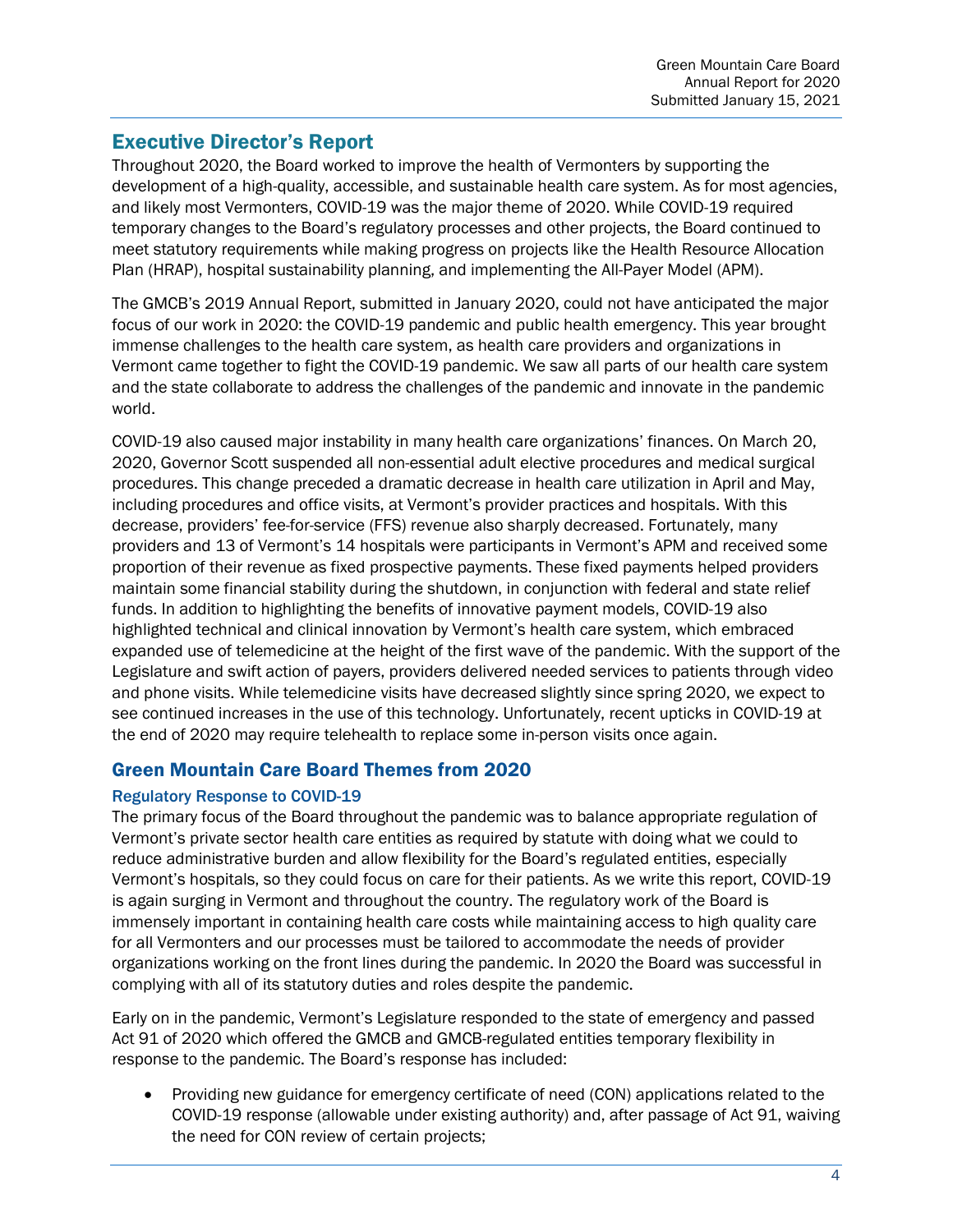- Continuing to monitor hospital solvency and issuing new hospital budget process guidance intended to reduce the regulatory burden on hospitals, including delaying hospital budget submission due dates (note that hospital budgets were approved on time despite the flexibility afforded to hospitals);
- Working with federal partners at the Center for Medicare & Medicaid Innovation (CMMI) to request monitoring flexibility and additional funding for providers participating in Vermont's All-Payer Model (see pg. 24 for more information);
- Amending OneCare Vermont's 2020 Budget Order to allow the redirection of resources toward front-line providers, and to extend the reporting timeline to allow for revisions in light of COVID-19 and accounting for delays in the availability of information;
- Delaying GMCB's insurance rate review decisions by one week (allowable under existing authority); and
- Data analysis to support the State's response.

Each section of this report will also describe the impact of COVID-19 and/or changes to the Board's work in response, as appropriate.

In addition to working with health care providers and other regulated entities to provide appropriate flexibility, the Board made major internal changes in response to the pandemic, including quickly transitioning to remote work for our staff, and to all-remote Board meetings and hearings. As with other agencies that host a large number of public meetings, this was a major effort and required our staff to adapt rapidly. Members of the GMCB staff provided one-on-one trainings and support to members of the public, stakeholders, and parties to ensure that all-remote Board meetings and hearings remained truly accessible to the public. Despite occasional hiccups, holding Board meetings and hearings remotely has been successful; the Board has not only been able to continue its normal business, but has been able to welcome Vermonters who might not otherwise be able to travel to Montpelier at our Board meetings. The Board is exploring how it could continue to provide this expanded access once the state of emergency ends.

We recognize that COVID-19 will continue to be a major focus for Vermont's health care system in 2021 and anticipate that we will continue to work with the Scott Administration, legislators, and regulated entities to provide appropriate flexibility within the Board's regulatory authority.

#### Implementing Vermont's All-Payer Model

The Board and its staff continued to focus on the implementation of the APM Agreement between the State of Vermont and CMMI. This agreement, which enters Year 4 in 2021, provides the opportunity to improve health care delivery to Vermonters by rewarding efforts to keep people well. This is consistent with the federal shift toward alternative payment models that reward value over volume.

As mentioned above, fixed payments offered to providers under the APM proved immensely valuable this year as health care utilization dropped in the early months of the COVID-19 pandemic. Fixed payments provided a financial lifeline for providers who elected to receive them, highlighting the pitfalls of traditional fee-for-service payment models and the need for expanded access to predictable fixed payments.

In response to the pandemic, the Board also requested federal flexibility related to performance against the targets laid out in the APM Agreement and in the contract between Medicare and Vermont's ACO. This is because the impact of COVID-19 on 2020 performance against these targets is not predictable and is likely to be outside of providers' control. The Board worked with federal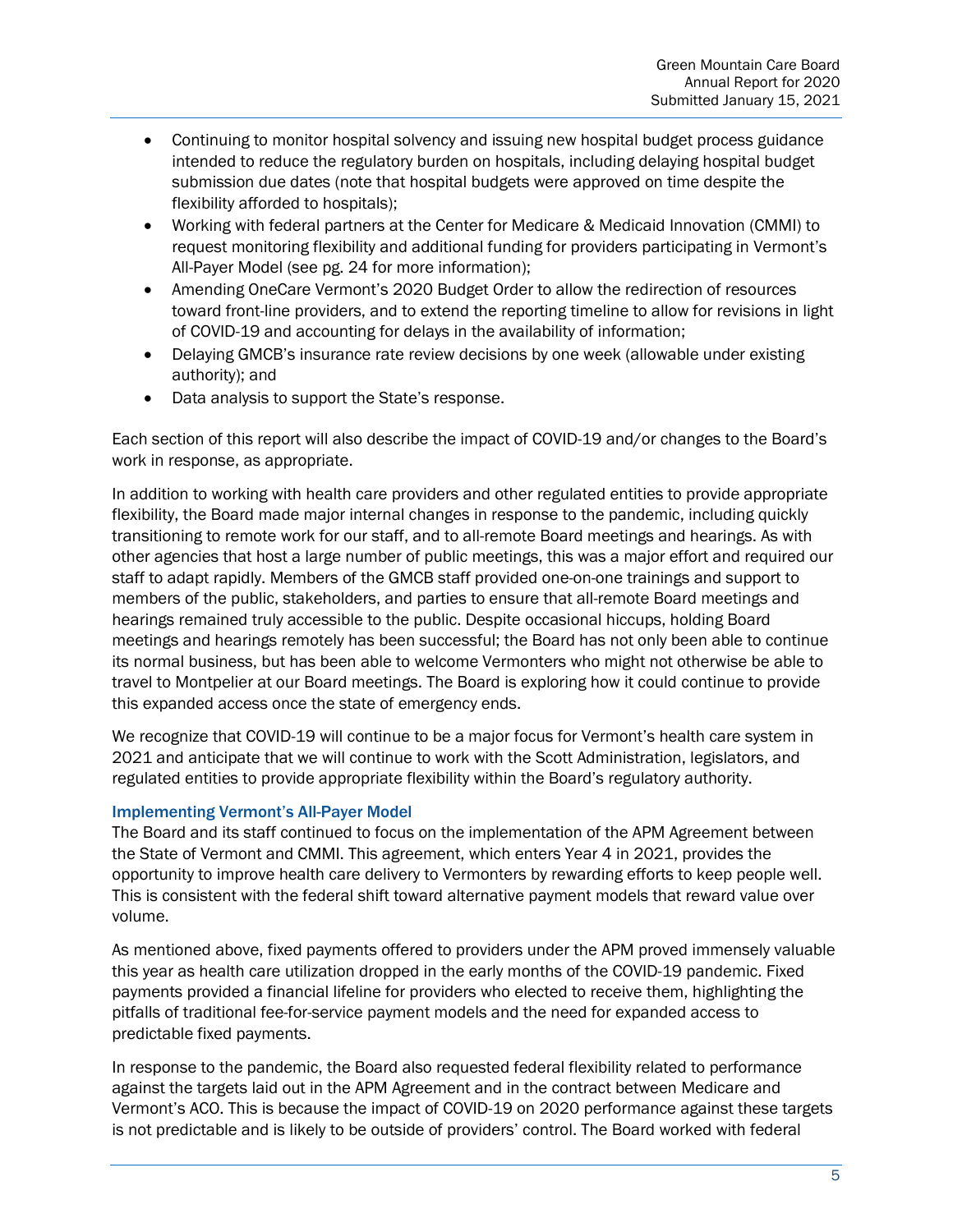partners to limit providers' potential risk for shared losses for 2020; to waive financial penalties related to quality to allow providers to focus on the COVID-19 response; and to extend the deadline for providers to decide whether to participate in the Medicare ACO program in 2021. In addition, the State is likely to request and receive flexibility related to performance on overall health care cost growth (known as Total Cost of Care under the APM Agreement) and potentially other model targets. We continue to measure providers' performance and will continue reporting to our federal partners as outlined in the APM Agreement.

Also, in 2020, Vermont received a [warning notice](https://gmcboard.vermont.gov/sites/gmcb/files/documents/VT%20State%20Agreement%20Scale%20Warning%20Notice_final_sig_0.pdf) from CMMI due to expected underperformance on [the model's scale targets.](https://gmcboard.vermont.gov/sites/gmcb/files/documents/payment-reform/PY2%20Annual%20ACO%20Scale%20Targets%20and%20Alignment%20Report_FINAL2.pdf) The [Vermont APM signatories'](https://gmcboard.vermont.gov/sites/gmcb/files/documents/Vermont%20Response%20to%20Scale%20Target%20Warning%20Letter%2012.11.20.pdf) response to this warning notice describes Vermont's strategy for improving scale performance, including a reduced risk corridor for 2021 and beyond in the Medicare ACO program. This strategy allowed greater participation by rural providers, adding 7,500 Medicare beneficiaries in the Rutland region to Vermont's Medicare and all-payer scale performance. Board staff also provided input to the AHS Director of Health Care Reform as AHS developed it[s APM Implementation Improvement Plan,](https://gmcboard.vermont.gov/sites/gmcb/files/documents/APM%20Implementation%20Improvement%20Plan%20Final%2011.19.20.pdf) released in late November 2020. While the feedback from Board staff incorporated into the Implementation Improvement Plan generally mirrors views expressed historically by the Board and some of its recommendations were considered as part of the Board's ACO oversight processes (see pg. 7 and 25), some of the regulatory strategies specifically included in the report have not yet been discussed by the Board in a public meeting. The GMCB, in its role as an independent board, will consider whether and how some recommendations from AHS's APM Implementation Improvement Plan might strengthen its work.

In December, the GMCB published an [All-Payer Model Performance Summary dashboard](https://public.tableau.com/profile/state.of.vermont#!/vizhome/apm_targets_exec_e_laptop_pubtest_16027945477830/APMPerformanceYearOne) summarizing performance to-date on the APM Agreement targets. The dashboard will continue to be updated as more results are finalized.

#### Regulation, Oversight, and Data

Regulatory Alignment: Under the APM Agreement, integration of the Board's regulatory processes – including health insurance rate review, hospital budget review, Certificate of Need, and ACO certification and budget review – has become increasingly important. In 2019, the GMCB announced its intention to develop a white paper series focused on opportunities for improving alignment across regulatory processes. This white paper series aims to improve the Board's ability to make decisions consistently across regulatory processes and ensure appropriate assessment of regulated entities in a reformed payment and delivery system environment. In summer 2020, the GMCB released discussion drafts of the first two white papers, focused on exploring the GMCB's regulatory processes and the connections between them in their current state, and on potential changes to the annual regulatory timeline to improve alignment. Key findings from the first two white papers include:

- Differences in population, included services/costs, and payers make it challenging to compare regulatory processes directly; when considering the impact of each process on the system as a whole, the focus should be on the size and scope of the impacts (e.g., the population, providers, and proportion of spending impacted).
- Data availability drives current regulatory timelines.
- There are important connections between the GMCB's regulatory work and other State agencies and the federal government; any changes will need to be attentive to these intersections.

The [first two white papers](https://gmcboard.vermont.gov/regulatory-alignment) were [presented](https://gmcboard.vermont.gov/sites/gmcb/files/documents/GMCB%20Regulatory%20Alignment%209.30.20.pdf) to the Board and the public at the September 30, 2020 board meeting, and a special public comment period was open through October 30. Final versions of both white papers are expected to be released in early 2021, incorporating public comment.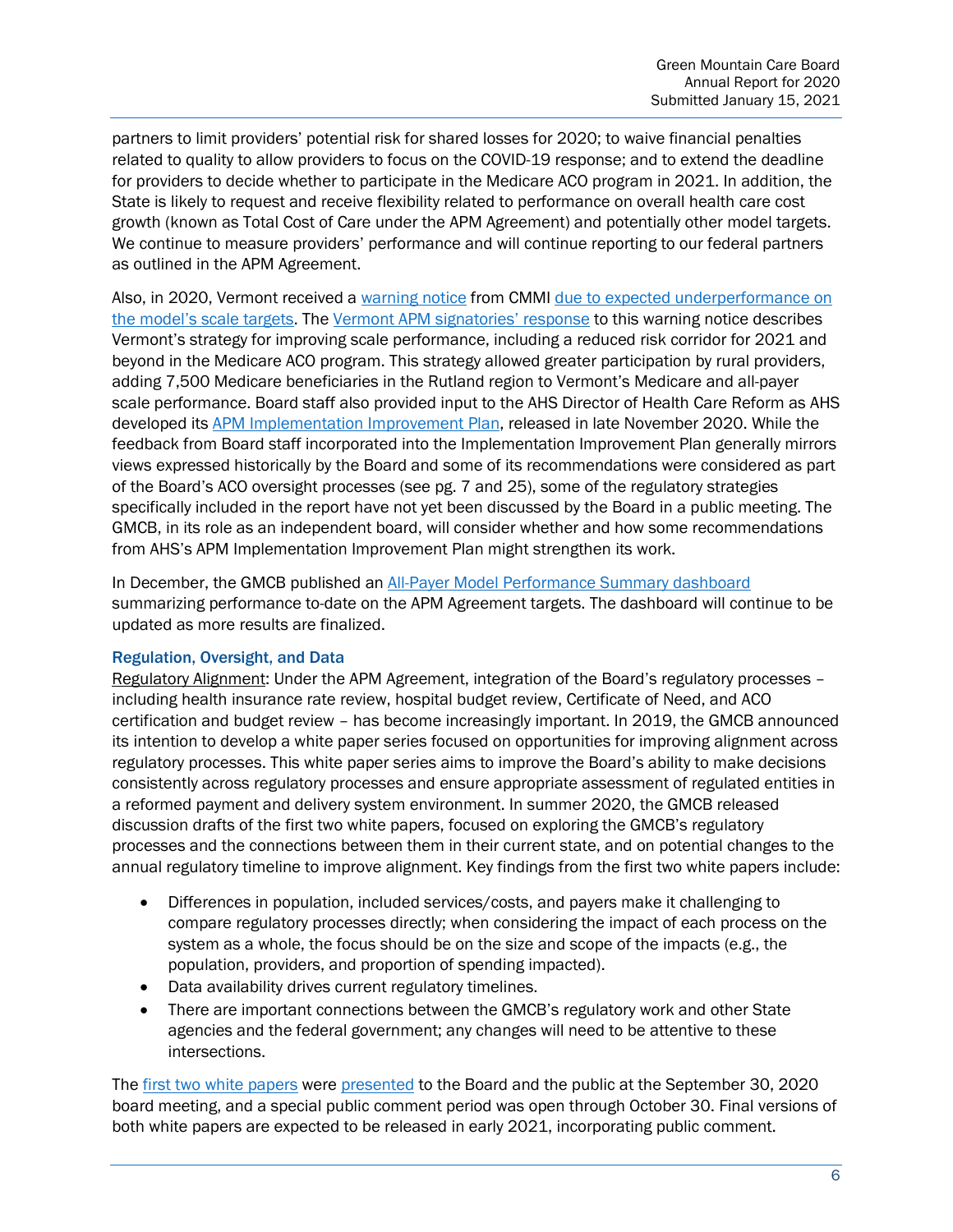Hospital Budget Review (pg. 17-18): In 2020, following budget hearings and lengthy Board discussions, the Board approved a system-wide increase in net patient revenue of 2.7% (compared to a requested 3.3%, a total of approximately \$17.1 million in savings) and an estimated weighted average increase in hospital charges of 5.6%. The COVID-19 pandemic was at the center of many hospitals' narratives, including the direct costs of responding to the pandemic, sharply reduced health care utilization and lost revenue in spring 2020, and the impact of Federal and State efforts to stabilize hospitals' finances. Despite early indications that workforce shortages were eased in 2020, by late 2020 hospitals indicated that this was again a critical concern. In addition, payer mix was a continued theme for hospitals that serve higher proportions of Medicare and Medicaid enrollees. A number of hospitals also shared with the Board that fixed payments under the APM provided predictable, stable funding even as fee-for-service revenue dropped sharply in spring 2020.

In its FY2021 hospital budget decisions (issued in September 2020), the GMCB required all Vermont hospitals to engage in a sustainability planning process led by Board staff (pg. 19), a requirement echoed by the Legislature through Act 159 (Sec. 4) of 2020. Sustainability planning flows from the concerns raised by the bankruptcy filing of Springfield Medical Care Systems and Springfield Hospital in June 2019 and by the recommendations of the Rural Health Services Task Force in early 2020. To reduce administrative burden, the Board's staff is providing data and analysis on hospital finances, utilization, and quality to hospitals in an effort to identify opportunities to improve sustainability and better prepare for value-based care models. In response to a resurgence of COVID-19 in November, the Board issued a letter to notify hospitals that it would delay the timeline for engaging hospitals until after this wave of the pandemic subsides.

Health Insurance Premium Rate Review (pg. 15-16): Many of the forces affecting hospitals have also affected health insurance premiums. Vermont's aging population means a higher rate of chronic disease, greater health care utilization and increased medical expenditures. Higher costs of specialty prescription drugs and medical services have placed additional pressure on health care premiums, deductibles, and copays this year. Through the health insurance rate review process, the Board reduced the rates requested by insurers by approximately \$20 million, including \$18.8 million for plans sold to individuals, families, and small businesses through Vermont Health Connect. For all requested rate filings in 2020, the Board denied additional increases for administrative costs and COVID-19 impacts. Nonetheless, many Vermonters will experience a premium increase in the 2021 plan year.

Certificate of Need (CON) (pg. 20): In 2020 the Board reviewed five CON applications, while determining that another five proposed projects fell outside of statutory jurisdictional parameters and were not subject to Board oversight.

ACO Oversight (pg. 25): Beginning in the fall of 2020, the Board rigorously examined the budget and operations of OneCare Vermont, which resulted in the Board approving OneCare's FY2021 budget on December 23, 2020, with 17 conditions. These conditions will support robust oversight, transparency, and accountability for the ACO in 2021. The Board also expressed its intent to incorporate a new requirement in its ACO oversight rule (Rule 5.000) that executive compensation be tied to ACO quality and financial performance. The 2021 budget reflects the inclusion of an estimated 238,000 Vermonters in ACO programs (up from 223,000 in 2020). The Board continues to evolve its ACO oversight efforts as the ACO program matures and as we acquire more data to evaluate ACO performance and the efficacy of ACO programs and investments. As described above, the Board is considering whether and how some recommendations from AHS's APM Implementation Improvement Plan might strengthen its work, and the 2021 ACO Budget decision reflects some of the report's suggestions. For example, it requires the ACO to work with payers to develop a timeline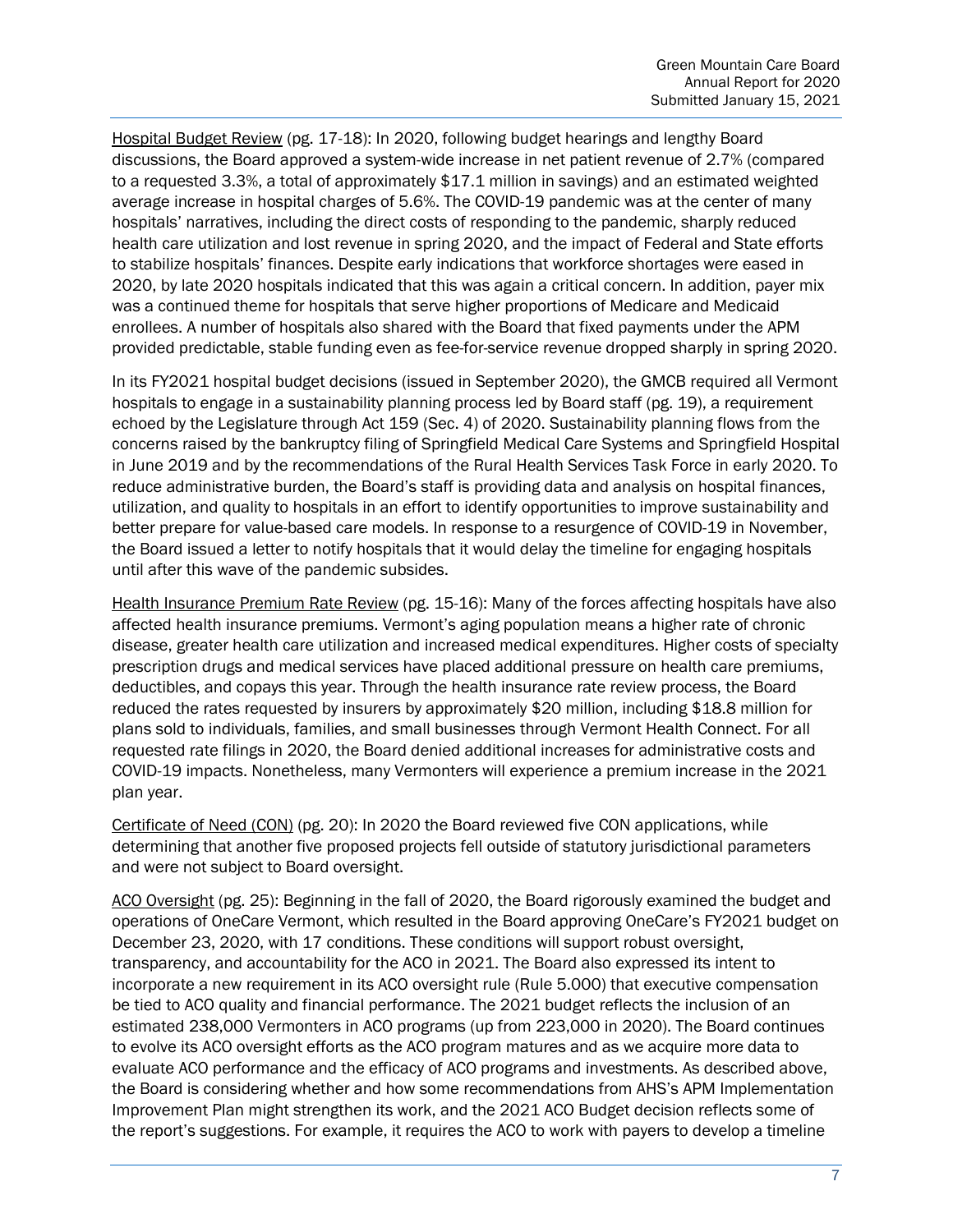for increasing fixed prospective payments, with clear goals, milestones, and targets. We remain optimistic that the increased emphasis on primary prevention and complex care coordination, greater investment in the social determinants of health, and the move to more predictable, valuebased payment has potential to improve health outcomes, reduce costs, and make health care more affordable for Vermonters.

Data (pg. 26-27): GMCB supported increased access to the VHCURES all-payer claims database and VUHDDS hospital discharge database through improved application processes, standard reports, and analysis-ready files, and published the first phase of the Health Resource Allocation Plan.

# <span id="page-7-0"></span>Priorities for 2021

#### 1. ACO Oversight, APM Implementation, and APM 2.0 Planning and Engagement

As we enter Year 4 of implementation of the APM, the Board continues to focus on meeting the goals of the APM Agreement while continuing to exercise robust oversight over Vermont's only ACO, OneCare Vermont. The Board plans to continue to develop and refine ACO reporting requirements in 2021 as part of its statutory monitoring and oversight responsibilities, and to work with the Scott Administration and other model partners to improve performance on APM targets, including on scale as described in our response to the 2020 CMMI scale warning notice. The GMCB will also be working with the Scott Administration, providers, payers, advocates, and other stakeholders to plan for a potential subsequent APM Agreement; under Vermont's current Agreement, a proposal for a subsequent model is due to our federal partners at the Center for Medicare and Medicaid Innovation (CMMI) on December 31, 2021.

#### 2. Hospital Sustainability

Ensuring hospital sustainability will be a major focus of the Board's work in 2021. The Board will continue to work with hospitals to complete the sustainability planning process, focusing on price, cost, capacity, quality, and access. The goal is to optimize our delivery system and ensure that hospitals are sustainable and prepared for a shift from fee-for-service to value-based payment models. Per Act 159 of 2020, the Board will report to the Legislature on findings from this work by September 1 (or November 15 if the process continues to be delayed by COVID-19).

#### 3. Regulatory Alignment

GMCB continues work on a third white paper on potential areas for policy alignment across regulatory processes. A discussion draft is expected in early 2021, accompanied by a public presentation and comment period to collect feedback and input. A final white paper on policy alignment, incorporating this feedback and input from other State agencies, will be published later in 2021. The Board will consider recommendations from the white papers and identify next steps to ensure more streamlined and consistent regulatory processes.

#### 4. Health Care Workforce

Health care workforce issues impact the Board's ability in its regulatory processes to focus on ensuring access to high quality health care while reducing the cost of that care. Workforce has been a major focus of the Board's work under Chair Mullin's active leadership: in 2020, the Board submitted the [Rural Health Services Task Force report,](https://legislature.vermont.gov/assets/Legislative-Reports/Rural-Health-Services-Task-Force-Act-26-of-2019-Report-Recommendations.pdf) which included major workforce recommendations; the Board held a panel discussion to highlight the primary care health care workforce crisis; and members of the Board's Primary Care Advisory Group (PCAG) testified to the health care committees, identifying potential solutions to alleviate the serious shortage and looming crisis of primary care providers in Vermont. Per Act 155, the Board is expected to review and approve the health care workforce strategic plan, which will be developed by the Director of Health Care Reform at the Agency of Human Services, on or before July 1, 2021.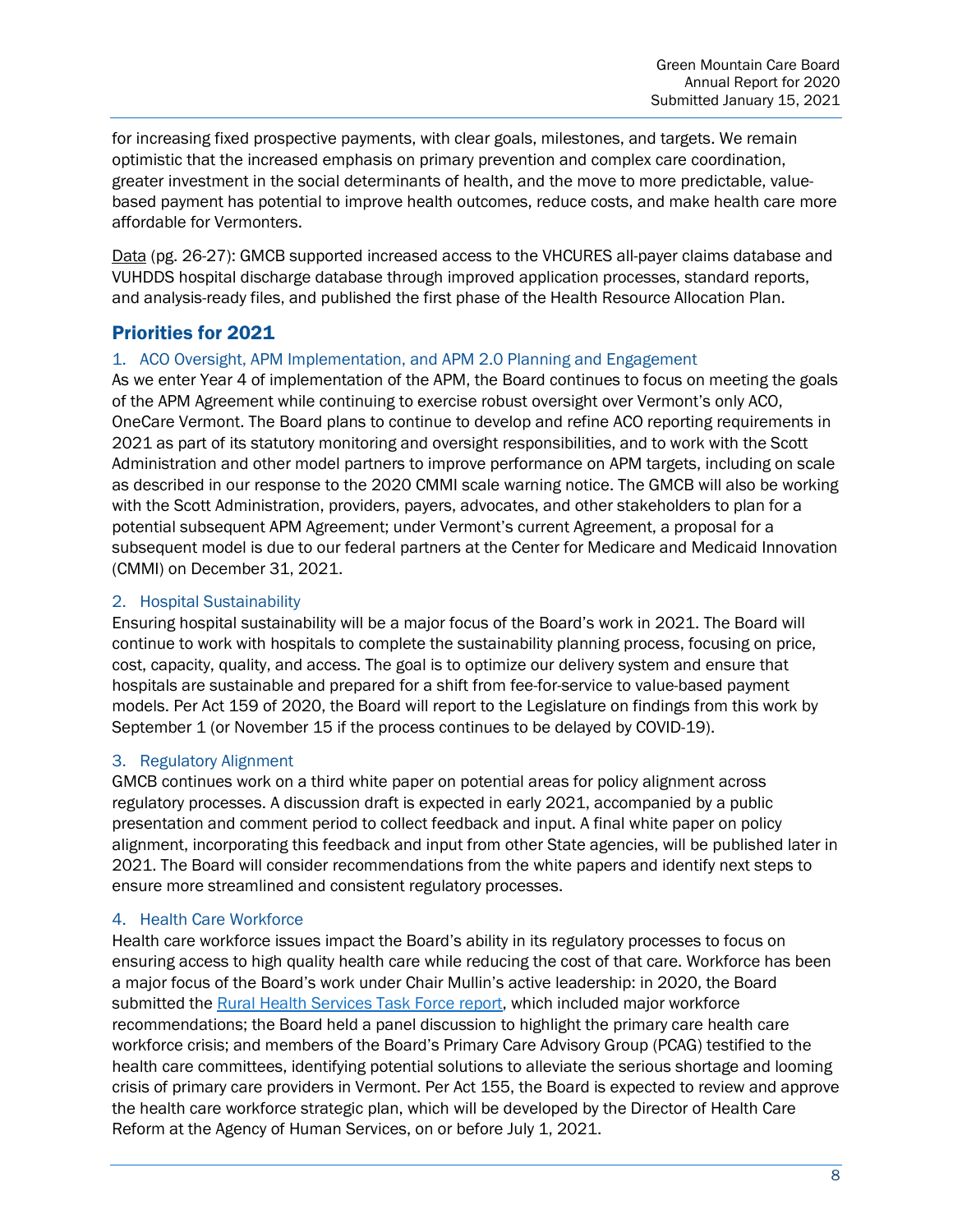#### 5. VHCURES 3.0, Transparency, & Data

After completing initial implementation of VHCURES 3.0 in 2020, the Board will continue to work in 2021 to expand the capabilities of VHCURES, including health care Business Intelligence and analytic tools, other data enhancements and improved training (see pg. 26), such as through working to improve data validation and increase price transparency per Act 159 of 2020:

- Building on the GMCB's analytic plan, the Legislature passed Act 159 which outlines the steps the Board will take to validate its data sources and increase price transparency for Vermont consumers. The Board staff will work with its data sources – Vermont's all-payer claims data base (VHCURES) and hospital discharge data set (VUHHDS) – and gain input from stakeholders on this project.
- Board staff continue to collaborate with other agencies to pursue opportunities to integrate VHCURES data with other data sources, including the birth and death registries (Vermont Vital Statistics).

The Board's 2021 Annual Report (due January 15, 2022) will also include information regarding high-volume outpatient surgeries and procedures performed in ambulatory surgical centers and hospital settings in Vermont, any changes in utilization over time, and a comparison of the commercial insurance rates paid for the same surgeries and procedures performed in ambulatory surgical centers and in hospitals in Vermont, as required by § 9375(b)(14)(B).

#### 6. New Prescription Drug Technical Advisory Group

The high cost of prescription drugs is discussed as an issue in nearly all of the Board's regulatory processes. Seeking to address this issue, both within our regulatory authorities and in recommendations to other areas of government or external stakeholders, the Board created the Prescription Drug Affordability Work Group which will meet throughout 2021 to make recommendations. The group consist of pharmacists, payers, providers, and state experts.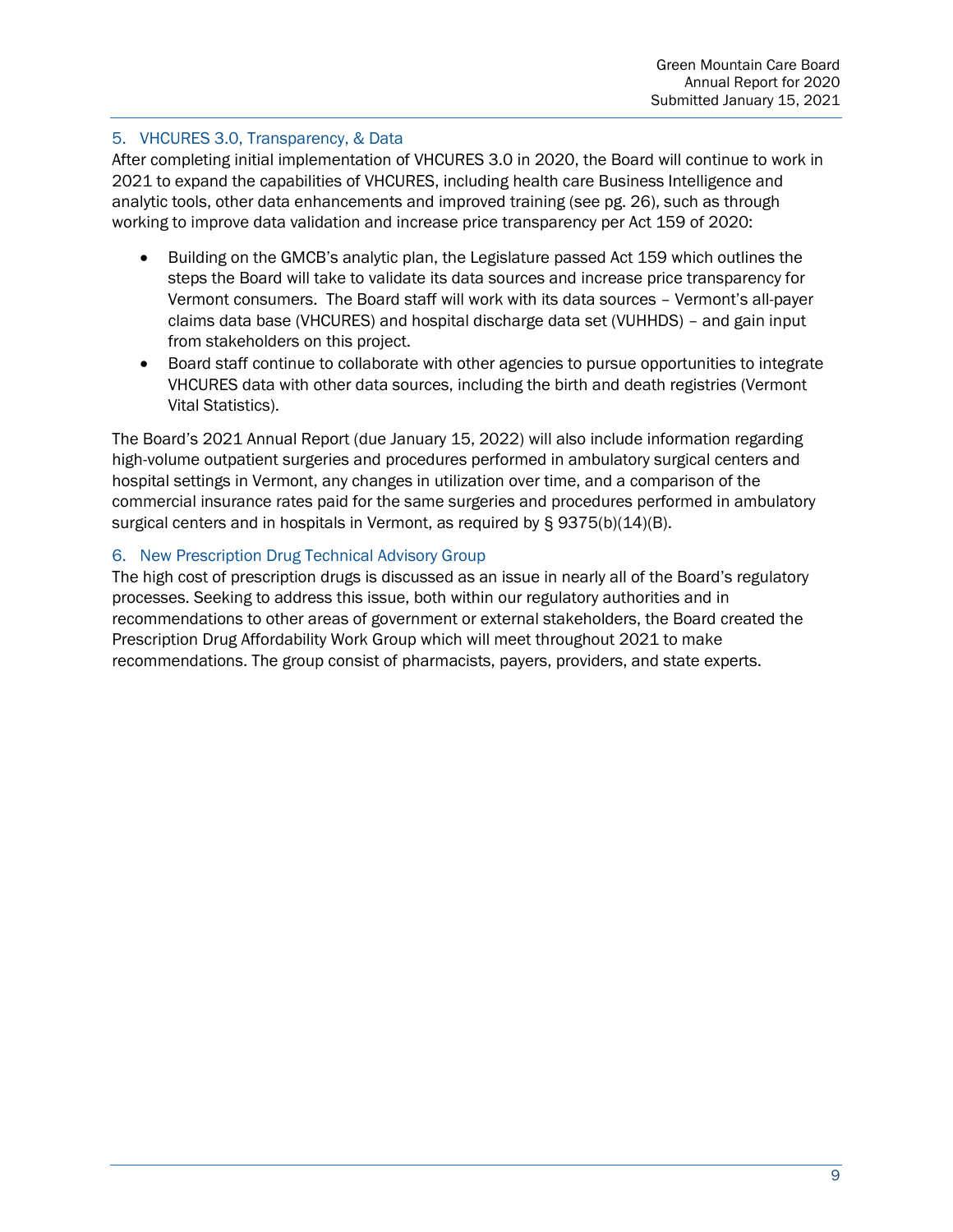# <span id="page-9-0"></span>Legislative Reports

*Figure 1: GMCB Legislative Reports Summary (\* indicates reports submitted annually)*

|                                             | <b>Legislative Reports Submitted by GMCB in 2020</b> |                                                          |
|---------------------------------------------|------------------------------------------------------|----------------------------------------------------------|
| <b>Report</b>                               | <b>Due Date</b>                                      | <b>Corresponding Statute or Legislation</b>              |
| <b>Impact of</b>                            | January 1, 2020*                                     | 18 V.S.A. § 4636 (b)                                     |
| <b>Prescription Drug</b>                    |                                                      | Act 193 of 2018, An act relating to prescription         |
| <b>Costs on Health</b>                      |                                                      | drug price transparency and cost containment,            |
| <b>Insurance Premiums</b>                   |                                                      | Sec. 8 (S.92)                                            |
| <b>Rural Health Services</b>                | January 15, 2020                                     | Act 26 of 2019, An act relating to the Rural             |
| <b>Task Force Report</b>                    |                                                      | Health Services Task Force, Sec. 1 (H.528)               |
| <b>Primary Care Spend</b>                   | January 15, 2020                                     | Act 17 of 2019 (Sec. 2), An act relating to              |
| <b>Report</b>                               |                                                      | determining the proportion of health care                |
|                                             |                                                      | spending allocated to primary care                       |
| <b>Cost Shift Impact</b>                    | January 15, 2020*                                    | 18 V.S.A. § 9375 (d)                                     |
| (See GMCB 2019                              | (See Appendix A)                                     | Act 63 of 2019, An act relating to health                |
| Annual Report,                              |                                                      | insurance and the individual mandate, Sec. 10            |
| Appendix A)                                 |                                                      | (H.524)                                                  |
| <b>GMCB 2019 Annual</b>                     | January 15, 2020*                                    | 18 V.S.A. § 9375 (d)                                     |
| <b>Report</b>                               |                                                      |                                                          |
| 2018 Vermont                                | January 15, 2020*                                    | 18 V.S.A. § 9375a (b) (repealed)                         |
| <b>Health Care</b>                          | NOTE: The VHCEA is                                   | 18 V.S.A. § 9383 (a) (added in Act 167 of                |
| <b>Expenditure Analysis</b>                 | delayed yearly due to                                | 2018, H. 912)                                            |
|                                             | data availability and staff                          | Act 167 of 2018, An act relating to the health           |
|                                             | resources. Published<br>annually in summer.          | care regulatory duties of the GMCB (H.912)               |
| <b>Billback Report</b>                      | September 15, 2020*                                  | Act 79 of 2013, An act relating to health                |
|                                             |                                                      | insurance, Medicaid, the Vermont Health                  |
|                                             |                                                      | Benefit Exchange, and the Green Mountain                 |
|                                             |                                                      | Care Board, Sec. 37c (H.107)                             |
| <b>GMCB Legislative Reports Due in 2021</b> |                                                      |                                                          |
| <b>Report</b>                               | <b>Due Date</b>                                      | <b>Corresponding Statute or Legislation</b>              |
| Impact of                                   | January 1, 2021*                                     | 18 V.S.A. § 4636 (b)                                     |
| <b>Prescription Drug</b>                    | NOTE: The 2020 report is                             | Act 193 of 2018, An act relating to prescription         |
| <b>Costs on Health</b>                      | delayed due to data                                  | drug price transparency and cost containment,            |
|                                             |                                                      |                                                          |
|                                             | availability.                                        |                                                          |
| <b>Insurance Premiums</b>                   |                                                      | Sec. 8 (S.92)                                            |
| <b>Cost Shift Impact</b>                    | January 15, 2021*<br>NOTE: The 2020 report is        | 18 V.S.A. § 9375 (d)                                     |
| (See GMCB 2020                              | delayed due to data                                  | Act 63 of 2019, An act relating to health                |
| Annual Report,<br>Appendix A)               | availability.                                        | insurance and the individual mandate, Sec. 10<br>(H.524) |
| <b>GMCB 2020 Annual</b>                     | January 15, 2021*                                    | 18 V.S.A. § 9375 (d)                                     |
| Report                                      |                                                      |                                                          |
| 2019 Vermont                                | January 15, 2021*                                    | 18 V.S.A. § 9375a (b) (repealed)                         |
| <b>Health Care</b>                          | <b>NOTE: The VHCEA is</b>                            | 18 V.S.A. § 9383 (a) (added in Act 167 of                |
| <b>Expenditure Analysis</b>                 | delayed yearly due to                                | 2018, H. 912)                                            |
|                                             | data availability and staff                          | Act 167 of 2018, An act relating to the health           |
|                                             | resources. Published                                 | care regulatory duties of the GMCB (H.912)               |
|                                             | annually in summer.                                  |                                                          |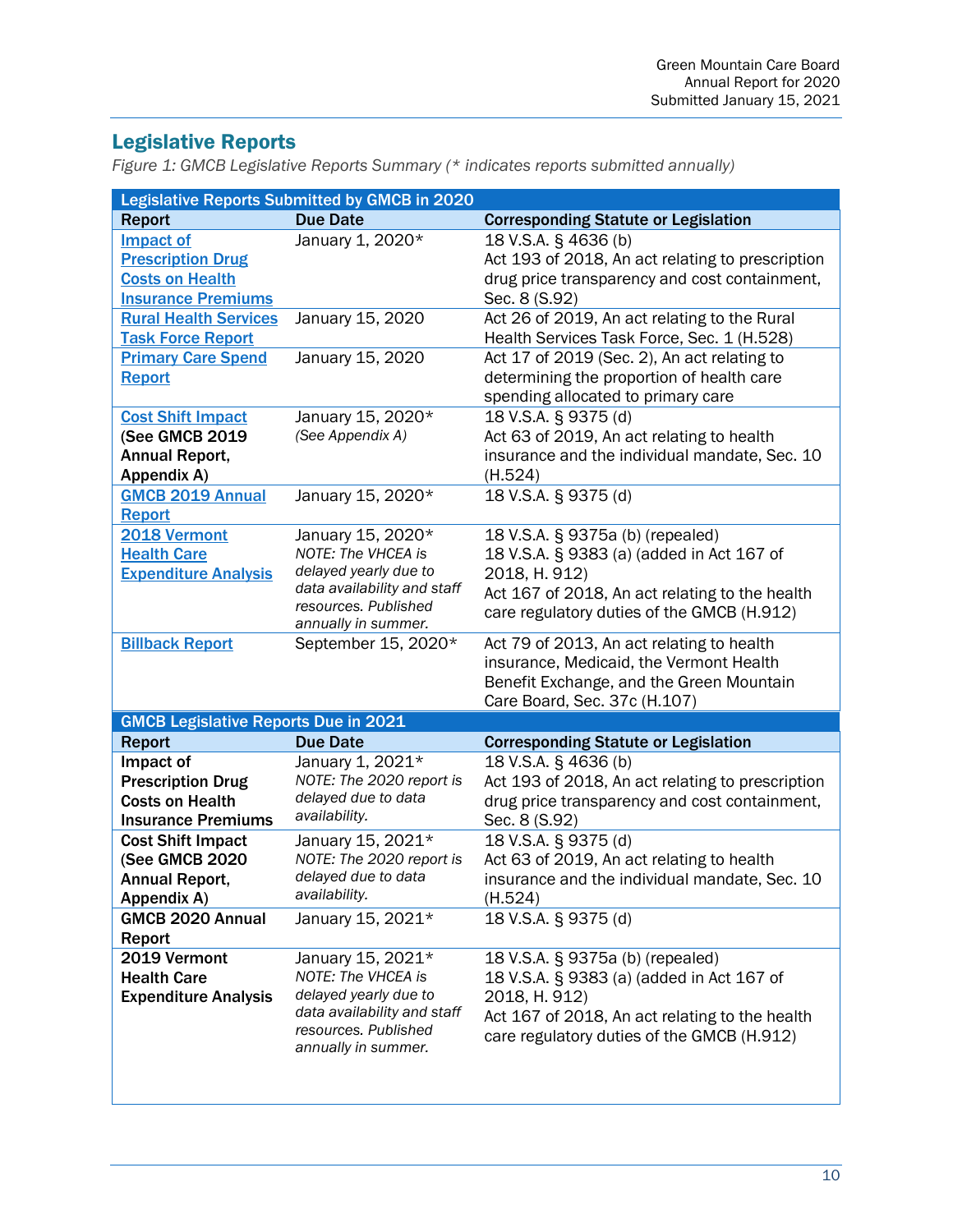| <b>Hospital Price</b><br><b>Transparency</b><br><b>Dashboard</b> | February 1, 2021<br>(Update)<br>Final report due February<br>1, 2022.                                                                                    | Act 159 of 2020, An act relating to hospital<br>price transparency, hospital sustainability<br>planning, provider sustainability and<br>reimbursements, and regulators' access to<br>information, Sec. 1-3 (H.795)                                            |
|------------------------------------------------------------------|----------------------------------------------------------------------------------------------------------------------------------------------------------|---------------------------------------------------------------------------------------------------------------------------------------------------------------------------------------------------------------------------------------------------------------|
| Provider<br><b>Sustainability</b><br>& Reimbursements            | March 15, 2021                                                                                                                                           | Act 159 of 2020, An act relating to hospital<br>price transparency, hospital sustainability<br>planning, provider sustainability and<br>reimbursements, and regulators' access to<br>information, Sec. 5 (H.795)<br>Update provided to HROC November 1, 2020  |
| Hospital<br>Sustainability<br><b>Planning</b>                    | April 1, 2021 (Update)<br>Sept 1, 2021 (Final)<br>NOTE: In the event of a<br>COVID-19 surge, update<br>due Sept 1, 2021, and<br>report due Nov 15, 2021. | Act 159 of 2020, An act relating to hospital<br>price transparency, hospital sustainability<br>planning, provider sustainability and<br>reimbursements, and regulators' access to<br>information, Sec. 5 (H.795) Update provided to<br>HROC November 15, 2020 |
| <b>Billback Report</b>                                           | September 15, 2021*                                                                                                                                      | Act 79 of 2013, An act relating to health<br>insurance, Medicaid, the Vermont Health<br>Benefit Exchange, and the Green Mountain<br>Care Board, Sec. 37c (H.107)                                                                                              |
| <b>Chiropractic and</b><br><b>Physical Therapy</b><br>Co-Pays    | November 15, 2021                                                                                                                                        | Act 15 of 2019, An act relating to<br>miscellaneous provisions affecting navigators,<br>Medicaid records, and the Department of<br>Vermont Health Access (H.204)                                                                                              |
|                                                                  |                                                                                                                                                          | Additional One-Time Legislative Reports Assigned during 2020 Legislative Session                                                                                                                                                                              |
| <b>Report</b>                                                    | <b>Due Date</b>                                                                                                                                          | <b>Corresponding Statute or Legislation</b>                                                                                                                                                                                                                   |
| <b>Ambulatory Surgical</b><br><b>Center Reporting</b>            | January 15, 2022*<br>(1st year of reporting)                                                                                                             | 18 V.S.A. § 9375 (b)<br>Act 55 of 2019, An act relating to licensure of<br>ambulatory surgical centers (S.73)                                                                                                                                                 |
| <b>Prior Authorization</b><br>and All-Payer ACO<br><b>Model</b>  | January 15, 2022                                                                                                                                         | Act 140 of 2020, An act relating to<br>miscellaneous health care provisions, Sec. 10<br>(H.960)                                                                                                                                                               |
| <b>Hospital Price</b><br><b>Transparency</b><br><b>Dashboard</b> | February 1, 2022 (Final<br>report)                                                                                                                       | Act 159 of 2020, An act relating to hospital<br>price transparency, hospital sustainability<br>planning, provider sustainability and<br>reimbursements, and regulators' access to<br>information, Sec. 1-3 (H.795)                                            |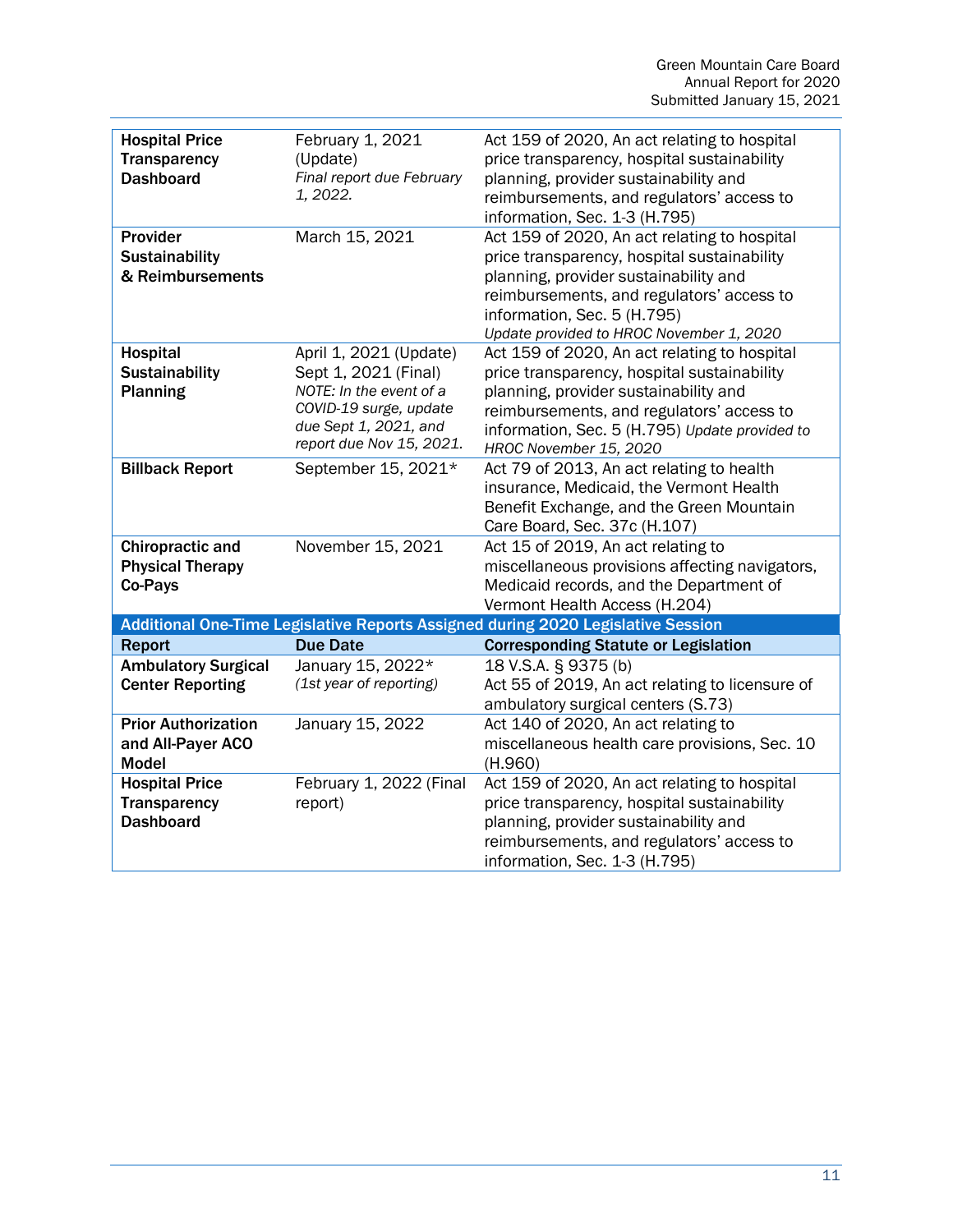# <span id="page-11-0"></span>Stakeholder Engagement in 2020

The Green Mountain Care Board believes that all Vermonters are stakeholders in Vermont's health care system, and that public engagement and transparency are foundational to our work. The GMCB seeks stakeholder participation through a variety of forums, groups, and public comment opportunities, including:

- Green Mountain Care Board Meetings;
- The GMCB General Advisory Committee;
- The Primary Care Advisory Group;
- The Data Governance Council; and
- Ongoing and focused public comment opportunities.

#### GMCB Board Meetings

The Green Mountain Care Board generally meets weekly in open public meetings. GMCB meetings operate in accordance with Vermont's Open Meeting Law: they are noticed in advance, open to the public, audio-recorded, include an opportunity for public comment, and following the meeting, minutes are posted to the GMCB website. In addition, most meetings are videotaped by Onion River Community Access Media (ORCA). In 2020, the Board held nine in-person meetings and starting mid-March, held 43 meetings via video conference with a call-in option due to COVID-19. The meetings include regular Board meetings, hearings on proposed health insurance rate changes, Certificate of Need (CON) hearings, and hearings on proposed hospital and ACO budgets, each of which included time for public comment.

#### GMCB General Advisory Committee

The GMCB General Advisory Committee<sup>[1](#page-11-1)</sup> was formed in 2012 to provide input and recommendations to the Board, as required by 18 V.S.A. § 9374(e)(1). In 2018, the Board launched a redesign of the committee to better utilize members' time and expertise to support the Board's work. The Board reconvened the Advisory Committee in early 2019 with the new membership and worked with the committee to develop a charter outlining the group's purpose and its future work. The committee's current membership includes 20 representatives of Vermont businesses, consumers, health care providers and educators, patient advocates, and insurers.

In 2020, the Board held three General Advisory Committee meetings. The meetings featured presentations and small group discussions with the goal of utilizing the varied backgrounds and experiences of the Advisory Committee members to inform the Board. Meeting topics include the APM; OneCare Vermont ACO; prescription drug pricing; GMCB legislative priorities; COVID-19 impacts; and the make-up and work of the GMCB General Advisory Committee going forward. The General Advisory Committee is staffed by a GMCB staff member and chaired by the GMCB Executive Director, and all Board members attend each meeting.

#### Primary Care Advisory Group

The Primary Care Advisory Group (PCAG)[2](#page-11-2) was established in Act 113 of 2016 to provide input to the Board and address issues related to the administrative burden facing Vermont primary care professionals. In accordance with Act 113, the PCAG sunsetted on July 1, 2018. Recognizing the importance of this group, the Board used the authority granted in 18 V.S.A.  $\S$  9374(e)(2), which allows the Board to create advisory groups to carry out its duties, to continue to convene the PCAG. The current PCAG includes twelve primary care providers (a mix of physicians and advanced practice registered nurses). It is staffed by a GMCB staff member and the GMCB Executive Director, and one

<span id="page-11-1"></span><sup>1</sup> *See* [GMCB General Advisory Committee webpage.](http://gmcboard.vermont.gov/board/advisory-committee) 2 *See* GMCB Primary Care Advisory Group webpage.

<span id="page-11-2"></span>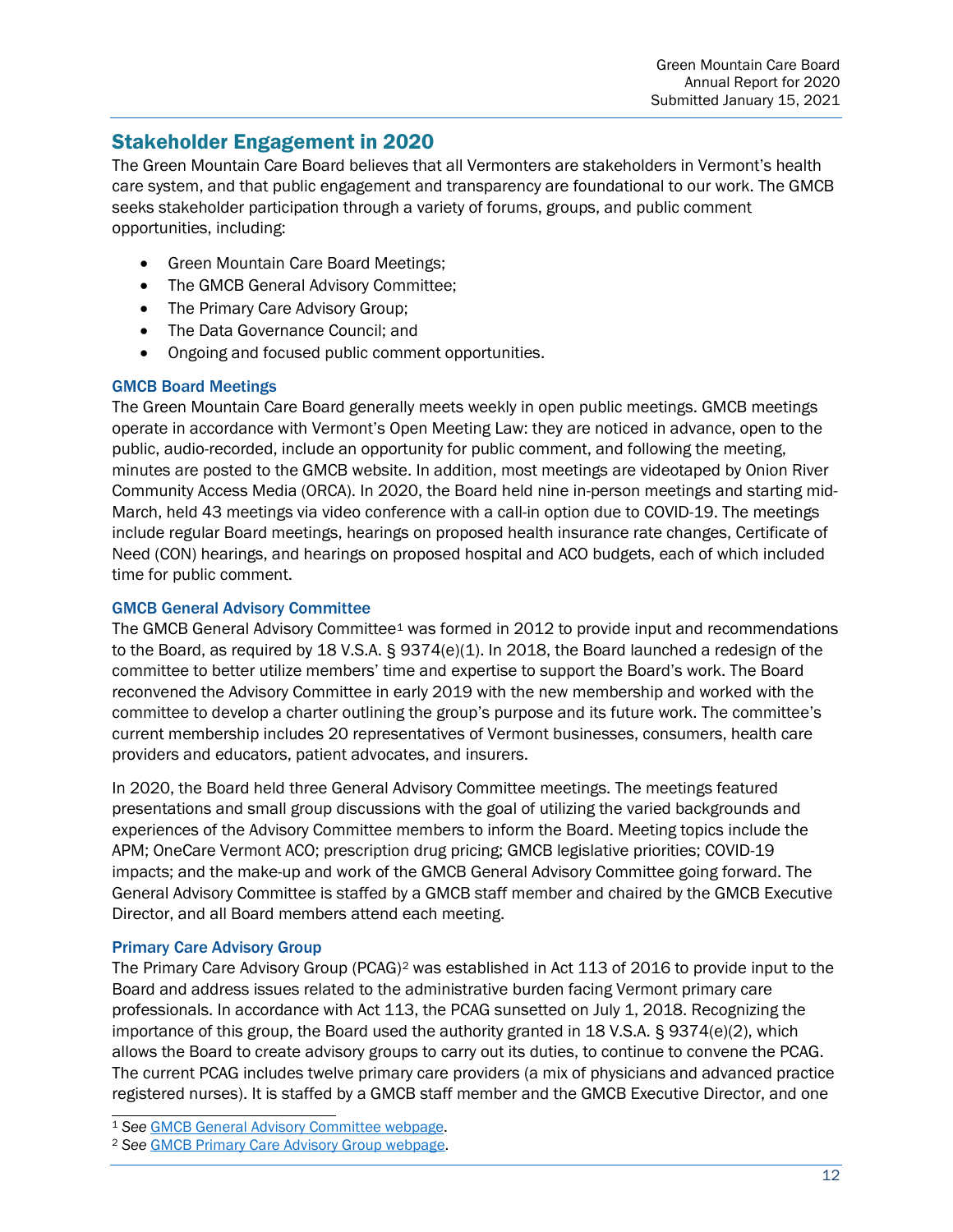rotating Board member attends each meeting. The PCAG met eight times in 2020 and focused on primary care workforce. Group members testified to the Senate Health and Welfare and House Health Care committees on this issue, outlining the need for additional primary care providers in Vermont. The PCAG members also collaborated with legislators on Act 155 of 2020 (H.607) and continue to provide important clinical expertise for the HRAP.

The group will continue to highlight opportunities for improving access to primary care and respond to specific Board questions and requests. Potential areas for future discussion include hospital budget review, oversight of ACOs, payment and delivery system reform, health information technology, data collection and databases, and health care workforce planning.

#### Prescription Drug Technical Advisory Group

The GMCB Prescription Drug Technical Advisory Group[3](#page-12-0) was established in 2020 in response to the Legislature's interest in controlling prescription drug costs at the state level. On December 2, 2020, the Board convened the first meeting with representatives from the Agency of Human Services, Department of Vermont Health Access, Department of Financial Regulation, the Attorney General's Office, Vermont Association of Hospitals and Health Systems, Vermont Medical Society, Bi-State Primary Care Association, BlueCross BlueShield of Vermont, MVP Health Care, as well as an independent pharmacist and chain pharmacist. The group meets bi-weekly and is staffed by a GMCB staffer and Board Member Robin Lunge.

#### Data Governance Council

The Data Governance Council<sup>[4](#page-12-1)</sup> is a committee of the Board that supports the Board's data governance and stewardship and has the authority to make and execute decisions and assign resources to priority areas. The Data Governance Council, which meets bimonthly in open public meetings, consists of seven voting members, and currently includes one Board Member. In 2020, the Data Governance Council adopted a Data Linkage Policy<sup>[5](#page-12-2)</sup> and considered specific data release applications and data linkage requests. Please see the Data and Analytics section on pg. 26 for more information.

#### Opportunities for Public Comment

Members of the public are invited to provide comment to the GMCB at any time. The Board works with the Health Care Advocate, State agencies and departments, health care organizations, and members of the public to solicit and receive a broad spectrum of information to better assist the Board in its regulatory decision-making processes. In addition to the specific opportunities outlined above, the GMCB accepts public comment submissions via a standardized form available on the GMCB website, by telephone and U.S. mail to the GMCB offices, and by email.<sup>[6](#page-12-3)</sup>

<span id="page-12-0"></span><sup>3</sup> *See* [GMCB Prescription Drug Technical Advisory Group information.](https://gmcboard.vermont.gov/prescription-drug-technical-advisory-group) 4 *See* GMCB Data Governance Council information.

<span id="page-12-1"></span>

<span id="page-12-2"></span><sup>5</sup> *See* [GMCB Data Governance Council Data Linkage Policy.](https://gmcboard.vermont.gov/sites/gmcb/files/documents/DGC_Policy_DataLinkage_20200814.pdf)

<span id="page-12-3"></span><sup>6</sup> *See* GMCB [Public Comment webpage.](https://gmcboard.vermont.gov/board/comment)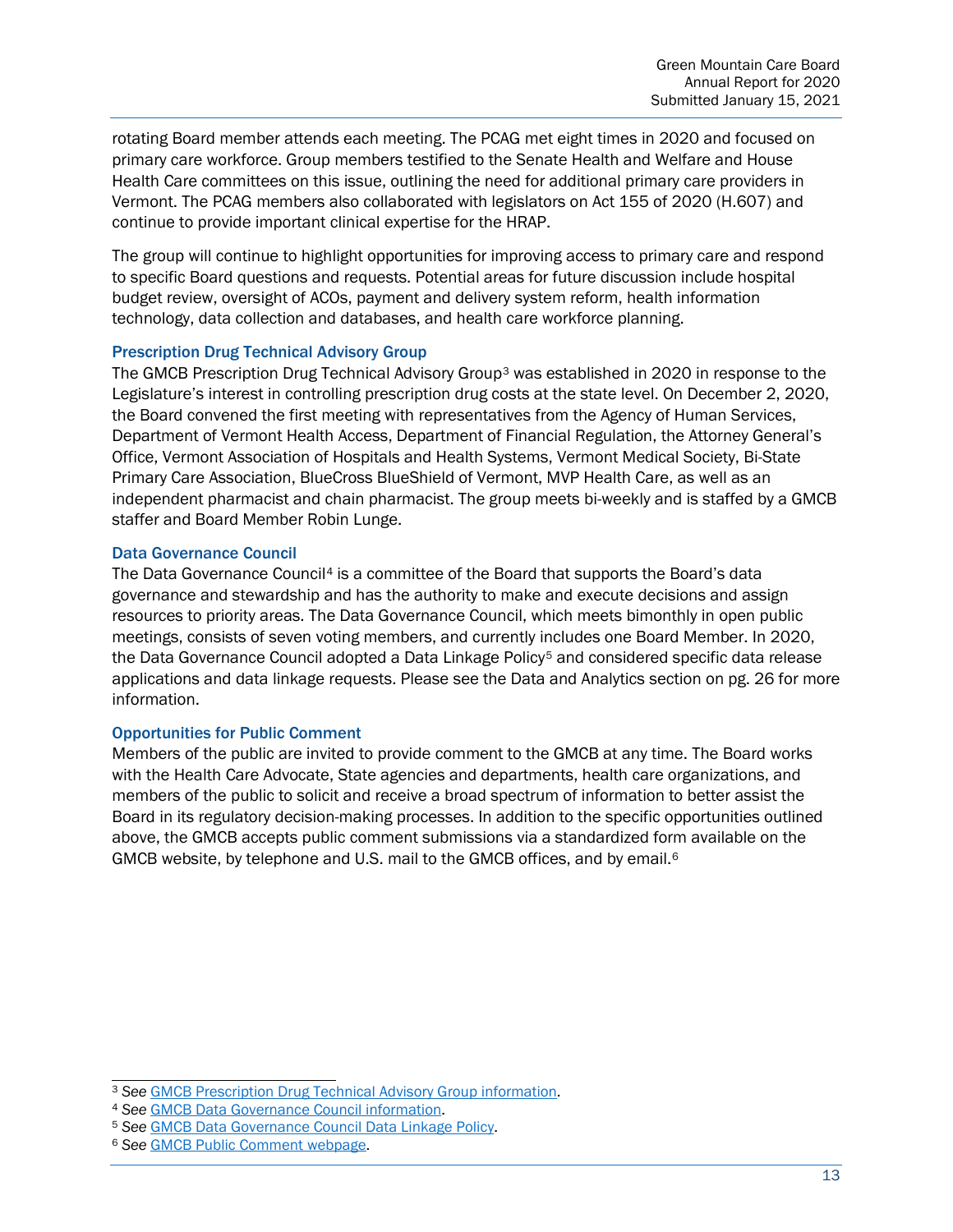# <span id="page-13-0"></span>PROGRESS IN 2020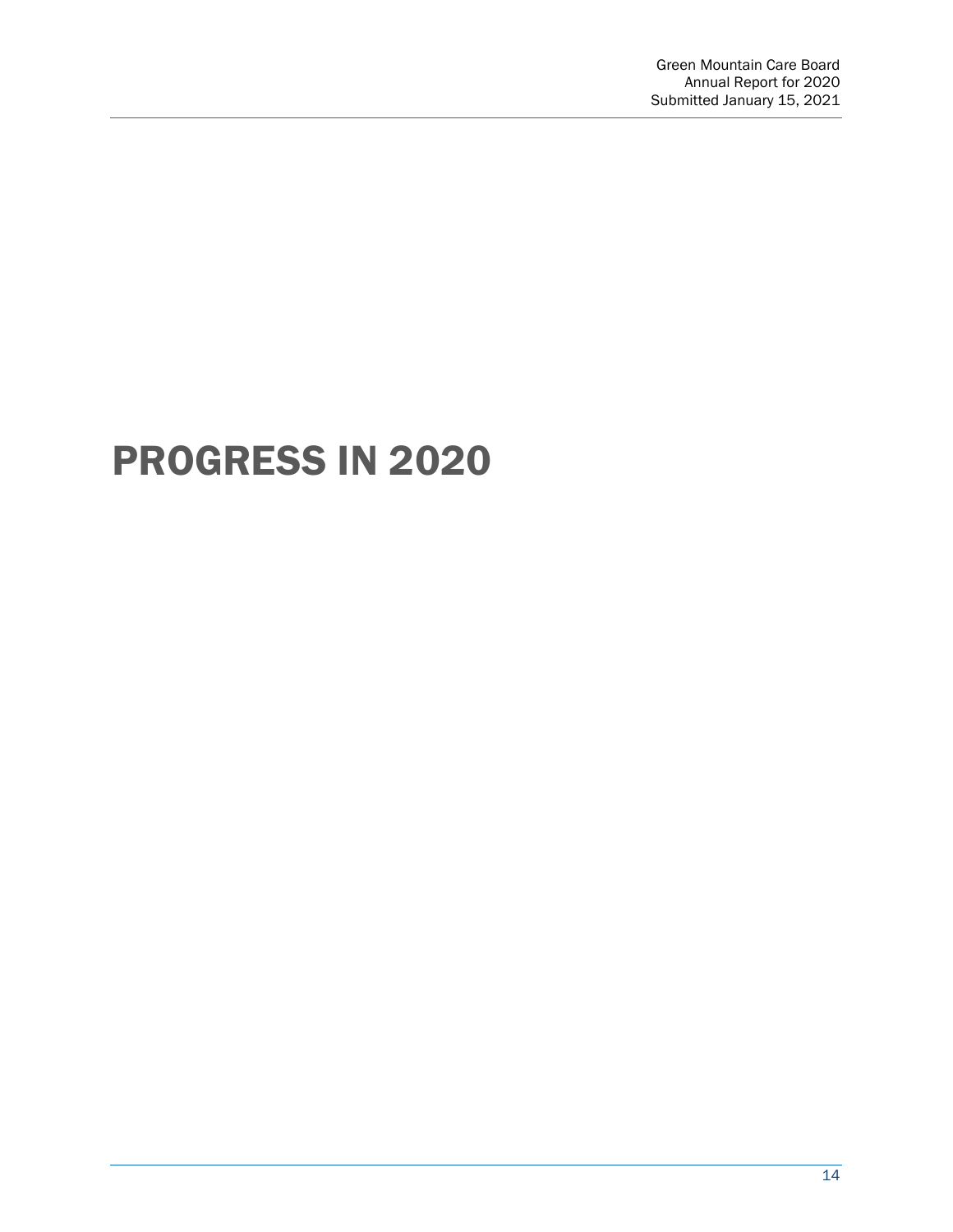# <span id="page-14-0"></span>HEALTH INSURANCE REGULATION

#### <span id="page-14-1"></span>Health Insurance Rate Review

#### Progress in 2020

- Rate Filings: The Board reviewed [7](#page-14-2) rate filings in 20207 (see Figure 2, following page), representing approximately \$634.0 million in health insurance premiums for approximately 87,272 Vermonters, with over 75,401 on the Exchange. Insurers requested approximately \$40.0 million in premium increases. The Board reduced this amount by an estimated \$20 million, including \$18.8 million for plans sold on the Exchange.[8](#page-14-3) Approved average rate increases for Exchange plans were 2.7% (reduced from 7.3% as submitted) for MVP and 4.2% (reduced from 6.3% as submitted) for Blue Cross and Blue Shield of Vermont.
- Rate Drivers: The cost of pharmaceuticals, particularly specialty pharmaceuticals, contributed significantly to the rate increases, as did increases in the utilization and cost of medical services. The repeal of the federal

**Project Area: Health Insurance Regulation** 

#### Relevant Statute/Authority: 8 V.S.A. § 4062; 18 V.S.A. § 9375

**Overview:** The Board is tasked with reviewing major medical health insurance premium rates in the large group, small group, and individual insurance markets. Within 90 days of submission, the Board must determine whether a proposed rate is affordable, promotes quality care and access to health care, protects insurer solvency, and is not unjust, unfair, inequitable, misleading, or contrary to Vermont law.

Health Insurer Providers Fee offset some of these increases. The Board also reduced overall rate requests to reflect the expectation the insurers do not increase administrative costs.

• COVID-19: The COVID-19 pandemic was a factor in some rate filings reviewed by the Board in 2020. In general, either carriers did not ask to increase their rates specifically because of the pandemic, or the Board disallowed requested increases given the uncertainty of Vermont's and the nation's pandemic response in 2021.

- Federal Issues: The U.S. Supreme Court heard oral arguments in November 2020 in *California v. Texas*, a case brought by a group of 20 states to strike down the Affordable Care Act (ACA). If all or most of the ACA is struck down, it will have complex and far-reaching consequences for the nation's health care system. While Vermont has codified some of the ACA's protections into state law with Act 63 of 2019 (minimum essential coverage, protection of pre-existing conditions, an individual mandate, coverage of young adults up to age 26, cost-sharing limits, etc.), losses in federal subsidies and changes to Medicaid eligibility could significantly affect Vermonters' coverage options and premium costs.
- COVID-19: Rates filed in 2021 for the coming plan year could be impacted by COVID-19, depending on a number of factors, such as the availability and timing of a vaccine, the availability of federal funds to pay for the cost of the vaccine and vaccinations, continued delayed treatment if COVID surges and/or possible pent-up demand if the pandemic subsides.

<span id="page-14-2"></span><sup>&</sup>lt;sup>7</sup> The filings were reviewed in 2020 for renewals in 2020 and 2021. While plans sold on the Exchange operate on a January 1-December 31 plan year, large group plans do not have a standard plan year and rates for these plans are reviewed and approved on a rolling basis.

<span id="page-14-3"></span><sup>8</sup> *See* [GMCB Rate Review website](https://ratereview.vermont.gov/) for a summary of 2020 filings and approved rates, includin[g filings for](https://gmcboard.vermont.gov/sites/gmcb/files/documents/Health_Insurance_Rate_Review_2019.pdf)  [Review Year 2020.](https://gmcboard.vermont.gov/sites/gmcb/files/documents/Health_Insurance_Rate_Review_2019.pdf)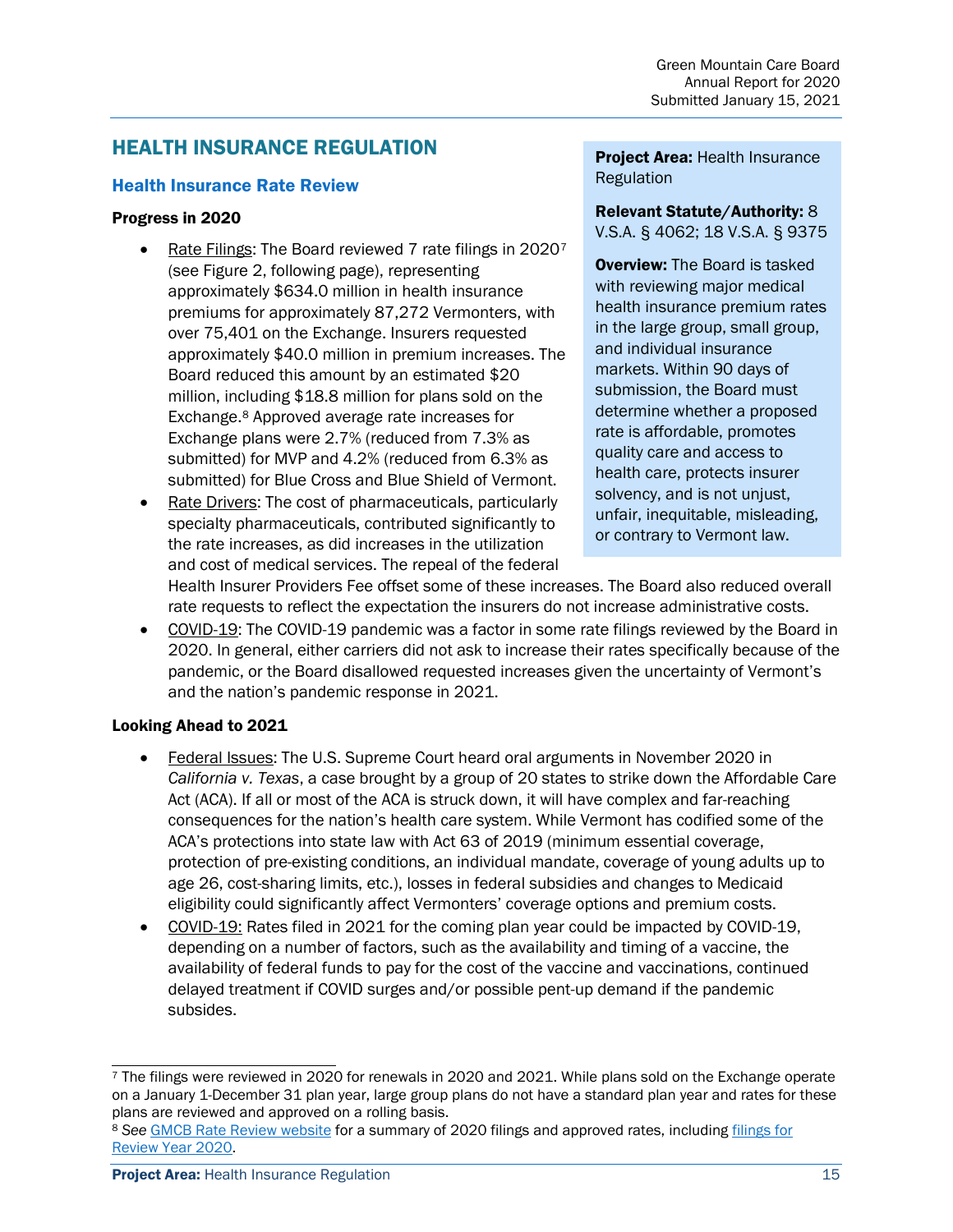# *Figure 2: Insurance Rate Filings for the 2020 Review Year*

| <b>Company Name</b>                                       | <b>Filing Name</b>                       | <b>Proposed</b><br><b>Rate Change</b> | <b>Approved Rate</b><br>Change | <b>Difference</b> | <b>Estimated Premium</b><br>Reduction * |
|-----------------------------------------------------------|------------------------------------------|---------------------------------------|--------------------------------|-------------------|-----------------------------------------|
| Cigna Health and Life Insurance Company                   | Large Group                              | 15.00%                                | 9.00%                          | $-6.00\%$         | \$380,693                               |
| Blue Cross Blue Shield of Vermont and<br>TVHP (2 Filings) | Large Group                              | 1.90%                                 | 0.70%                          | $-1.20\%$         | \$882,059                               |
| Blue Cross Blue Shield of Vermont                         | <b>Association Health Plan</b>           | $*N/A$                                | $*N/A$                         | $*N/A$            | $*N/A$                                  |
| MVP Health Plan Inc.                                      | <b>Qualified Health</b><br>Plan/Exchange | 7.30%                                 | 2.70%                          | $-4.60\%$         | \$11,450,995                            |
| <b>Blue Cross Blue Shield of Vermont</b>                  | <b>Qualified Health</b><br>Plan/Exchange | 6.70%                                 | 4.20%                          | $-2.50%$          | \$7,318,164                             |
| MVP Health Plan Inc.                                      | Large Group                              | $-1.20\%$                             | -4.60%                         | $-3.40\%$         | \$426,065                               |
|                                                           |                                          |                                       |                                | <b>Total</b>      | \$20,457,976                            |

\* Estimated Premium Reduction - Insureds may not stay with the same plan or insurer from year to year. Large Group filings are based on the manual rate and may not be reflective of the actual rate increase. Groups with better experience will see lower rates, and groups with worse experience will see higher rates.

\*\* N/A – First year, no rate change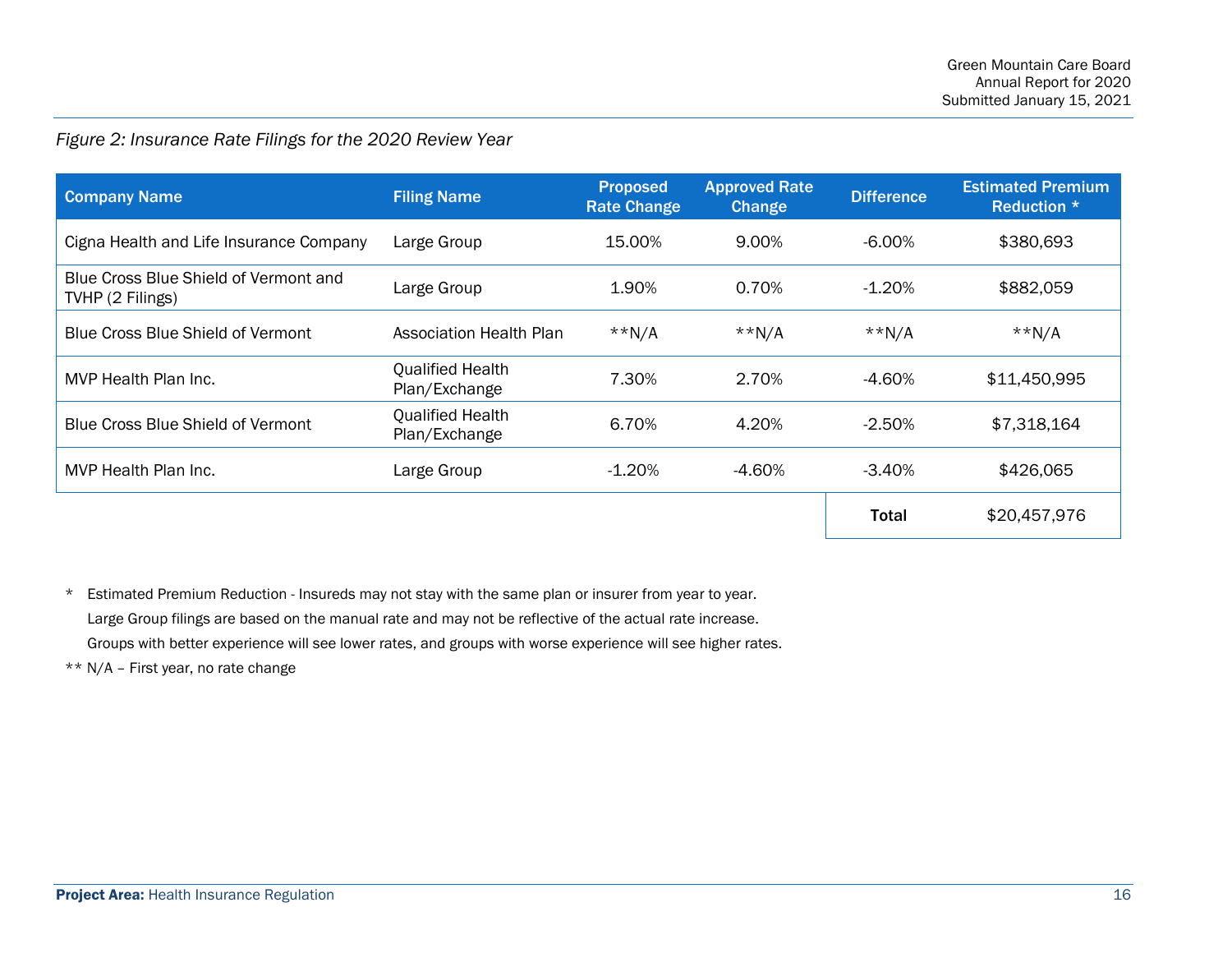# <span id="page-16-0"></span>REGULATING HEALTH CARE AND EVALUATING SPENDING

#### <span id="page-16-1"></span>Hospital Budget Review

#### Progress in 2020

• FY2021 Hospital Budget Review Process: Vermont's 14 regulated hospitals filed their proposed budgets for FY2021 (October 1, 2020-September 30, 2021) on July 31, 2020, an extension from the original deadline of July 1 due to COVID-19. The aggregated system-wide requested net patient revenue (NPR) increase was 3.3% over FY2020 system-wide budgets. Common themes that emerged from hospital budget submissions were the impact of COVID-19 on financial performance and solvency, federal and state stabilization grants and loans, and pandemic-related expense increases and cost reduction efforts, as well as health care reform investments (e.g., telehealth), All-Payer Model participation, and workforce recruitment challenges. In the Board's review of hospitals' budgets, the Board considered these themes, as well as detailed staff analysis of hospitals' finances, payer mix, utilization, patient access, quality of care, budget compliance, NPR growth, potential commercial charge increases, and

**Project Area: Regulating Health** Care and Evaluating Spending

Relevant Statute/Authority: 18 V.S.A. §§ 9375(b)(7), 9456

**Overview: Annually by October** 1, the Board has the responsibility to review and establish community hospital budgets. In its review, the Board considers local health care needs and resources, utilization and quality data, hospital administrative costs, and other data, as well as presentations from hospitals and comments from members of the public. The Board may adjust a hospital's budget based on exceptional or unforeseen circumstances.

accounting changes and provider transfers where applicable. The Board considered comments from the Office of the Health Care Advocate and the public.

- FY2021 Hospital Budget Decisions[:9](#page-16-2) The Board's FY2021 hospital budget orders resulted in a system-wide FY2021 NPR of \$2.79 billion, a 2.67% NPR increase over FY2020 approved budgets. This represents a reduction of \$17.1 million from hospitals' FY2021 budgets as submitted. The Board also reduced the system-wide average increase in charges from 7.0% to 5.6%. In making their decision, the Board considered medical inflation (including the rising costs of recruitment and retention of health care providers), the demographic impact of an aging population, including increased patient acuity and shifting payer mix, as well as hospitals' financial solvency and potential impacts on access.
- Health Care Cost Containment: FY2021 budgeted system-wide NPR was approved at 2.67% over FY2020 budgets, below the FY2021 targeted growth set forth in the budget guidance of 3.5%. Average annual system-wide growth since 2013 is 4.0%, well below the annual growth of 7.3% seen during the decade prior to the creation of the GMCB (see Figure 3, pg. 18).

- Hospital Reporting: GMCB will seek to enhance periodic reporting while minimizing burden.
- Utilization and Cost: GMCB will seek insight into utilization trends across hospitals, correlations between utilization, price and cost, and development of per-person cost measures, building on the patient migration/origin studies conducted in 2020 (see pg. 26).
- Sustainability: Hospital sustainability was a major theme of the FY2021 budget hearings and will be a focus of GMCB's work in 2021. See Hospital Sustainability section, pg. 19.

<span id="page-16-2"></span><sup>9</sup> *See* [GMCB FY21 Hospital Budgets webpage.](https://gmcboard.vermont.gov/hospitalbudget/fy2021budget)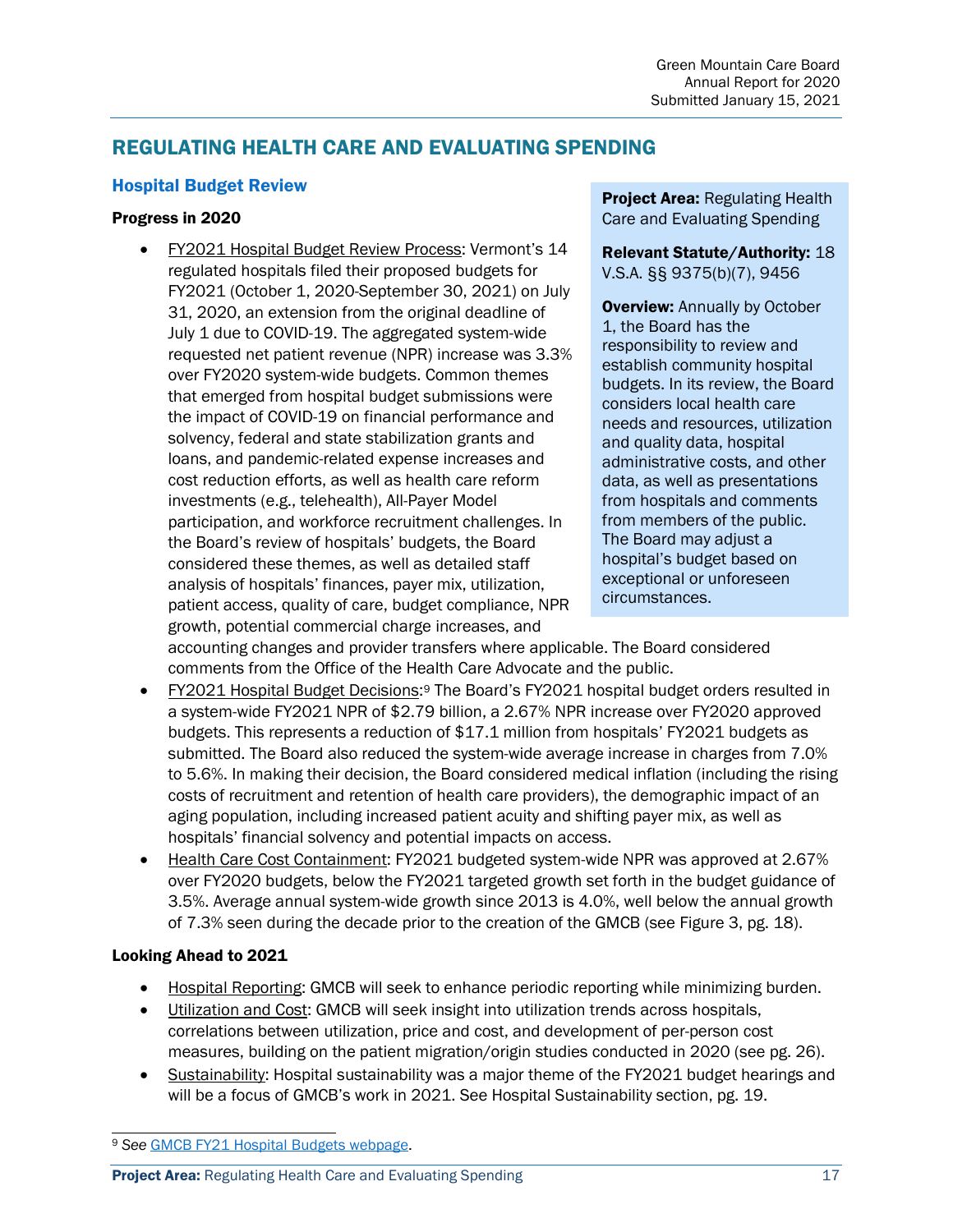

<span id="page-17-0"></span>*Figure 3: Vermont Community Hospitals – System-Wide Net Patient Revenue Increases Over Time[10](#page-17-0)*

<sup>&</sup>lt;sup>10</sup> This graph includes Vermont's 14 community hospitals; it excludes the Vermont Psychiatric Care Hospital, Brattleboro Retreat, and the VA (U.S. Department of Veterans Affairs) Medical Center in White River Junction. Net Patient Revenue (NPR) is monies hospitals will receive for services after accounting for contractual allowances, commercial discounts, and free care. NOTE: For the FY2019 budget process, the Board adjusted the FY2018 NPR budget NPR base for two hospitals to reflect FY2017 Actual NPR, adjusted for accounting changes and provider transfers.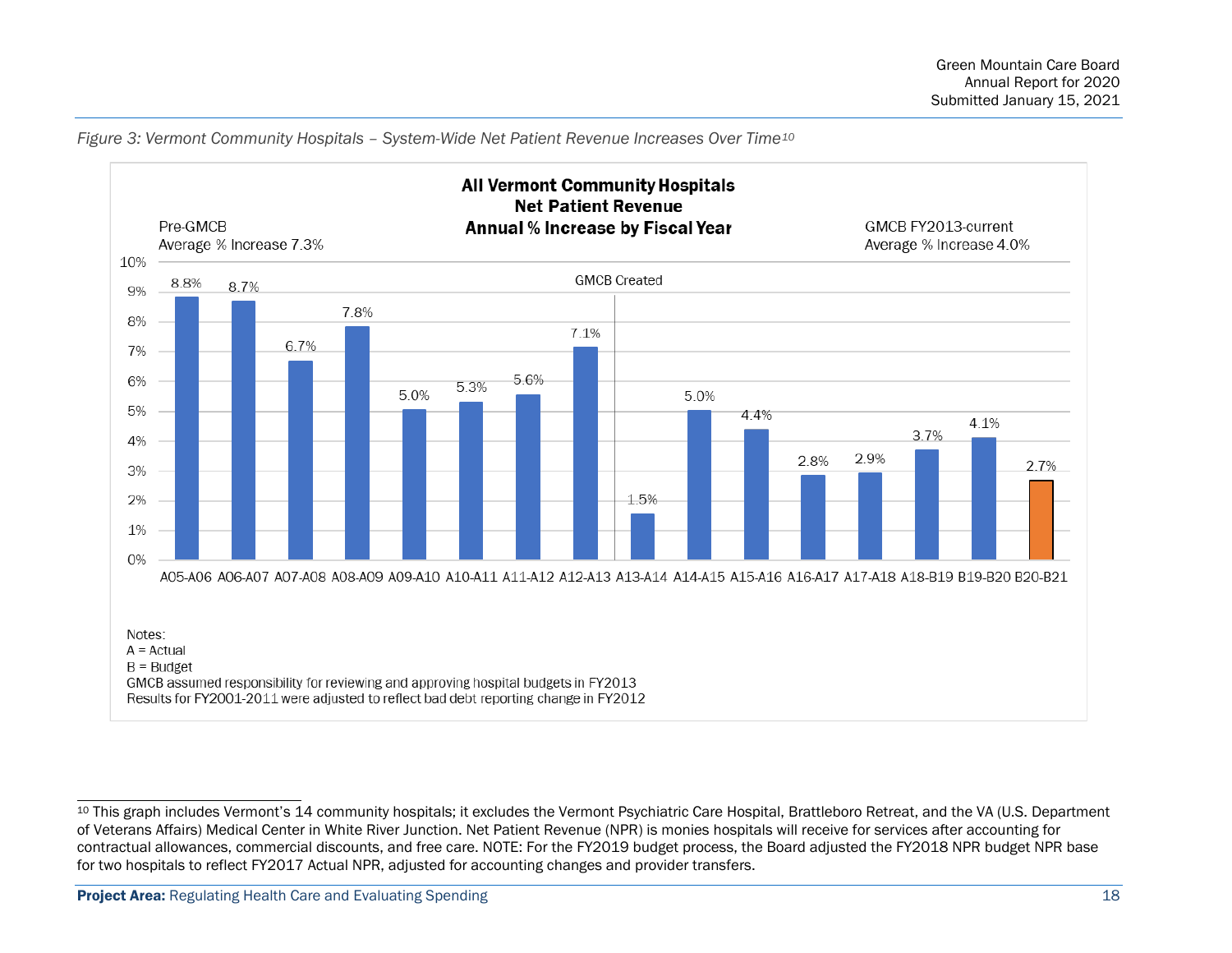#### <span id="page-18-0"></span>Hospital Sustainability Planning

#### Progress in 2020

• Hospital Sustainability Framework: In its FY2021 hospital budget decisions (issued in September 2020), the GMCB required all Vermont hospitals to engage in a GMCB-led sustainability planning process. A draft sustainability planning framework was approved by the Board in August of 2020. After discussions with leadership from most Vermont hospitals,[11](#page-18-1) project goals were refined, allowing for a robust revision of the framework while retaining the spirit of the original exercise:

(1) Engage in a robust conversation on maintaining access to essential services in our communities while improving cost and quality, preparing for a shift to valuebased care, and understanding the threats to sustainability of our rural health care system; (2) Encourage hospital leadership, boards, and communities to work together to address sustainability challenges and the shift to value-based care; (3) Identify hospital-led strategies for sustainability, including efforts to "right-size" hospital operations, particularly in the face of Vermont's demographic challenges and making the shift to value-based care; and (4) Identify external barriers to sustainability and making a successful shift to value-based care that are more aptly **Project Area: Regulating** Health Care and Evaluating Spending

#### Relevant Statute/Authority:

18 V.S.A. §§ 9375(b)(7), 9456, Act 159 of 2020, Section 4

Overview: Since 2005, 170 rural hospitals have closed nationally, with 2019 closure rates higher than any previous year. Recent financial struggles at many Vermont hospitals caused the Board to consider hospital sustainability within its hospital budget process, requiring 6 of 14 hospitals to develop sustainability plans in its FY2020 hospital budget orders, and later mandating that all Vermont hospitals do the same in the FY2021 hospital budget process.

addressed by other stakeholders, policymakers, or regulatory bodies, and generate insights to inform the state's approach to planning for and designing a proposal for a subsequent APM Agreement (APM 2.0).

The Board will be asked to review the revised framework again in early 2021. This process was codified by the Legislature through Act 159 (Section 4) of 2020, which requires the Board to make recommendations on hospital sustainability by fall 2021.

- Stakeholder Engagement: Board members and staff met with leadership from 13 Vermont hospitals, the HCA, and VAHHS in October and November 2020 to gather feedback on the framework. In response, the GMCB (1) refined the framework to make tighter connections between insights and their intended use and (2) significantly streamlined the framework to reduce the burden on providers. The revised framework relies on GMCB-gathered data when possible and explores the preparedness of hospitals in the shift to value-based care.
- Delays Due to COVID-19: In November 2019, Vermont's hospitals requested that GMCB delay this process due to a surge in COVID-19 cases. Board staff plan to move forward with the sustainability process by conducting an internal analysis of price, cost, quality, and capacity of our hospital system. Once the COVID surge passes, GMCB will reengage hospitals.

#### Looking Ahead to 2021

• Data Analysis, Hospital Feedback, and Recommendations: The Board will issue later stages of the framework in 2021 and analyze hospital responses. Per Act 159, GMCB will deliver recommendations to the Legislature by Sept. 1 (Nov. 15 in the event of a COVID-19 surge).

<span id="page-18-1"></span><sup>11</sup> A discussion with UVM Health Network planned for late fall was delayed by the October cyberattack.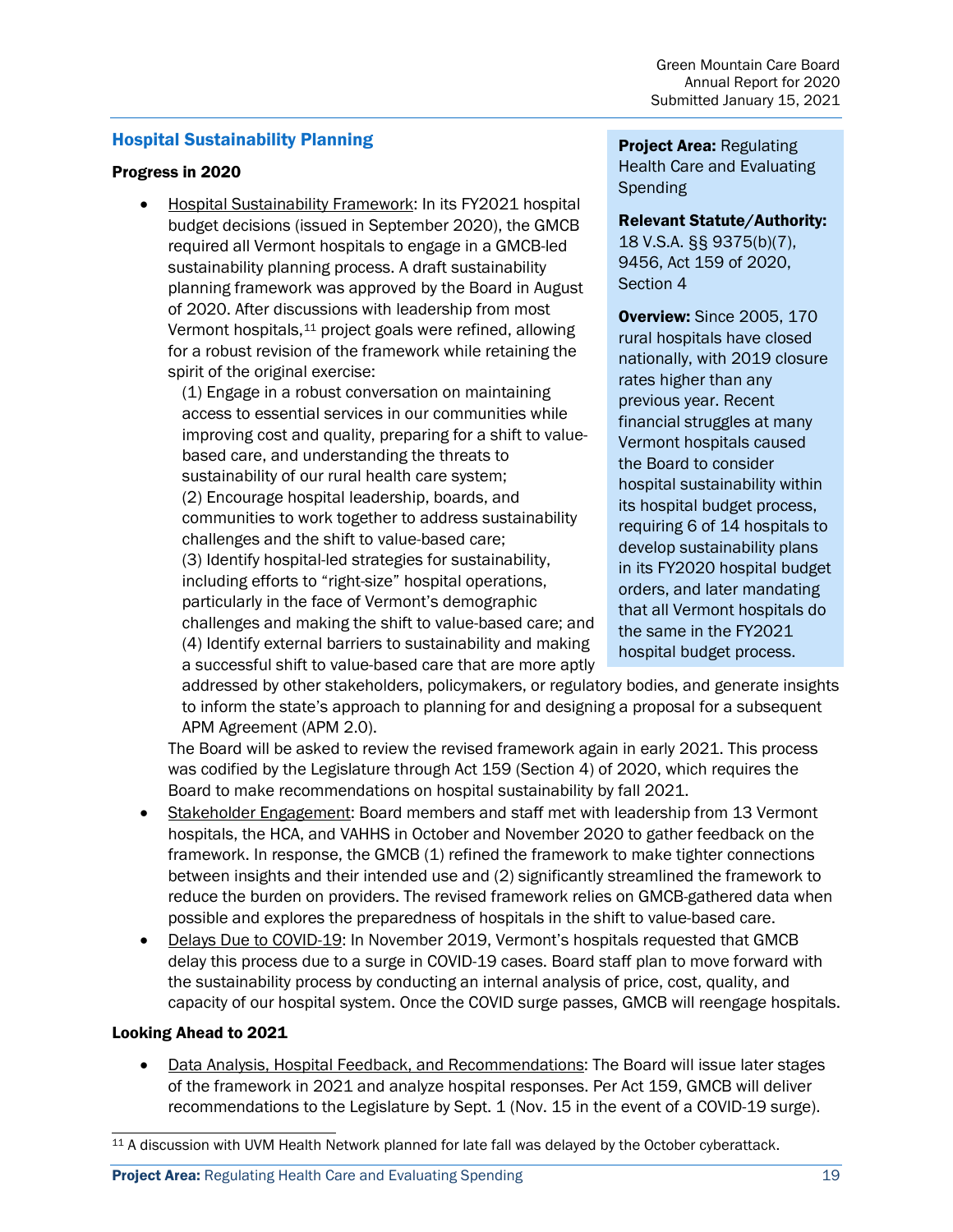#### <span id="page-19-0"></span>Certificate of Need (CON)

#### Progress in 2020

- Issued Five CONs: The Board approved five applications with a total value of \$60,717,600:[12](#page-19-1)
	- o Vermont Open MRI, to replace its outdated MRI system.
	- o Northwestern Medical Center, to renovate its emergency department.
	- o University of Vermont Medical Center, to expand its health information system to two network hospitals in New York.
	- o Silver Pines Partners, LLC, for development of a medically supervised withdrawal treatment center for individuals with substance use disorder.
	- o Southwestern Vermont Health Care, to modernize the emergency department and front entrance.
- Five Projects Not Reviewable: The Board determined that five proposed projects did not meet jurisdictional thresholds for CON review.
- Green Mountain Surgery Center Vermont Supreme Court Decision: The Vermont Supreme Court upheld the Board's interpretation of the scope of the CON issued to the Green Mountain Surgery Center in 2017.

Project Area: Regulating Health Care and Evaluating Spending

Relevant Statute/Authority: 18 V.S.A. § 9375(b)(8), § 9433.

**Overview:** Vermont law requires hospitals and other health care facilities to obtain a Certificate of Need before developing a new health care project as defined in 18 V.S.A. § 9434. This includes capital expenditures that meet statutory cost thresholds, purchase or lease of new equipment or technology that meet statutory cost thresholds, changes in the number of licensed beds, offering any new home health services, health care facility ownership transfers (excluding nursing homes), and any new ambulatory surgical centers. Each project must meet statutory criteria related to access, quality, cost, need, and appropriate allocation of resources. The CON process is intended to prevent unnecessary duplication of health care facilities and services, promote cost containment, and help ensure equitable allocation of resources to all Vermonters.

- New Applications: The following entities have either filed, or notified the Board that they intend to file, applications that will be reviewed in 2021:
	- o Pine Heights at Brattleboro Center for Nursing and Rehabilitation, renovation project.
	- $\circ$  Northern Lights Recovery Center, for development of a SUD treatment facility.
	- o Rutland Regional Medical Center, replacement of MRI Unit.
	- $\circ$  Vernon Homes, to construct a new skilled nursing facility using the Greenhouse Model.
	- $\circ$  The Divided Sky Foundation and Ascension Recovery Services, for development of a SUD treatment facility.

<span id="page-19-1"></span><sup>12</sup> *See* [CONs and Statements of Decision for approved projects.](https://gmcboard.vermont.gov/con/issued)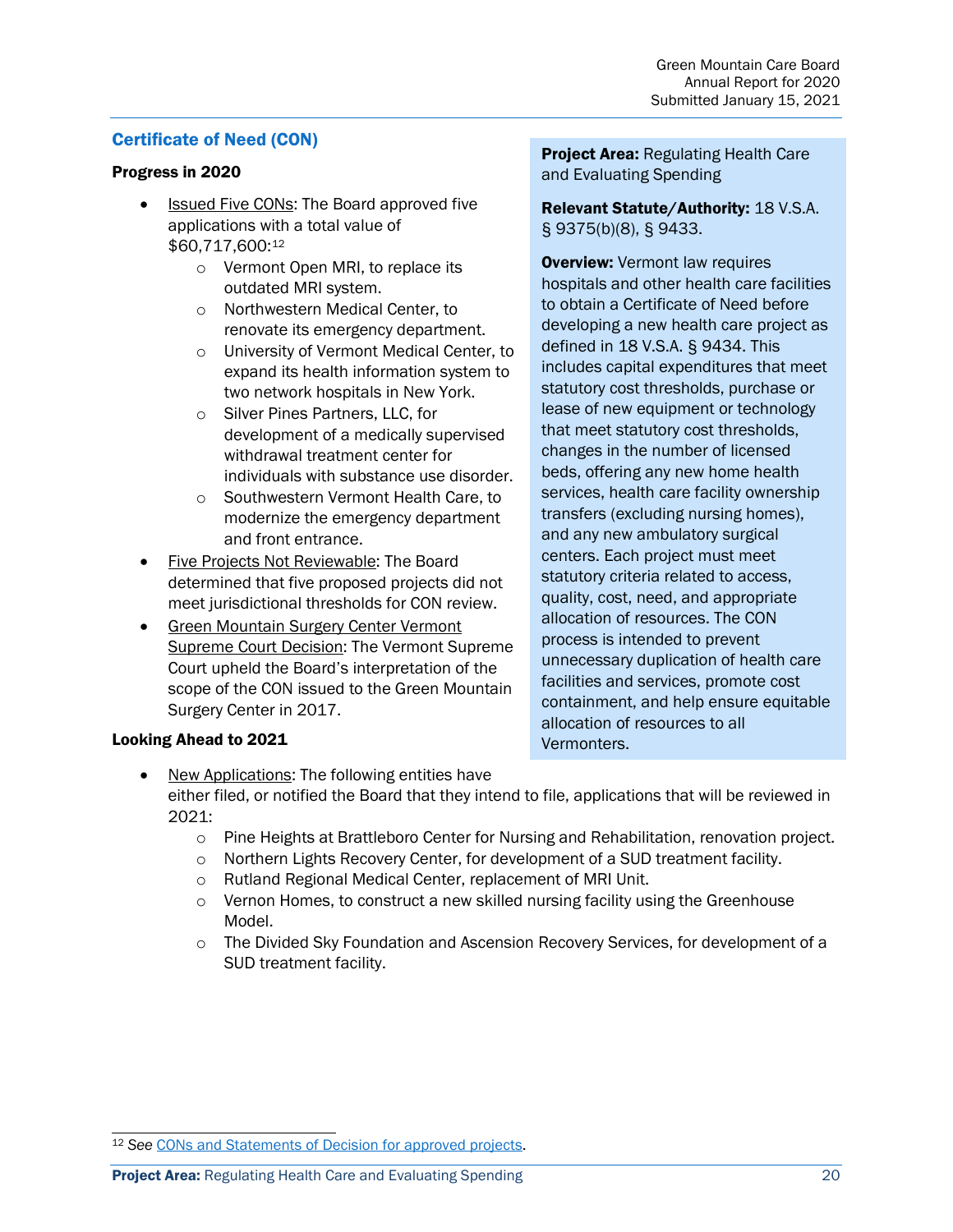#### <span id="page-20-0"></span>Vermont Health Care Expenditure Analysis

The most recent Health Care Expenditure Analysis (CY 2018) was completed in July 2020.[13](#page-20-1)

- Vermont Resident Analysis, 2018: Total spending for Vermont residents receiving health care services both in- and out-of-state increased 1.9% from 2017 to 2018, to a total of \$6.3 billion. This was lower than the 3.7% increase in 2017 and the average annual increase of 3.4% for the period 2013 through 2018. Medicare spending increased 5.1% as a result of increases in hospital utilization, and spending on nursing homes, physicians, and drugs and supplies. A 1.1% increase in Medicaid spending stemmed primarily from growth in spending for mental health and other government activities (e.g., home- and community-based services), while expenditures decreased for hospital utilization and drugs and supplies due to reduced spending and higher rebates for specialty drugs. Commercial insurance spending increased 1.7%, mainly due to growth in hospital utilization, drugs and supplies, and other non-claims costs. Estimated growth is expected to be 3.2% from 2018 to 2019 and 3.0% from 2019 to 2020.
- Vermont Resident Analysis Compared to U.S., 2018: From 2017 to 2018, U.S. health consumption spending increased 4.8% (compared to 1.9% for Vermont). The U.S. spending increase was higher than the 4.0% increase from 2016 to 2017, while Vermont's spending increase was lower than the 3.7% increase from 2016 to 2017. National per-person

**Project Area: Regulating Health** Care and Evaluating Spending

#### Relevant Statute/Authority: 18 V.S.A. § 9383

**Overview:** The Board is tasked to develop an annual expenditure analysis and estimates of future health care spending. The Expenditure Analysis is a rich, detailed data source specific to Vermont, and has been published annually since 1991.

• The analysis quantifies total spending for all health care services provided in Vermont (residents/non-residents), and for services provided to Vermonters regardless of site of service.

• The report analyzes broad sectors including hospitals, physician services, mental health, home health, and pharmacy. It also analyzes payers including Medicare, Medicaid, commercial plans, self-insured employers, and health maintenance organizations, and compares Vermont spending to national data published annually by CMS.

spending was \$10,640, higher than Vermont's per-person spend of \$9,995.

• Vermont Provider Analysis, 2018: Total revenues received by Vermont providers for health care services provided to in- and out-of-state patients increased 3.2% in 2018, to a total of \$6.4 billion. This was slightly lower than the 3.3% increase in 2017 and lower than the average annual increase of 3.4% for 2013-2018. Estimated growth is expected to be 3.2% from 2018 to 2019 and 3.3% from 2019 to 2020.

#### Looking Ahead to 2021

• Preparing 2019 Health Care Expenditure Analysis: In 2021, staff will finalize the 2019 Expenditure Analysis and two-year estimates. The analysis will be used as a tool to monitor the implementation of the APM Agreement's cost growth and other key financial metrics.

<span id="page-20-1"></span><sup>13</sup> *See* [2018 Health Care Expenditure Analysis](https://gmcboard.vermont.gov/sites/gmcb/files/Misc/2018_VT_Health_Care_Expenditure_Analysis_Final_%20July_%208_%202020.pdf) (PDF) or [interactive 2018 Expenditure Analysis visualization.](https://public.tableau.com/profile/state.of.vermont#!/vizhome/2018_ea_publish/2018ResidentExp_Analysis?publish=yes) The VHCEA relies on a variety of Vermont-specific data sources, incorporating data from VHCURES, VUHDDS, the Vermont Household Health Insurance Survey, Annual Statement Supplement Report, ACO reports, and the best available data from other state and national resources. Most other analyses of health expenditures (e.g., Kaiser State Health Facts) use resident and provider data produced every 5 years based on US Census data; because of Vermont's small size, the VHCEA's more granular data sources allow for a richer, detailed analysis.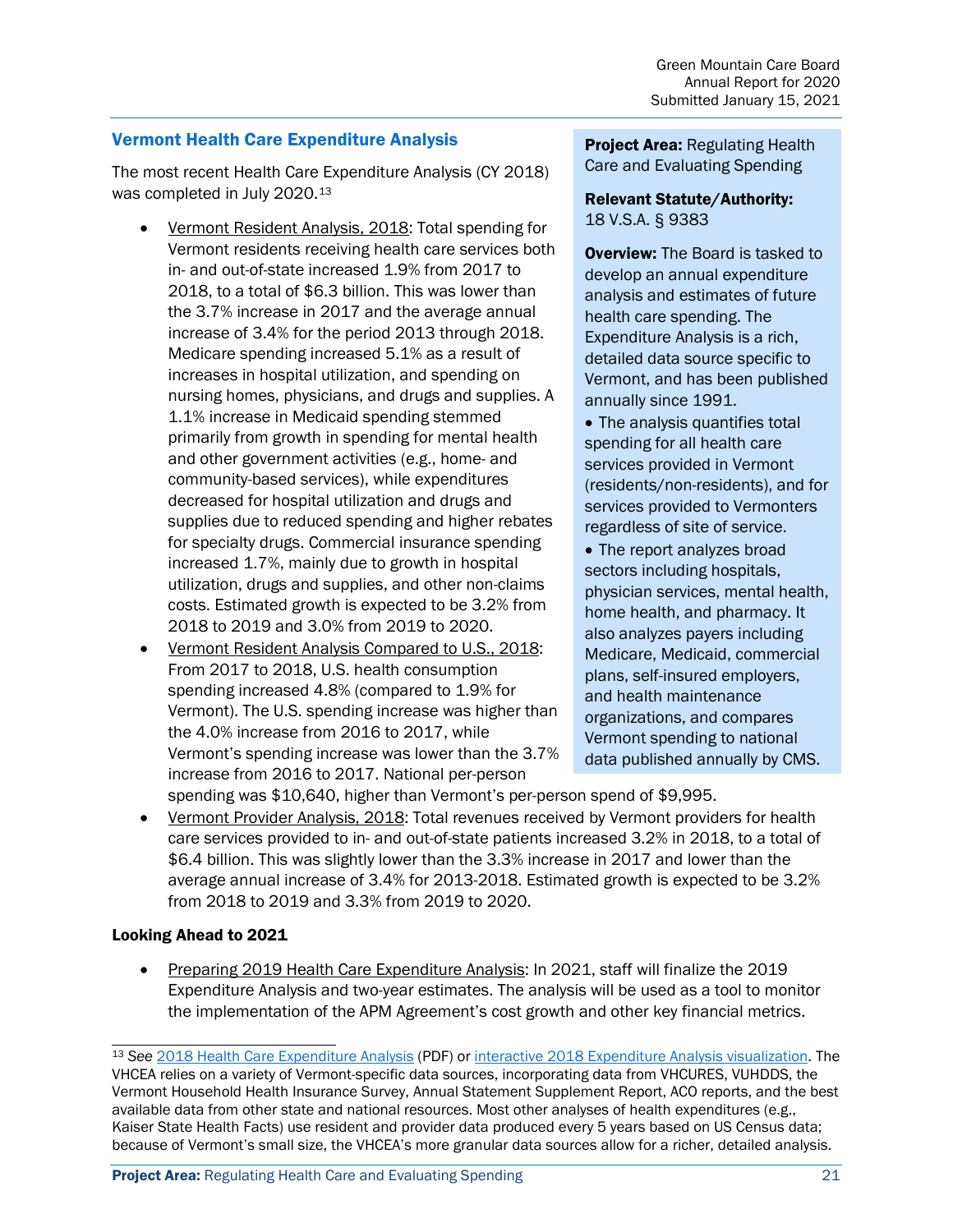#### <span id="page-21-0"></span>Prescription Drug Monitoring

#### Progress in 2020

- Prescription Drug Cost Analysis State Spending: DVHA submitted the prescription drug lists for CY2019 in July. This list included drugs on which the State spends significant health care dollars or on which health insurance plans spend significant amounts of their premium dollars.<sup>[14](#page-21-1)</sup> DVHA developed the list based on the one-year increase in wholesale acquisition cost (WAC) and net cost.
	- o *DVHA Gross Drug Cost Analysis*: This list contains the drugs for which the WAC increased by 15% or more in the CY2019. Gross spending on the ten drugs identified was \$327,206 and gross drug price increases ranged from 18.65% to 666.67%. None of the drugs identified were on the previous year's list.
	- o *DVHA Net Drug Cost Analysis*: This list contains drugs for which the net cost to DVHA increased by 15% or more in CY2019. Net drug price increases ranged from 15.15% to 744.14% over the last calendar year and two of the ten drugs identified were also on the previous year's list of drugs. None appeared on this year's gross cost list.
	- o *BCBSVT & MVP Drug Lists with Largest Net Price Increase*:[15](#page-21-2) For the previous calendar year, drug price increases ranged from 43.6% to 347.7% for BCBSVT and from 17.7% to 385.9% for MVP.
- Impact of Prescription Price Increases on Commercial Insurance Rates: The GMCB works with commercial payers with more than 1,000 lives in Vermont to gather data on: a) the flow of funds related to prescription drugs between

**Project Area: Regulating** Health Care and Evaluating Spending

#### Relevant Statute/Authority: 18 V.S.A. § 4635(b)

#### Overview: The

Department of Vermont Health Access (DVHA), is required to create a list of 10 prescription drugs on which Vermont spends significant health care dollars and for which 1) costs have significantly increased either by 50% or more over 5 years, or by 15% or more during the previous calendar year and 2) the cost to DVHA, net of rebates and other price concessions, has increased by 50% or more over the past 5 years or by 15% or more during the previous calendar year.

manufacturers, insurers, and plan members, including discounts and rebates; and b) on the 25 most frequently prescribed drugs, the 25 most costly drugs, and the 25 drugs with the highest year-over-year price increases.<sup>[16](#page-21-3)</sup> Due to a delay in data, the CY2019 report will be finalized and posted after the GMCB 2020 Annual Report is submitted.

- Continued Prescription Drug Monitoring: The Board will continue to track drug costs through the health insurance rate review process and work with hospitals and insurers to measure the impact of drugs on insurance rates.
- Prescription Drug Technical Advisory Group: The Board will continue to work with stakeholders to address the rising costs of prescription drugs by examining potential state solutions.

<span id="page-21-1"></span><sup>14</sup> *See* [DVHA drug cost analyses and methodology for CY2019.](https://gmcboard.vermont.gov/sites/gmcb/files/documents/DVHA%20Drug%20Lists%202019.pdf)

<span id="page-21-2"></span><sup>15</sup> *See* [BCBSVT & MVP drug cost analyses for CY2019.](https://gmcboard.vermont.gov/sites/gmcb/files/documents/BCBSVT_MVP_Prescription_Drug_Lists_2020.pdf)

<span id="page-21-3"></span><sup>16</sup> *See* [GMCB Prescription Drug Transparency webpage for CY2019 Act 193 Report.](https://gmcboard.vermont.gov/publications/legislative-reports/Act165)

**Project Area:** Regulating Health Care and Evaluating Spending 22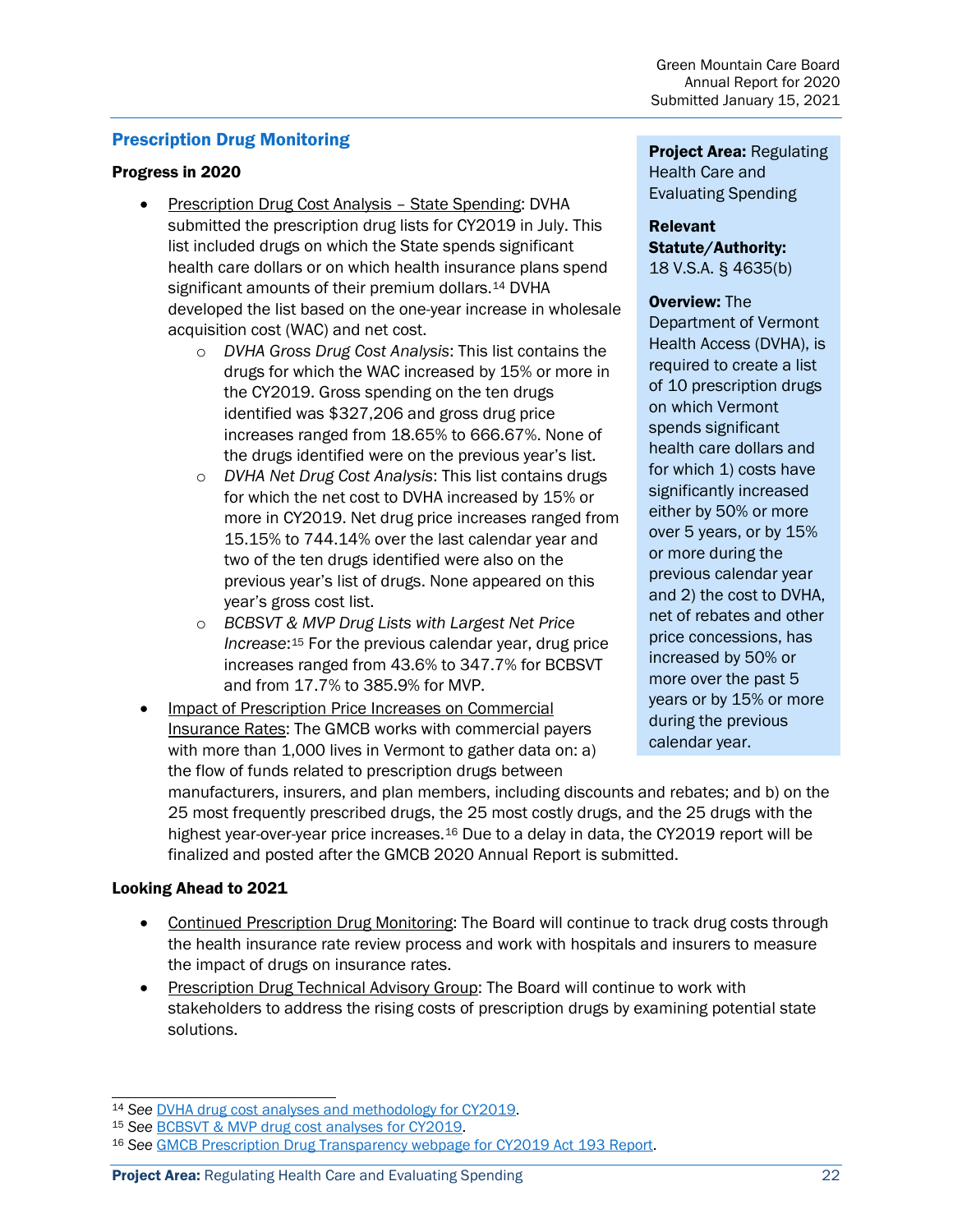#### <span id="page-22-0"></span>Health Information Technology

#### Progress in 2020

- FY2021 VITL Budget Review: VITL submitted its proposed budget for FY2021 (July 1, 2020-June 30, 2021) on May 18-19, 2020, with anticipated total revenue of \$8.1 million, including \$7.6 million in state contracts, plus \$1.0 million from other sources and a negative revenue line of \$517,000 to cover contingencies related to COVID-19 or other unplanned circumstances. The FY2021 budget included anticipated total expenses of \$7.8 million. This submission was presented to the GMCB at its June 3, 2020, public Board meeting, <sup>[17](#page-22-1)</sup> and approved on June 17, 2020.[18](#page-22-2) VITL provided quarterly updates on their operations and budget throughout 2020 as required by their FY2020 and FY2021 budget orders, on topics including governance and operations, finances, technology, and stakeholder engagement around HIE consent.
- 2020 Update to Health Information Exchange (HIE) Strategic Plan and 2021 Connectivity Criteria Review and Approval: DVHA and the HIE Steering Committee submitted an annual update to the HIE Plan on November 2, 2020. DVHA and VITL presented the Plan, along with 2021 Connectivity Criteria, to the Board on November 18, 2020. Following Board discussion, DVHA resubmitted the HIE Plan with minor changes. The Board voted unanimously to approve the HIE Plan and Connectivity on December 2.[19](#page-22-3)
- HIE Consent: Act 53 of 2019 required the HIE Plan to reflect an opt-out or presumed consent model to be implemented by March 1, 2020. The Board heard updates on consent policy development and implementation throughout 2019, and the new policy was implemented on March 1, 2020. An evaluation of implementation of this change was included in the 2020 Update to the HIE Plan as Appendix G.

#### **Project Area: Regulating** Health Care and Evaluating **Spending**

Relevant Statute/ Authority: 18 V.S.A. §§ 9351, 9375(b)(2)

**Overview: The Board has** two major responsibilities related to health information technology:

- Review and approve the budget for Vermont Information Technology Leaders (VITL - Vermont's statutorily designated clinical health information exchange).
- Review and approve a state Health Information Technology Plan (now referred to as the state Health Information Exchange Plan, or HIE Plan) developed by DVHA. DVHA is required to comprehensively update to the plan every 5 years and to revise it annually.

The Board is also tasked with approving Connectivity Criteria for the Vermont Health Information Exchange (VHIE, operated by VITL).

- Future HIE Plan Updates: DVHA will continue to submit annual updates to the HIE Plan, developed in collaboration with the HIE Steering Committee.
- FY2022 VITL Budget Review: The Board expects to review VITL's FY2022 budget in late spring 2021.

<span id="page-22-3"></span><span id="page-22-2"></span><span id="page-22-1"></span><sup>17</sup> *See* FY2021 Budget Review Presentation (June 3, 2020). 18 *See* [Order Approving Vermont Information Technology Leaders' FY2021 Budget](https://gmcboard.vermont.gov/sites/gmcb/files/documents/Order_VITLBudg_FY21_20200724_FINAL.pdf) (July 24, 2020). <sup>19</sup> *See* [2020 Update to the HIE Strategic Plan as approved by GMCB](https://gmcboard.vermont.gov/document/vermonts-health-information-exchange-strategic-plan-2018-2022-2020-update-resubmission) (December 1, 2020) and [Order Approving](https://gmcboard.vermont.gov/sites/gmcb/files/documents/HIEPlanOrder_2020Update_20210107_FINAL.pdf)  [2020 Update to the HIE Plan and 2021 VHIE Connectivity Criteria](https://gmcboard.vermont.gov/sites/gmcb/files/documents/HIEPlanOrder_2020Update_20210107_FINAL.pdf) (January 7, 2021). See GMCB's Health [Information Exchange \(HIE\) Plan webpage](https://gmcboard.vermont.gov/health-information-technology/health-it-plan) for more information.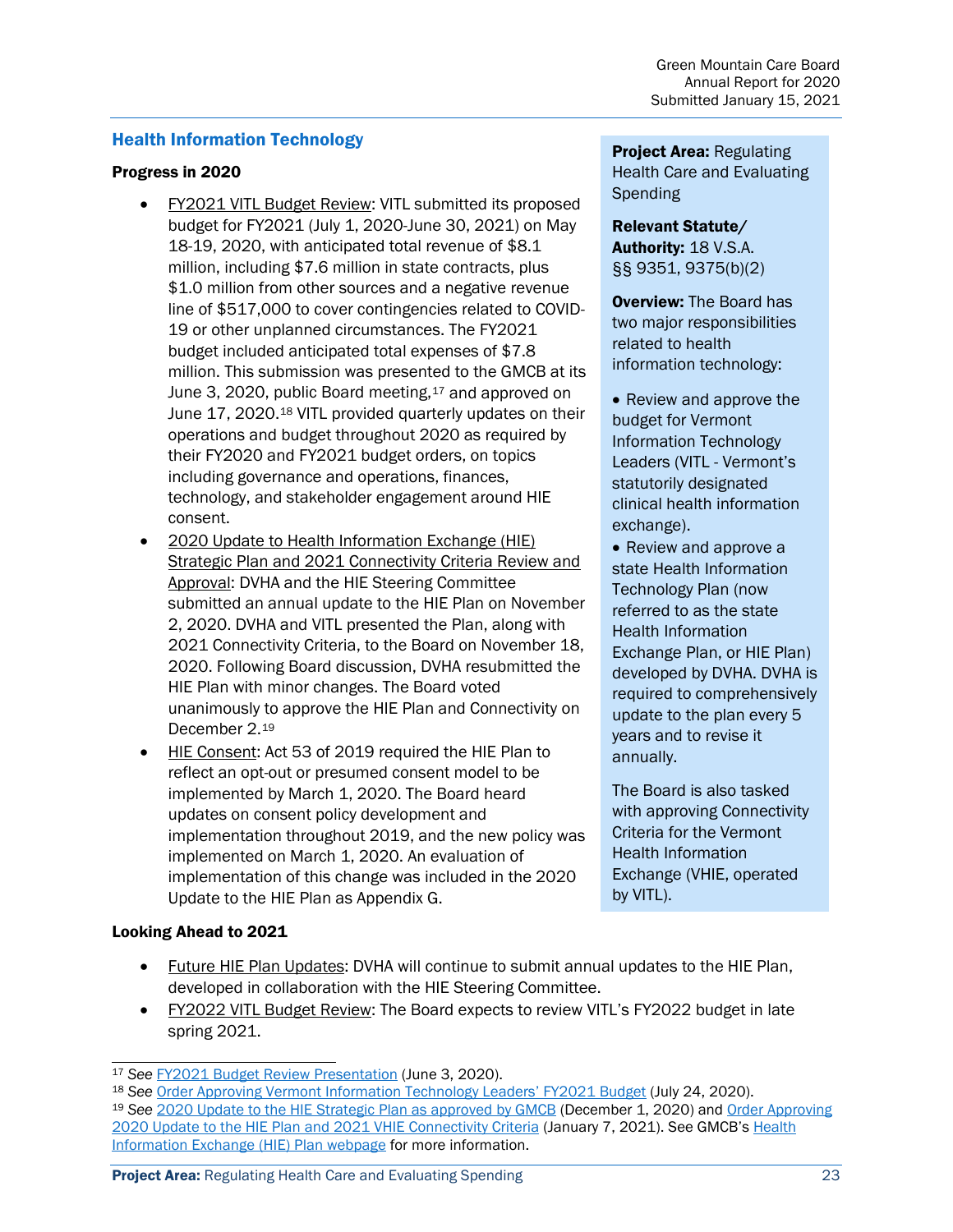# <span id="page-23-0"></span>ACOs AND THE ALL-PAYER MODEL

#### <span id="page-23-1"></span>Vermont's All-Payer Model (APM)

#### Progress in 2020

COVID-19 presented many challenges in the third year of the APM (2020) but also confirmed the need to move away from fee for service to predictable and flexible (fixed) payments.

- Responding to COVID-19: APM-participating providers electing to receive a fixed payment were able to stabilize their finances despite significant decreases in utilization due to COVID-19. GMCB is working to identify ways to increase fixed payments across our health care system. In addition, the Board requested federal flexibility related to financial penalties related to quality to allow providers to focus on the COVID-19 response; we continue to measure performance.
- Evaluating Performance Year 2 (PY2) results:[20](#page-23-2)
	- o *Scale*: PY2 results reflected growth in all-payer scale, from 21% in PY1 (2018) to 30% in PY2 (2019), and Medicare scale of 35% in PY1 to 47% in PY2. However, results were still below APM Agreement targets (50% for all-payer scale, 75% for Medicare scale in PY2), resulting in a warning notice from CMMI. The Vermont APM signatories responded, describing Vermont's strategy for

#### Project Area: ACOs and the APM

Relevant Statute/Authority: 18 V.S.A. § 9551; 42 U.S.C. § 1315a; APM Agreement

**Overview: GMCB has four major** responsibilities related to the All-Payer Model:

- Set financial targets for Vermont Medicare ACOs and limit cost growth for certain health care services.
- Ensure reasonable alignment across Vermont ACO programs.
- Work with other signatories to achieve targets for the number of aligned Vermonters.
- Work with other signatories to achieve targets on twenty-two quality measures tied to three population health goals.

For additional information see [GMCB APM Website.](https://gmcboard.vermont.gov/payment-reform/APM)

improving scale performance, including a reduced risk corridor for the 2021+ in the Medicare ACO program, which added 7,500 Medicare beneficiaries to the program in the Rutland region.[21](#page-23-3)

- o *Quality*: Where interim results are available, Vermont is showing marked improvement over prior year results. PY2 reporting is expected in February 2021 (delay due to COVID-19).
- o *Cost*: While the results for PY2 are not yet final, the total cost of care (TCOC) in 2019 was on track to surpass the All-Payer TCOC target (3.5%) set over the life of the model. This trend is likely to be offset in PY3 (2020) due to decreased utilization associated with COVID-19 and is below the level to trigger action by the federal government.
- Other Reporting: GMCB submitted required Payer Differential Assessment and Options reports.
- Setting the Annual Medicare Benchmark (Financial Target): In response to COVID-19, the GMCB proposed revising the methodology used to develop the 2020 Medicare benchmark to more accurately reflect utilization. On December 23, 2020, the GMCB also voted to propose the use of this new methodology in developing the 2021 Medicare benchmark, and to include approximately \$8.7 million to the benchmark to continue investments in Blueprint for Health and the SASH program in 2021.

#### Looking Ahead to 2021

• APM 2.0: GMCB will begin engaging stakeholders and experts as planning for a potential second APM Agreement (APM 2.0) ramps up. The GMCB, in consultation with AHS, is responsible for making a formal proposal to CMMI for a second model by December 31, 2021.

**Project Area:** Accountable Care Organizations (ACOs) and the All-Payer Model 24

<span id="page-23-2"></span><sup>20</sup> All submitted reports are available on GMCB'[s APM Reports](https://gmcboard.vermont.gov/payment-reform/APM/reports-and-federal-communications) webpage.

<span id="page-23-3"></span><sup>21</sup> *See* [CMMI scale targets warning letter](https://gmcboard.vermont.gov/sites/gmcb/files/documents/VT%20State%20Agreement%20Scale%20Warning%20Notice_final_sig_0.pdf) (September 14, 2020) an[d Vermont's response](https://gmcboard.vermont.gov/document/state-vermont-response-scale-target-warning-letter-12102020) (December 10, 2020).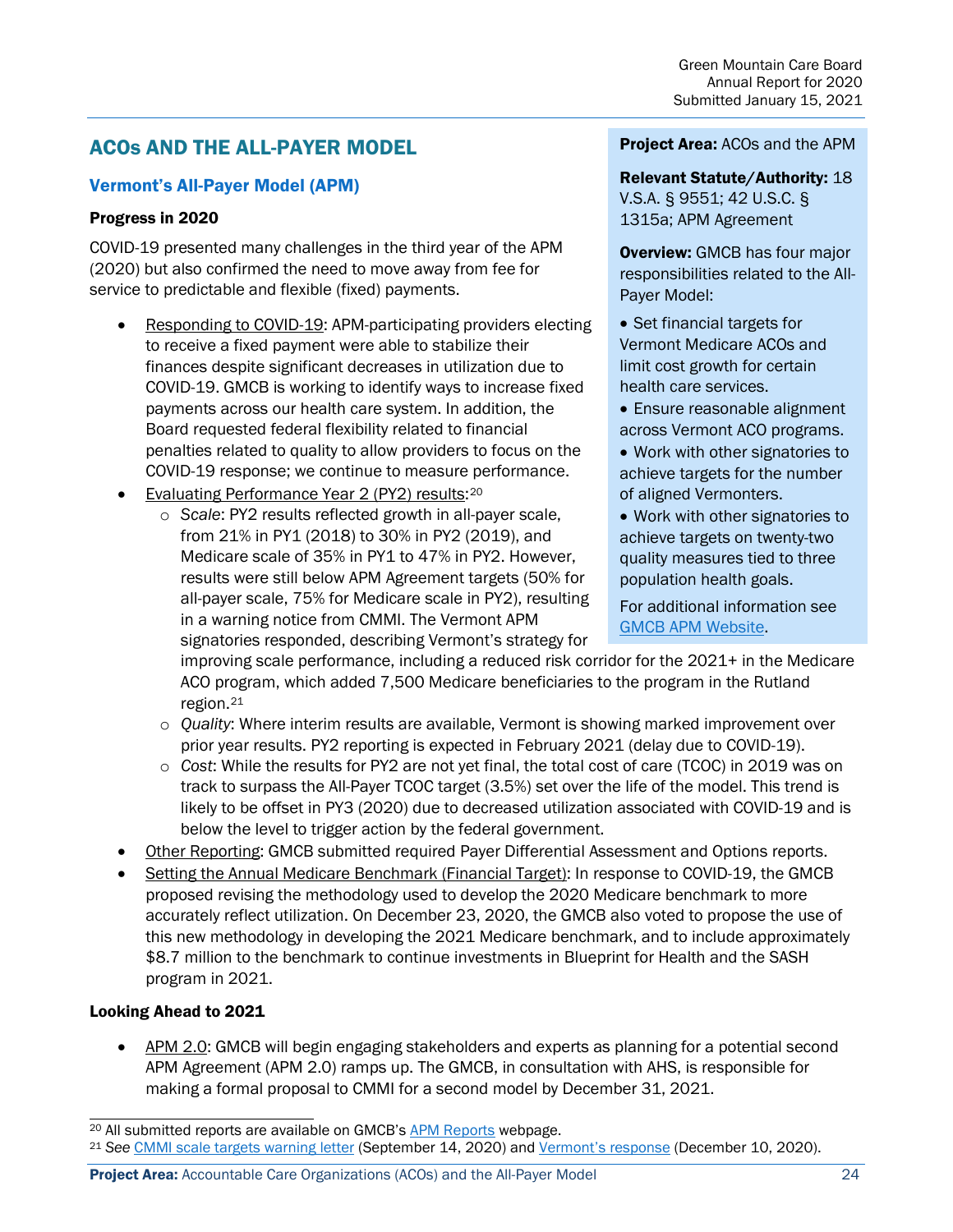#### <span id="page-24-0"></span>ACO Oversight: Budget Review and Certification

#### Progress in 2020

• 2020 ACO Oversight: The Board monitored OneCare's compliance with conditions of its 2020 budget order throughout the year, through the ACO's quarterly reporting. In March, OneCare submitted a letter to the GMCB requesting operational relief adjustments to the FY20 order in light of the COVID-19 public health emergency. The GMCB issued a budget order amendment in April and considered OneCare's revised budget in July.[22](#page-24-1) The revised budget is approximately \$1.2 billion, with 96%

#### Project Area: ACOs and the APM

Relevant Statute/Authority: 18 V.S.A. §§ 9382 9573

**Overview:** An ACO must be certified by GMCB to be eligible to receive payments from Medicaid or a commercial insurer through a payment reform initiative such as the APM. GMCB is also responsible for reviewing and approving ACO budgets. There is currently one ACO operating in Vermont, OneCare Vermont.

For additional information on ACO oversight, please see materials [here.](https://gmcboard.vermont.gov/aco-apm-legislative-summaries)

of dollars flowing to providers, either through fixed payments or fee-for-service payments for direct care of patients. 3% of revenue flowing through the ACO goes back out to providers and community organizations as population health program investments; 1% is ACO operating expenses, funding personnel and analytics to support providers and population health programs.

- 2021 ACO Certification and Budget Review: Beginning September 1, GMCB staff reviewed and verified OneCare's continued eligibility for certification. Certification eligibility was reviewed during the GMCB staff analysis presentation and is documented in a memo. The Board received OneCare's proposed 2021 budget on October 1 and after careful analysis and an extended public comment period, the Board voted on December 23, 2020 to modify and approve the budget with 17 conditions, including a cap on administrative expenses, submission of a revised budget in spring once contracts and funding sources are final, applying an inflationary trend to Blueprint and SASH funding, additional reporting on the revised risk model, and compliance with the reporting manual developed by the Board. The Board also expressed its intent to incorporate a new requirement in its ACO oversight rule (Rule 5.000) that executive compensation be tied to ACO quality and financial performance. The preliminary revenue budget is approximately \$1.46 billion, with 97% of dollars flowing to providers, either through fixed payments or fee-for-service payments for direct care of an estimated [23](#page-24-2)8,000 Vermonters (up from 223,000 in 2020).<sup>23</sup> OneCare's FY2021 budget includes an expected \$30.5 million of investments in population health, or approximately 2% of total revenues. Operating expenses remain around 1% of total revenues.
- Review of 2021 Medicaid Advisory Rate Case: Per 18 V.S.A. § 9573, the GMCB is responsible for advising DVHA on the per beneficiary payment rates negotiated between DVHA and the ACO. The GMCB issued the Medicaid Advisory Rate Case on December 30, 2020.

#### Looking Ahead to 2021

- Aligning ACO Oversight with Other Regulatory Processes: Through its regulatory alignment efforts (see pg. 6), the GMCB will continue work to align ACO oversight with its other regulatory processes in service of containing cost growth and improving access, quality, and health. The third Regulatory Alignment White Paper will explore topics central to ACO oversight, including risk and reserves, delivery system transformation, quality oversight, and financial measures.
- Standardizing ACO Reporting: To improve tracking ACO performance and accountability over time, the GMCB will continue to work toward collecting data quarterly and year-over-year in standard reporting formats, including development of an ACO reporting manual in 2021.

**Project Area:** Accountable Care Organizations (ACOs) and the All-Payer Model 25

<span id="page-24-2"></span><span id="page-24-1"></span><sup>22</sup> *See* [2020 ACO Oversight materials](https://gmcboard.vermont.gov/aco-oversight/2020) and [OneCare Vermont's FY20 Revised Budget: GMCB Staff Analysis.](https://gmcboard.vermont.gov/sites/gmcb/files/Board-Meetings/FY%202020%20ACO%20Revised%20Budget%20Presentation%20-%20updated%208.12.2020.pdf) <sup>23</sup> *See* [FY20 Accountable Care Organization Budget Order](https://gmcboard.vermont.gov/sites/gmcb/files/documents/payment-reform/FY20%20ACO%20Budget%20Order%2C%20OneCare%20Vermont%3B%2019-001-A.pdf) (January 31, 2020).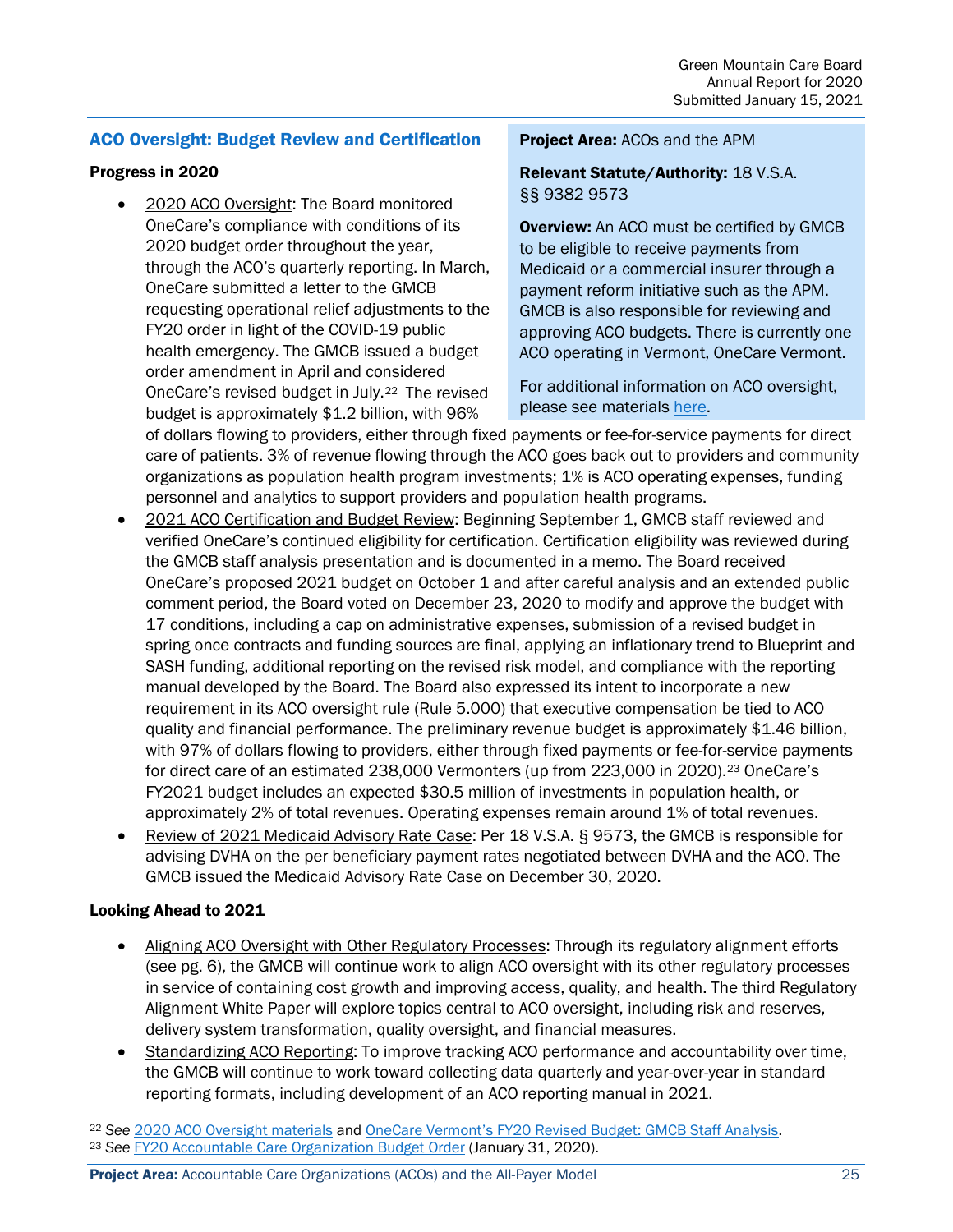# <span id="page-25-0"></span>DATA AND ANALYTICS

#### <span id="page-25-1"></span>Data and Analytics

#### Progress in 2020

- Data Stewardship: The GMCB Data Governance Council supported improved access to its data assets by developing a simplified data application procedure for VHCURES and standing up a broad use Data Use Agreement structure for state analysts using VUHDDS. The Council also voted to approve a dedicated policy for linking the GMCB's data assets to other data sets to help make them more useful to approved data users.
- Standard Reporting: Expanded interactive reports to include geographic reports related to patients spending and utilization patterns.[24](#page-25-2) This includes a report detailing where Vermonters have sought care over time (Patient Migration Report) and another detailing the patterns in where patients have come from when seeking care at Vermont hospitals over time (Patient Origin Report).[25](#page-25-3)
- Analysis-Ready Files: The final phase of this project will provide the GMCB with a recommendation of files most likely to inspire greater use and utility of the GMCB's data assets.

Project Area: Data and Analytics

Relevant Statute/ Authority: 18 V.S.A. § 9410

**Overview: The Board must** maintain a unified health care database, reflecting health care utilization and costs for services provided in Vermont and to Vermont residents in another state. The Board maintains stewardship of two primary data sets:

• The Vermont Uniform Hospital Discharge Data Set (VUHDDS)

• The Vermont Health Care Uniform Reporting and Evaluation System (VHCURES)

• Enhanced Data Validation: The GMCB Analytical Team is working with representatives from the provider community and insurers to complete a thorough validation of its data assets. The project is a key component in the GMCB's 2-year Research and Reporting Priorities.[26](#page-25-4)

- Data Enhancements: The Board will pursue opportunities to enhance the usefulness of the claims data by combining it with other data sets, such as birth and death certificates.
- Next Steps on Price Variation: As required by Act 159 of 2020, the GMCB Analytical Team will develop an interactive report highlighting price variation, expected to be released in early 2022, and updated annually. This dashboard will provide consumers, policymakers, and providers with greater understanding of variation in the reimbursements paid by Vermont residents for a specific set of services.
- Improved Training: The GMCB Analytical Team will explore a potential new model for training "super users" of VHCURES. The dedicated program will be designed to provide more intensive and exhaustive training to a collaborative group, including practical components developed by participants.
- Expanded Support Across the GMCB: The Analytical Team is working to embed analysts in projects that span the organization to better fulfill the Board's desire to use data to inform its decision making.

<span id="page-25-3"></span><span id="page-25-2"></span><sup>&</sup>lt;sup>24</sup> See **[GMCB Data Analysis and Reporting webpage](https://gmcboard.vermont.gov/data-and-analytics/analytics-rpts) for current analytic reports.**<br><sup>25</sup> See Patient Migration Report and Patient Origin Report.

<span id="page-25-4"></span><sup>&</sup>lt;sup>26</sup> See [GMCB Analytic Team's Proposed Research and Reporting Priorities](https://gmcboard.vermont.gov/sites/gmcb/files/documents/A-Team%20Analytic%20Priorities%20Presentation%202019.12.18.pdf) for 2020-2021.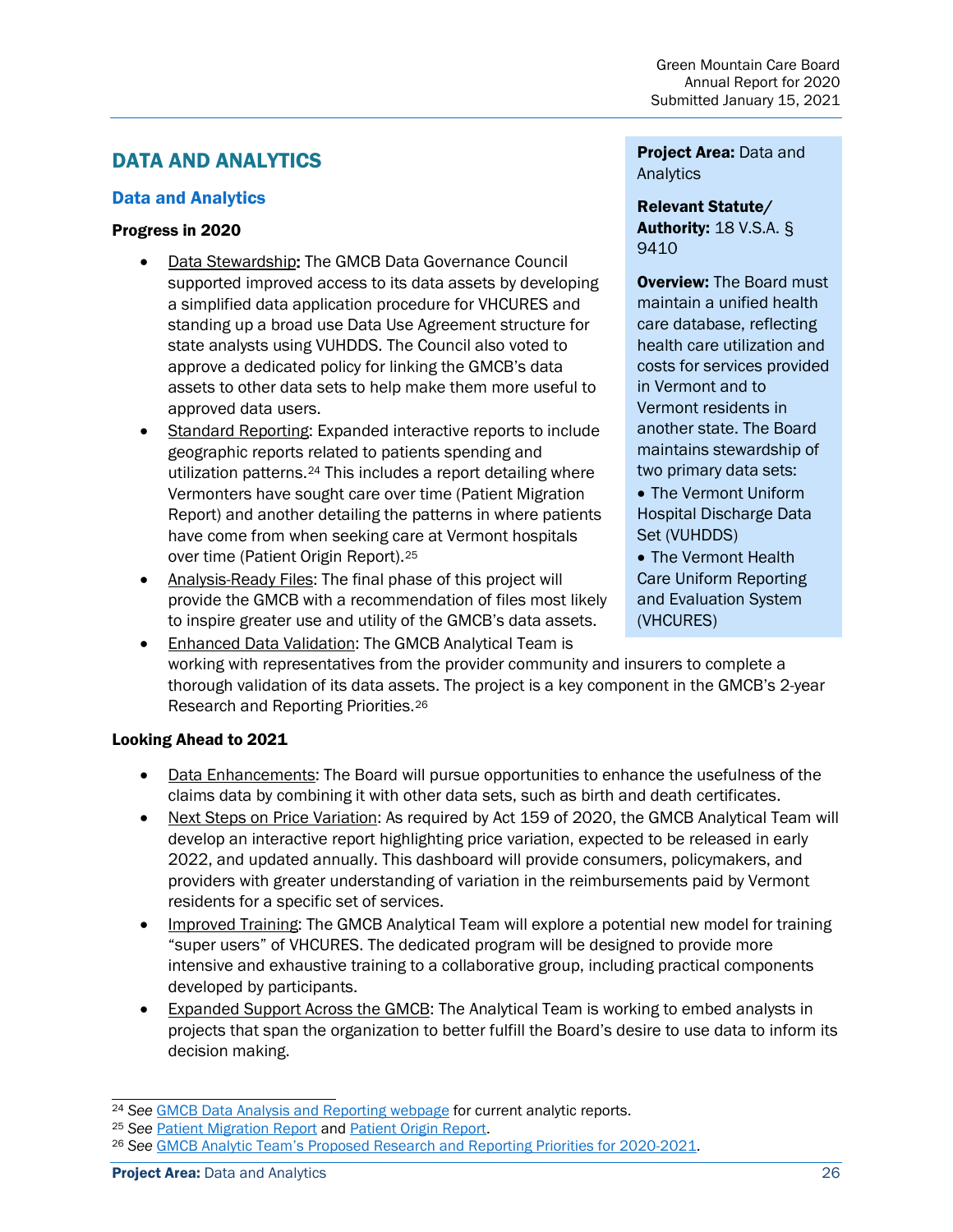#### <span id="page-26-0"></span>Health Resource Allocation Plan (HRAP)

The HRAP is a series of dynamic reports, visualizations, and other user-friendly tools designed to convey relevant information. These tools are available on the Board's website in addition to detailed information on health care services by geographic region.<sup>[27](#page-26-1)</sup>

#### Progress in 2020

- Project Specifications: The HRAP project team has developed web-based interactive reports that demonstrate health care needs, resources, and utilization patterns across hospital service areas.
- Data Governance and Management: The HRAP team continues to work with the Health Department to coordinate statewide data efforts to support health care priorities areas.
- Data Collection: GMCB completed service and bedlevel resource inventories in the following priority areas: mental health, substance use disorder, hospital services, and home health and hospice.
- Stakeholder Engagement: The stakeholder engagement process has involved work with multiple State agencies, legislative representatives as well as external organizations to help ensure data is accurate and presented effectively. Staff continue to partner with State agencies to coordinate related work that supports resource planning. Public feedback is an ongoing component in project development.

#### **Project Area: Data and Analytics**

#### Relevant Statute/Authority: 18 V.S.A. § 9405

Overview: In 2018, the Legislature amended the requirements for the Health Resource Allocation Plan. The new HRAP will:

• Report on Vermont's health care services and resources;

• Inform GMCB regulatory processes, cost containment and statewide quality of care efforts, health care payment and delivery system reform initiatives, and allocation of health resources within the state;

• Identify priorities using existing assessments, data, and public input;

• Consider the principles for health care reform in 18 V.S.A. § 9371;

- Identify and analyze gaps between needs and resources;
- Identify utilization trends;
- Consider cost impacts of filling gaps; and
- Be more dynamic and up to date.

- Data Collection and Management: Maintenance of essential data sets that reflect health care needs and resources by sector and geographic region. Organization of related resources curated on the GMCB website.
- Data Analysis: Data analysis, including a series of utilization and cost studies related to chronic diseases, COVID-19, and hospital services has begun and will continue throughout 2021. These efforts will support larger GMCB initiatives such as hospital sustainability and the All-Payer Model.
- Strategic planning: Develop and restructure processes for data requests to support Certificate of Need and Hospital Budget Programs.

<span id="page-26-1"></span><sup>27</sup> *See* [Green Mountain Care Board Health Resource Allocation Plan webpage.](https://gmcboard.vermont.gov/gmcb-health-resource-allocation-plan)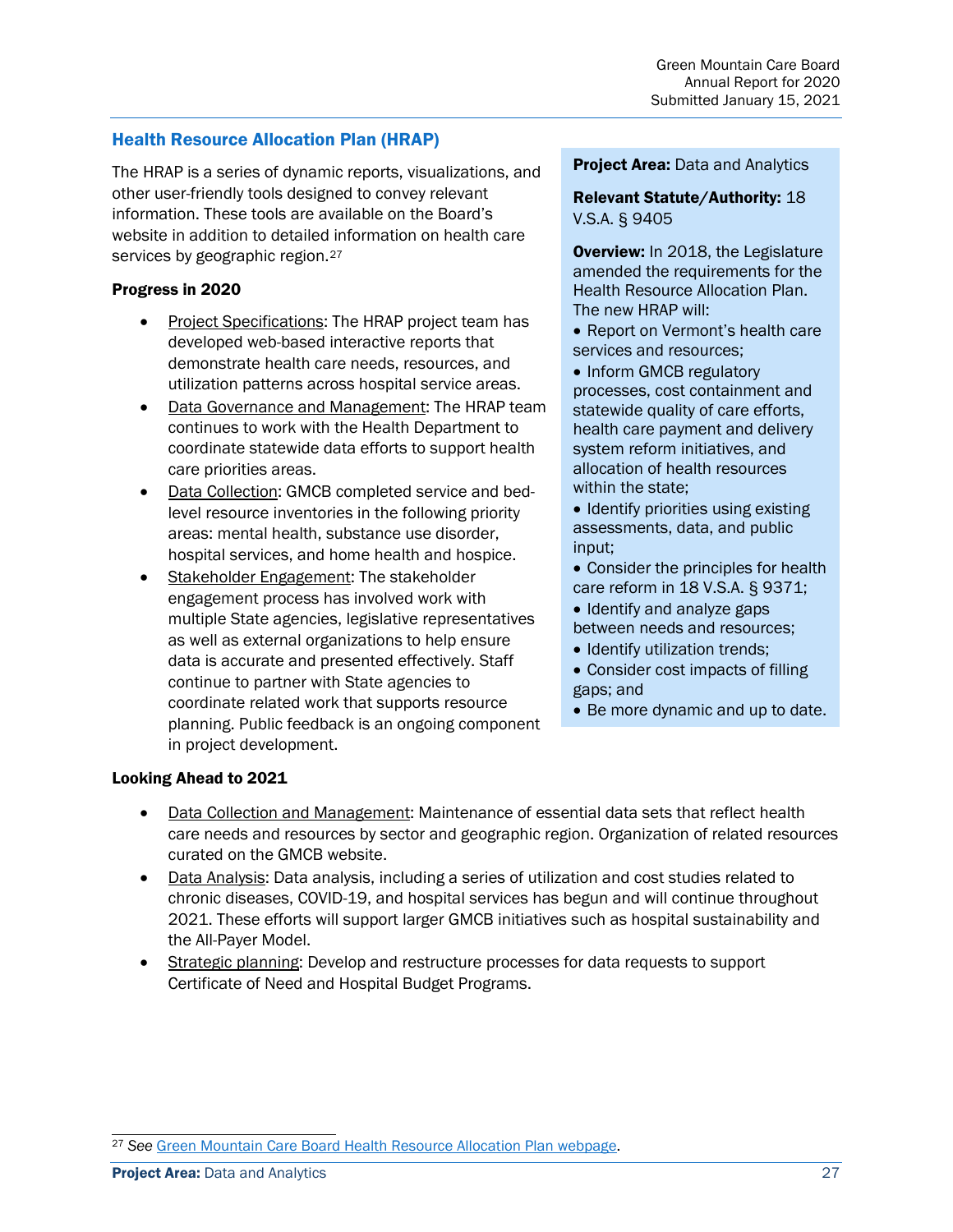# <span id="page-27-0"></span>APPENDICES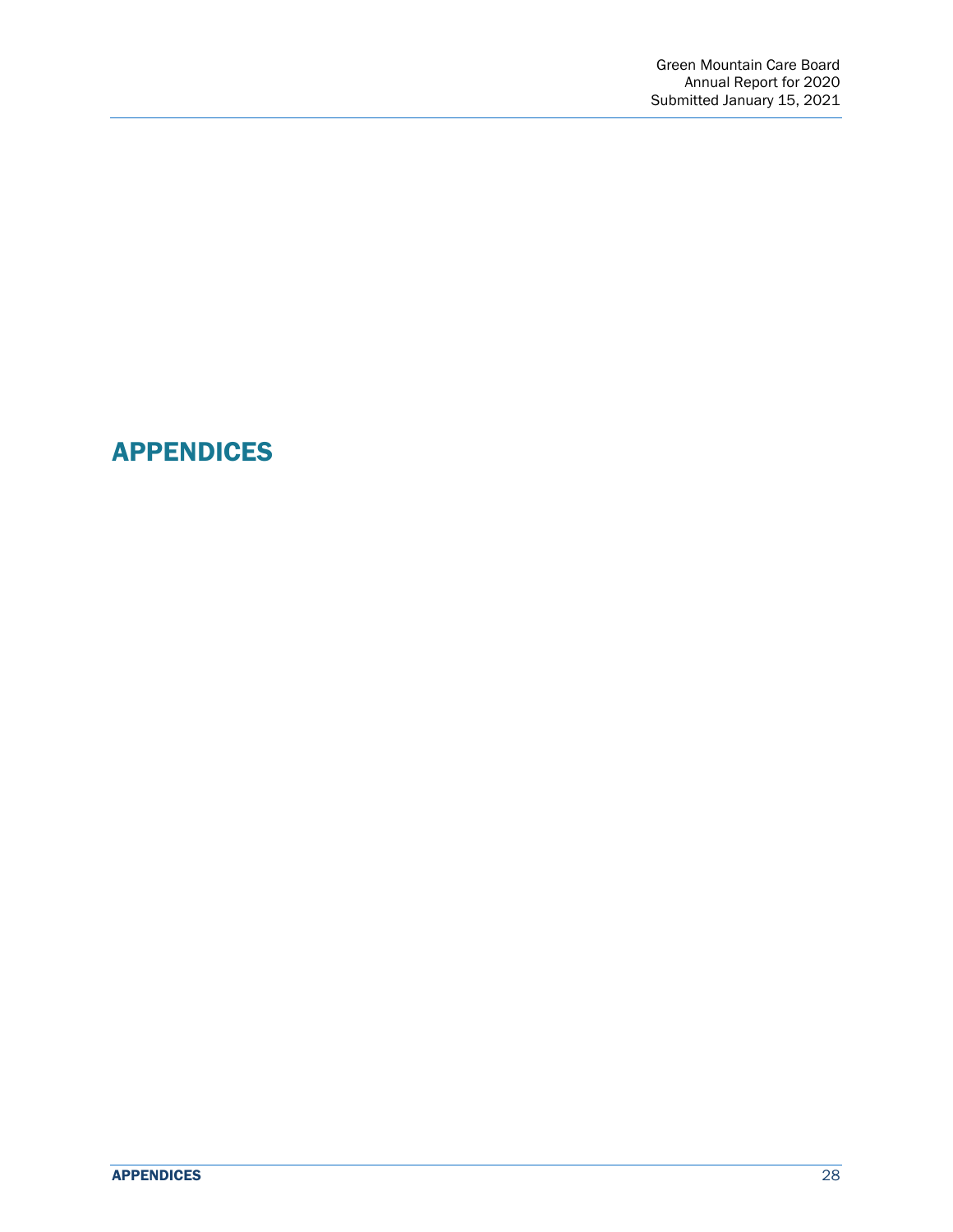#### <span id="page-28-0"></span>Appendix A: Cost Shift

*NOTE: In 2020, GMCB's regular annual reporting about the Cost Shift (and the related report, Impact of Medicaid and Medicare Cost Shifts and Uncompensated Care on Health Insurance Premium Rates, required by 18 V.S.A. § 9375(d)(F)) has been delayed.* 

*These reports rely on hospital financial reporting which have been delayed as hospitals grapple with the COVID-19 public health emergency and the financial reporting requirements related to stabilization grants and loans.*

*GMCB expects to submit both reports in early 2021.* 

Project Area: Health Insurance **Regulation** 

#### Relevant Statute/Authority: 18 V.S.A. § 9375

Overview: 18 V.S.A. § 9375 requires the Board to report annually on the cost shift. The Board is tasked annually with recommending mechanisms to ensure that appropriations intended to address the Medicaid cost shift will have the intended result of reducing premiums imposed on commercial insurance premium payers below the amount they otherwise would have been charged. The APM holds Vermont harmless for Medicaid price increases in calculating APM total cost of care, a potential mechanism for decreasing the cost shift.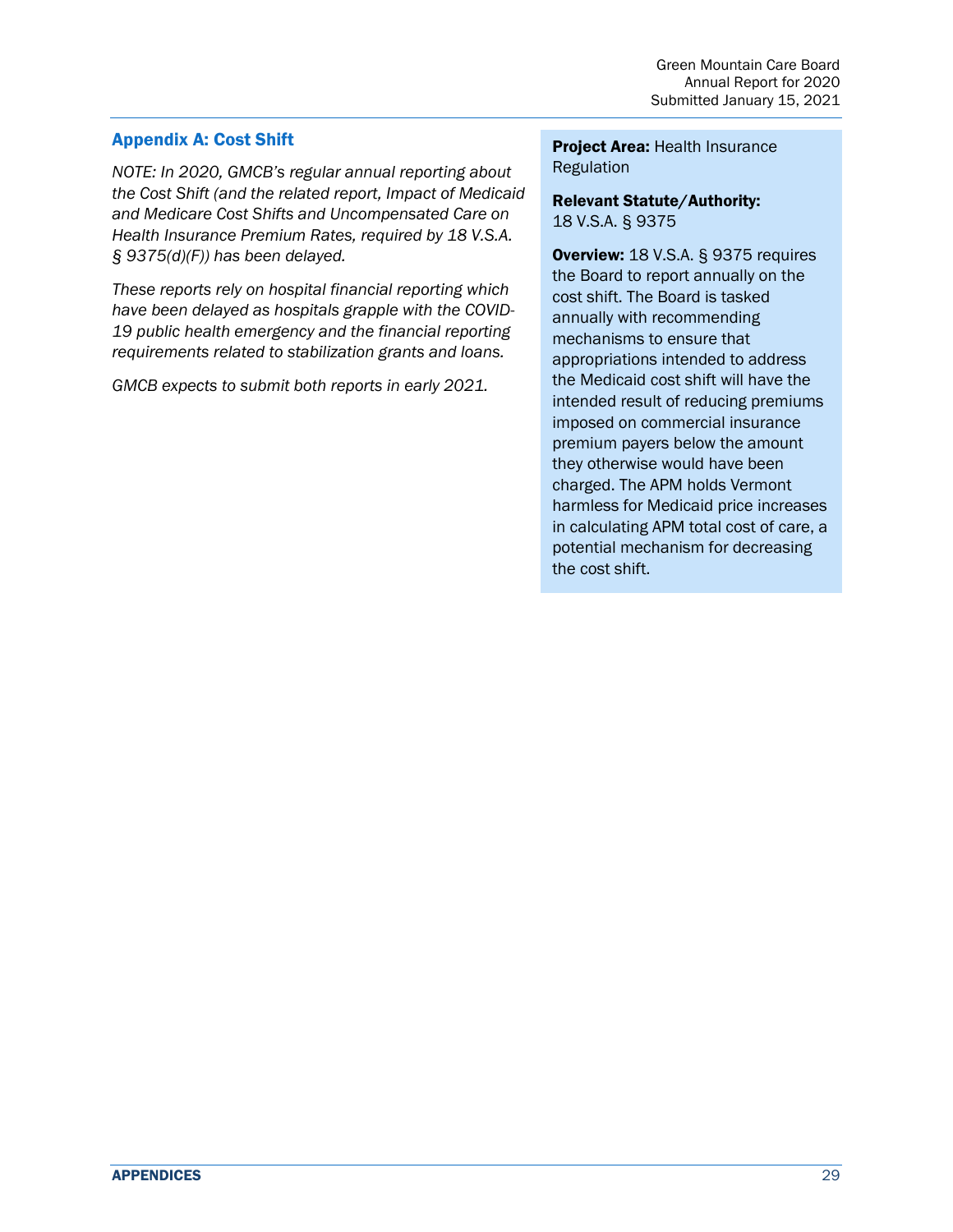# <span id="page-29-0"></span>Appendix B: Green Mountain Care Board Meetings in 2020

| <b>January 8, 2020</b> | • Rural Health Services Task Force (RHSTF) Presentation                                                                                                                                                                                                                                             |
|------------------------|-----------------------------------------------------------------------------------------------------------------------------------------------------------------------------------------------------------------------------------------------------------------------------------------------------|
| January 15, 2020       | • Primary Care Workforce Panel                                                                                                                                                                                                                                                                      |
| January 22, 2020       | · DVHA Act 53 HIE Consent Implementation Report<br>. VITL FY 2020 Budget Adjustment and Quarterly Review<br>. Preliminary Staff Recommendations: HIE Plan Addendum on Consent and VITL FY2020<br><b>Budget Adjustment</b>                                                                           |
| January 29, 2020       | . Non-Standard QHP Design Approval Process and 2021 Evaluation Criteria                                                                                                                                                                                                                             |
| February 5, 2020       | · Act 53 HIE Consent Implementation; VITL FY2020 Budget Adjustment- Potential Votes<br>. Non-Standard QHP Design Approval Process and 2021 Evaluation Criteria - Potential Vote<br>• OneCare Vermont's Lead Primary Prevention Program: An Overview of RiseVT Expansion<br>and Outcomes Measurement |
| February 12, 2020      | · Proposed 2021 Standard Qualified Health Plan (QHP) Designs                                                                                                                                                                                                                                        |
| February 19, 2020      | . UVM Milestone Report on Investments Towards Increasing Mental Health Capacity<br>• Standard QHP Designs Discussion - Potential Vote                                                                                                                                                               |
| February 26, 2020      | • Hospital Operating Performance FY19 Year-End Report<br>. All-Payer Model Updates: 2018 Annual Total Cost of Care Report and APM Agreement<br><b>Technical Changes</b><br>. Overview of Sustainability Plans                                                                                       |
| March 11, 2020         | · FY 2021 Hospital Budget Guidance                                                                                                                                                                                                                                                                  |
| March 18, 2020         | · FY 2021 Hospital Budget Guidance - Follow-up<br>. FY 2021 NPR/FPP Growth Limit - Potential Vote<br>• Enforcement Discussion<br>• Hospital Sustainability Plan Discussion                                                                                                                          |
| March 25, 2020         | • Certificate of Need Hearing: Silver Pines, LLC, Proposed Development of Medically<br>Supervised Withdrawal Treatment Center for Substance Use Disorder in Stowe<br>· Draft Emergency Certificate of Need Procedure                                                                                |
| April 1, 2020          | . FY 2020 Accountable Care Organization (ACO) Budget - Potential Vote                                                                                                                                                                                                                               |
| April 8, 2020          | • Letter from State of Vermont to CMMI - Potential Vote<br>. 2018 Statewide Health Outcomes and Quality of Care Results<br>. Waiver of CON Review for Certain COVID-19 Related Projects - Potential Vote                                                                                            |
| April 22, 2020         | • OneCare Vermont 2020 Update<br>• BCBSVT Non-Standard Plan Design Presentation - Potential Vote                                                                                                                                                                                                    |
| April 29, 2020         | · Northwestern Medical Center 2020 Budget Amendment Request - Potential Vote<br>· COVID-19 Response Updates from Health Insurers                                                                                                                                                                    |
| May 4, 2020            | · Northwestern Medical Center 2020 Budget Amendment Request - Potential Vote                                                                                                                                                                                                                        |
| May 13, 2020           | . National Trends in State Affordability and Sustainability Strategies<br>• Updated Hospital Budget Guidance<br>· Discussion on whether the GMCB shall establish a Prescription Drug Technical Advisory<br>Group pursuant to 18 V.S.A. $\S$ 9374(e)(2)                                              |
| May 20, 2020           | · Updated Hospital Budget Guidance                                                                                                                                                                                                                                                                  |
| May 27, 2020           | • COVID-19 Response and Updates from the Agency of Human Services<br>· Updated Hospital Budget Guidance - Potential Vote                                                                                                                                                                            |
| June 3, 2020           | . VITL FY21 Budget Presentation and Quarterly Update<br>· FY21 ACO Budget Guidance Presentation                                                                                                                                                                                                     |
| June 17, 2020          | . VITL FY21 Budget Presentation and Quarterly Update - Potential Vote<br>· FY21 ACO Budget Guidance Presentation - Potential Vote                                                                                                                                                                   |
| June 24, 2020          | • OneCare Vermont FY20 ACO Budget Presentation                                                                                                                                                                                                                                                      |
| July 8, 2020           | • 2018 Vermont Health Care Expenditure Analysis                                                                                                                                                                                                                                                     |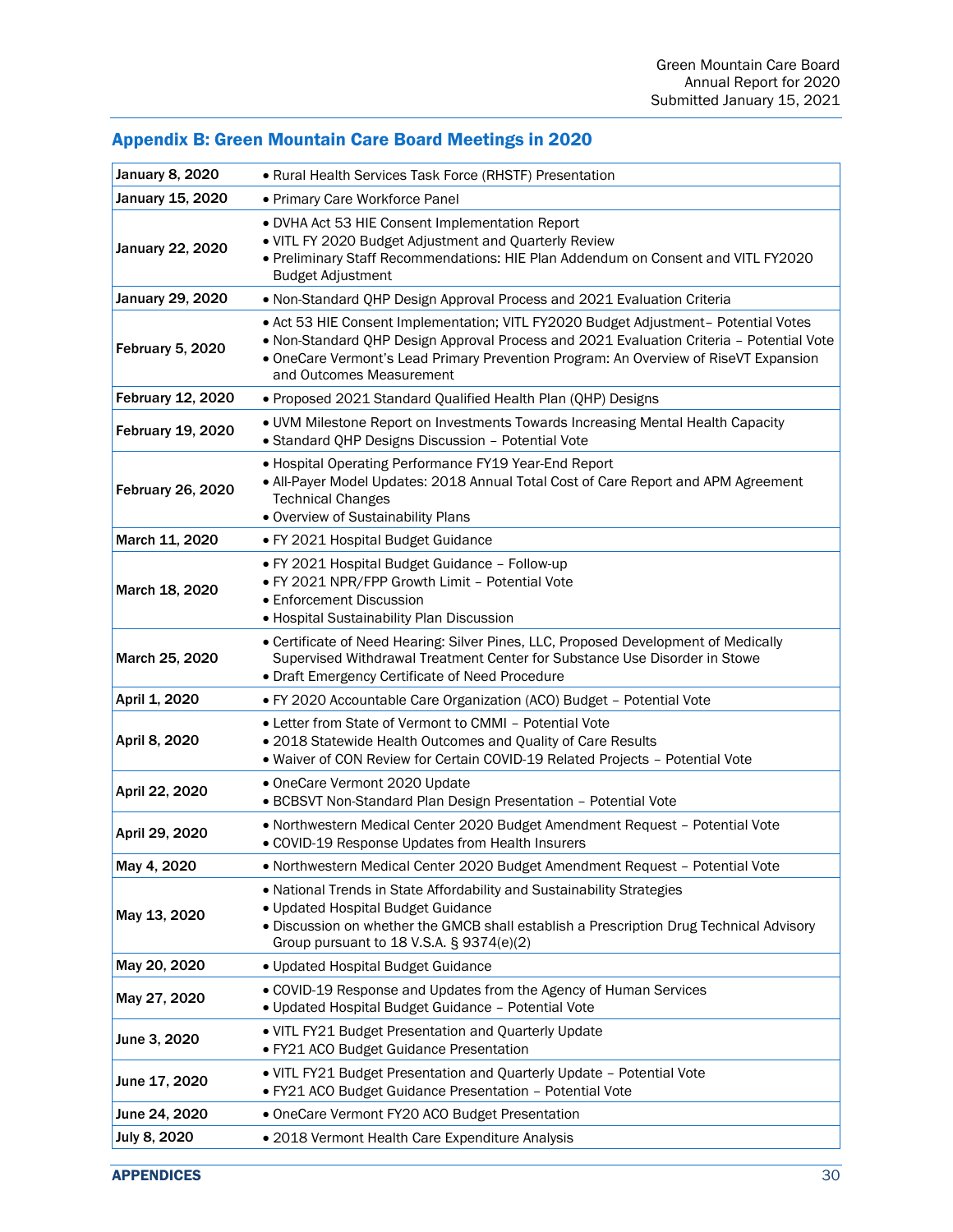| July 15, 2020         | • Agency of Human Services COVID-19 Relief Funding Update<br>. Reboot of Sustainability Plans and Update on Financial Health of Hospitals<br>• Legislative Update                                    |
|-----------------------|------------------------------------------------------------------------------------------------------------------------------------------------------------------------------------------------------|
| July 20, 2020         | • Rate Review Hearing                                                                                                                                                                                |
| July 21, 2020         | • Rate Review Hearing<br>• Rate Review Public Comment Forum                                                                                                                                          |
| July 29, 2020         | • Staff Analysis on FY20 Accountable Care Organization (ACO) Revised Budget                                                                                                                          |
| <b>August 5, 2020</b> | • GMCB Geographic Reporting: The Use and Cost of Health Care Services for Vermonters<br>and Access Patterns for Vermont Hospitals<br>· Hospital Sustainability Plans - Potential Vote                |
| August 18, 2020       | • Hospital Budget Hearing                                                                                                                                                                            |
| August 20, 2020       | • Hospital Budget Hearing                                                                                                                                                                            |
| August 24, 2020       | • Hospital Budget Hearing                                                                                                                                                                            |
| August 26, 2020       | • Hospital Budget Hearing                                                                                                                                                                            |
| August 28, 2020       | • Hospital Budget Hearing                                                                                                                                                                            |
| September 2, 2020     | • FY 2021 Hospital Budget Deliberations                                                                                                                                                              |
| September 9, 2020     | · FY 2021 Hospital Budget Deliberations - Potential Vote<br>. Discussion Regarding Changes to Primary Care Program for 2021                                                                          |
| September 15, 2020    | • COVID Relief Funds Update<br>· FY 2021 Hospital Budget Deliberations - Potential Vote                                                                                                              |
| September 16, 2020    | · FY 2021 Hospital Budget Deliberations - Potential Vote                                                                                                                                             |
| September 29, 2020    | • Hearing on Request for FY21 Budget Reconsideration - Potential Vote                                                                                                                                |
| September 30, 2020    | · VITL Quarterly Update<br>• Staff Presentation on GMCB Regulatory Alignment                                                                                                                         |
| October 7, 2020       | • Accountable Care Organization (ACO) Payer-Quality Results 2019                                                                                                                                     |
| October 14, 2020      | · Revised 2020 Medicare Benchmark Proposal                                                                                                                                                           |
| October 21, 2020      | . New Tools to Help States Address Hospital Costs<br>· FY 2021 Hospital Budget Debrief<br>· Revised 2020 Medicare Benchmark Proposal - Potential Vote                                                |
| October 28, 2020      | • GMCB Introduction to the ACO Regulatory Process<br>• OneCare Vermont FY 2021 Budget Hearing                                                                                                        |
| November 4, 2020      | · FY 2021 Hospital Budget Debrief                                                                                                                                                                    |
| November 18, 2020     | . 2020 Update to 2018-2022 Health Information Exchange (HIE) Strategic Plan                                                                                                                          |
| November 25, 2020     | • All-Payer ACO Model Agreement Implementation Improvement Plan<br>• Scale Target Letter Response - Staff Presentation                                                                               |
| December 2, 2020      | • Continue FY21 Hospital Budget Debrief<br>. 2020 Update to the HIE Strategic Plan and 2021 Connectivity Criteria - Potential Vote<br>• 2019 ACO Financial Results Panel<br>• All-Payer Model Update |
| December 9, 2020      | • ACO Oversight: FY2021 Staff Analysis and Preliminary Recommendations                                                                                                                               |
| December 16, 2020     | • 2021 Medicare Benchmark Proposal<br>. New England States' All-Payer Report on Primary Care Payments<br>• Panel Discussion: Provider Reimbursement in Vermont                                       |
| December 18, 2020     | • FY2021 ACO Budget Discussion                                                                                                                                                                       |
| December 23, 2020     | • 2021 Medicare Benchmark Proposal - Potential Vote<br>• ACO Oversight: FY2021 ACO Budget - Potential Vote                                                                                           |
| December 30, 2020     | . Delegation of All-Payer Model Negotiating Authority - Potential Vote                                                                                                                               |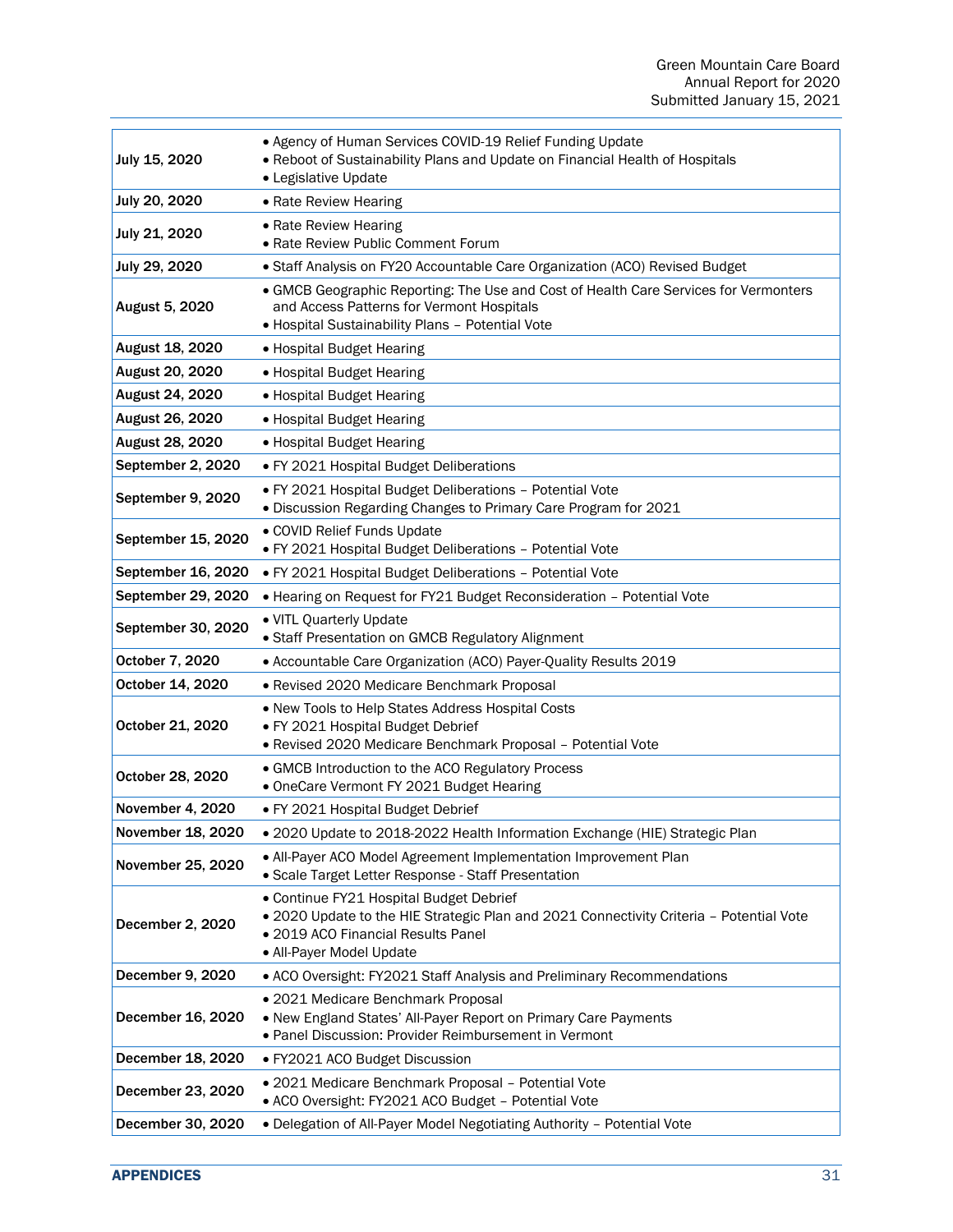#### <span id="page-31-0"></span>Appendix C: GMCB Budget, FY2020-FY2021 and Staffing

|                                                  | <b>FY2020</b><br><b>Budget</b> | <b>FY2020</b><br><b>Expenditures</b> | <b>FY2021</b><br><b>Budget</b> |
|--------------------------------------------------|--------------------------------|--------------------------------------|--------------------------------|
| <b>Total Budget</b>                              | \$9,325,076                    | \$7,004,998                          | \$9,129,267                    |
|                                                  |                                |                                      |                                |
| General Fund                                     | \$4,050,536                    | \$2,825,011                          | \$4,015,799                    |
| <b>GMCB Regulatory &amp; Administration Fund</b> | \$5,274,540                    | \$4,150,682                          | \$5,113,468                    |
| <b>Coronavirus Relief Fund</b>                   |                                | \$29,305                             |                                |

The Green Mountain Care Board's actual FY2020 spending came in under budget due to the Board's and contractors deferred work while pivoting to work on issues related to the COVID-19 pandemic. It was also due to lower than budgeted need for Data Set Files contract, Certificate of Need contracts and personnel costs.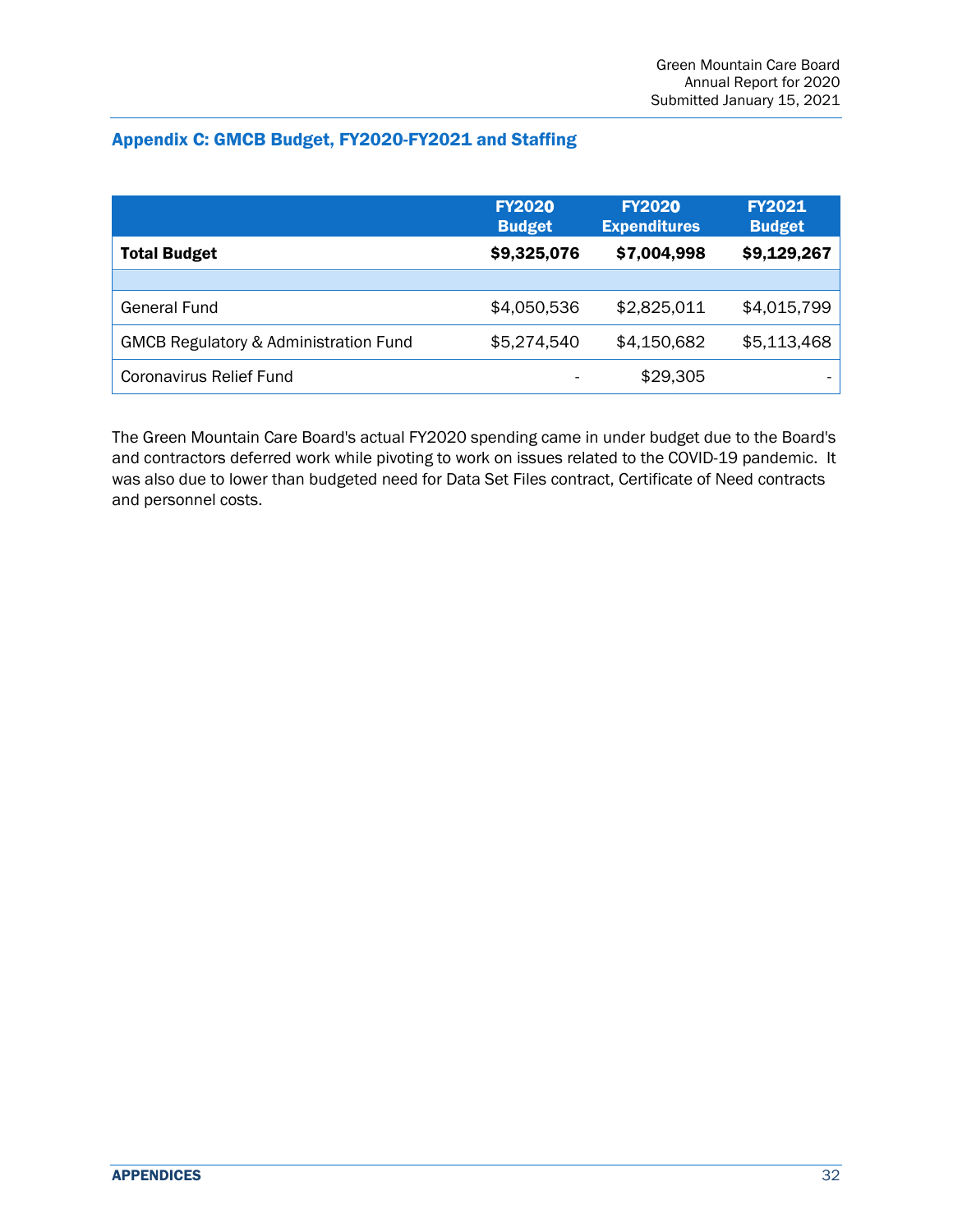#### Appendix D: GMCB Organizational Chart

<span id="page-32-0"></span>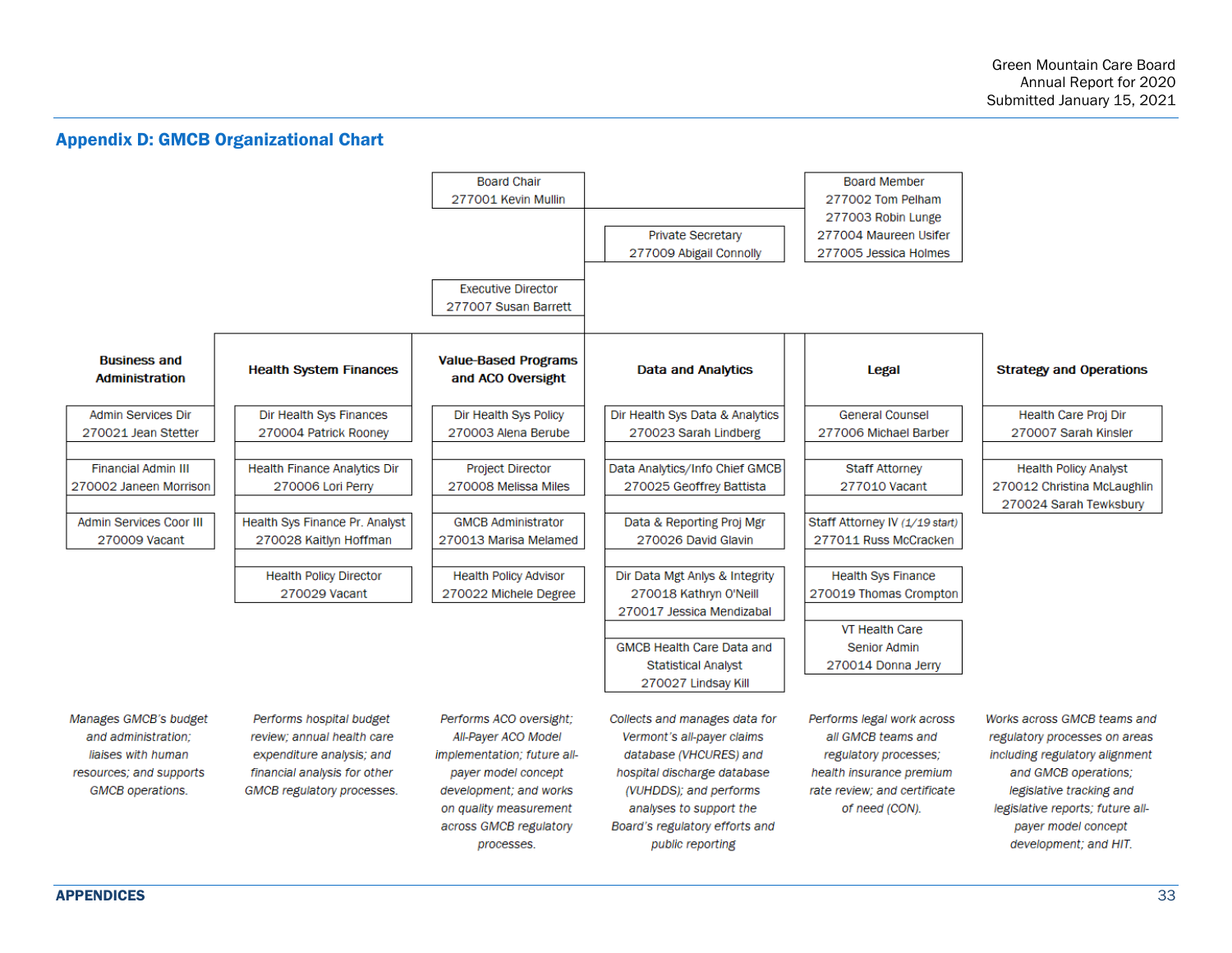#### <span id="page-33-0"></span>Appendix E: Board Member Biographies

The GMCB was created by the Vermont Legislature in 2011. It is an independent group of five Vermonters who, with their staff, are charged with ensuring that changes in the health care system improve quality while stabilizing costs.

Nominated by a broad-based committee and appointed by the Governor, the Board includes:

#### Kevin Mullin, Chair

The Chair of the Green Mountain Care board is tasked with directing the board's charge of curbing health care cost growth and reforming the way health care is provided to Vermonters.

Kevin Mullin spent the majority of his career as a small business owner. He is a graduate of Castleton University with a degree in Finance and has taught at the Community College of Vermont and served on numerous community and professional boards. He served nineteen years in the Vermont Legislature including four years in the House and fifteen years in the Senate, where he served on committees including as Chair of the Senate Education and Senate Economic Development, Housing, and General Affairs Committees. As a member of the Senate Health and Welfare Committee, he helped to write both Catamount Health and Green Mountain Care legislation. He has a deep commitment to improving the lives of Vermonters by improving health care quality and controlling health care spending.

#### Jessica Holmes, Ph.D.

Jessica Holmes is a Professor of Economics at Middlebury College. Her teaching portfolio includes courses in microeconomics, health economics, the economics of social issues and the economics of sin. She has published several articles in areas such as philanthropy, economic development, health economics, labor economics and pedagogy. Prior to joining the Middlebury faculty, she worked as a litigation consultant for National Economic Research Associates, conducting economic analyses for companies facing lawsuits involving securities fraud, product liability, and intellectual property. Jessica received her undergraduate degree from Colgate University and her PhD in Economics from Yale University. She is a past Trustee of Porter Medical Center, having served as Board Secretary and Co-chair of the Strategy Committee. Jessica lives in Cornwall.

#### Robin Lunge, J.D., MHCDS

Robin J. Lunge, JD, MHCDS, was appointed to the Board in November 2016. Prior to joining the Board, Robin served for almost six years as the State's Director of Health Care Reform for Governor Peter Shumlin's administration. Her past experience includes working as a nonpartisan staff attorney at Vermont Legislative Council, where she drafted legislation and provided support to members of the Vermont Legislature relating to health and human services matters, and at the Center on Budget and Policy Priorities in Washington D.C. as a senior policy analyst on public benefits issues. Robin's areas of expertise are federal and state public benefit programs, health care, and health care reform. Robin holds a B.A. from the University of California Santa Cruz, a J.D. from Cornell Law School, and a Masters of Health Care Delivery Science from Dartmouth College.

#### Tom Pelham

Tom Pelham served as Deputy Secretary of Administration and Tax Commissioner under Governor Jim Douglas, and as Commissioner and Deputy Commissioner of Finance and Management under Governor Howard Dean. As Finance Commissioner during the creation and enactment of the Vermont Health Access Plan (VHAP), Pelham was responsible for creating the fiscal capacity to expand health insurance to Vermonters while ensuring overall statewide budgetary sustainability. He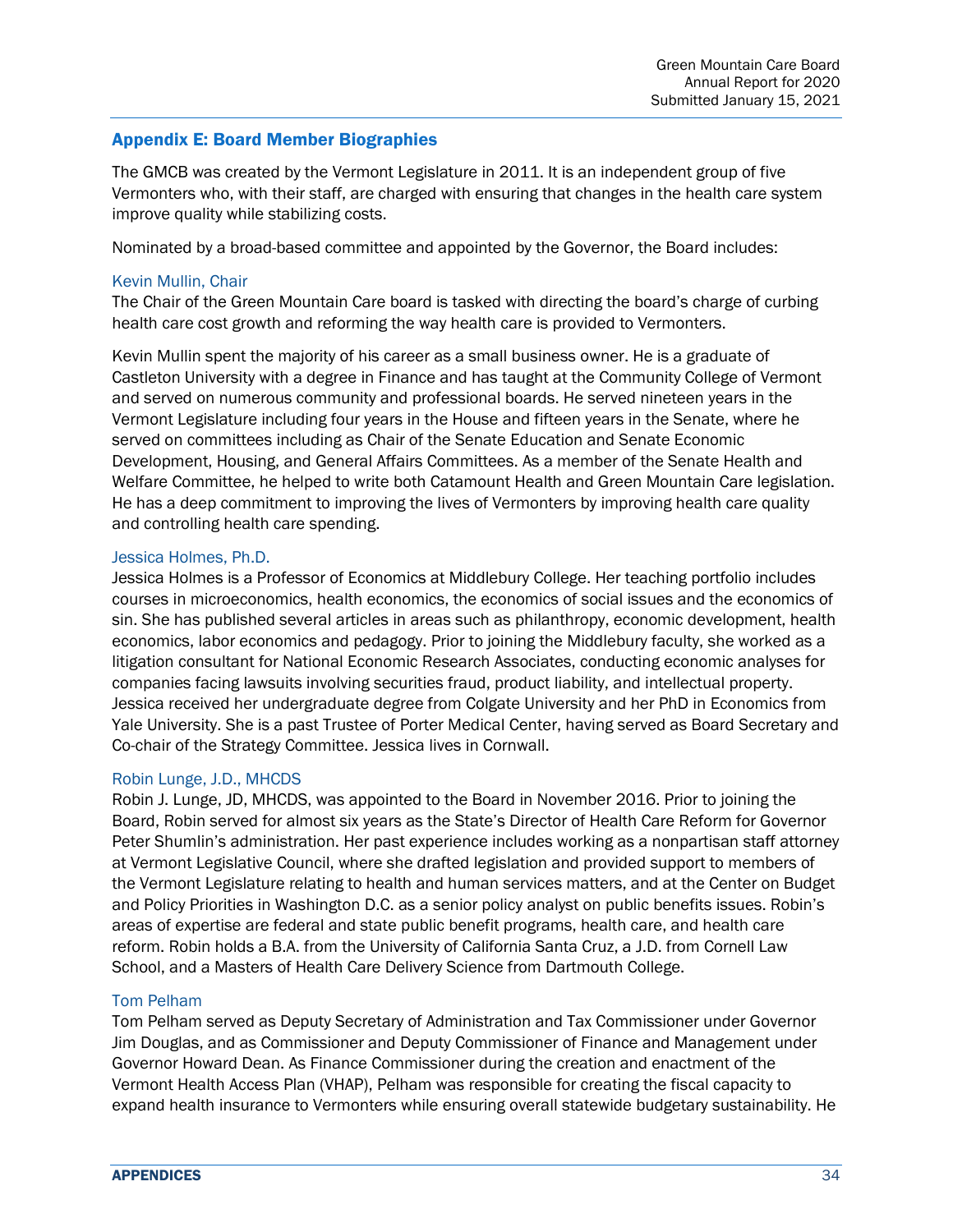also served as Commissioner and Deputy Commissioner of Housing and Community Affairs under Governors Madeleine Kunin and Richard Snelling. In 2002, Pelham was elected as an Independent to serve Vermont's Washington 6 District in the House of Representatives. While serving on the House Appropriations Committee, he helped restructure Vermont's Medicaid health care premium and co-pay system to better align with recipients' incomes and ability to pay. Pelham is a native Vermonter from Arlington and now resides in Berlin. He earned his B.A. from Tufts University and his M.A. from Harvard University.

#### Maureen Usifer

Maureen Usifer is a finance professional with over thirty years of corporate public and private CFO and board experience. Maureen currently serves on several public and non-profit boards including as Director and Audit Chair for BlackRock Capital Investment Corporation, Trustee and Audit Chair for Liberty All-Star Funds, Trustee for St. Michael's College and as a Green Mountain Consortium Board Member. Maureen was the CFO for Vermont-based Seventh Generation with oversight for Finance, Accounting, IT, and legal. Maureen was also a senior finance director with Church & Dwight Co., Inc., where her responsibilities included budget oversight, cost optimization, investor relations and mergers and acquisitions. Maureen lives in Colchester. She has an undergraduate degree from St. Michael's College and an M.B.A. from Clarkson University.

#### Leadership

#### Susan J. Barrett, J.D., Executive Director

Susan J. Barrett, an attorney, was formerly Director of Public Policy in Vermont for the Bi-State Primary Care Association. She joined Bi-State in 2011 after nearly 20 years in the pharmaceutical industry with Novartis, Merck, and Wyeth. Susan's health care experience also includes pro bono legal work and an internship with Health Law Advocates, a non-profit public interest law firm in Massachusetts. She is a graduate of New England Law Boston and Regis College. She lives in Norwich.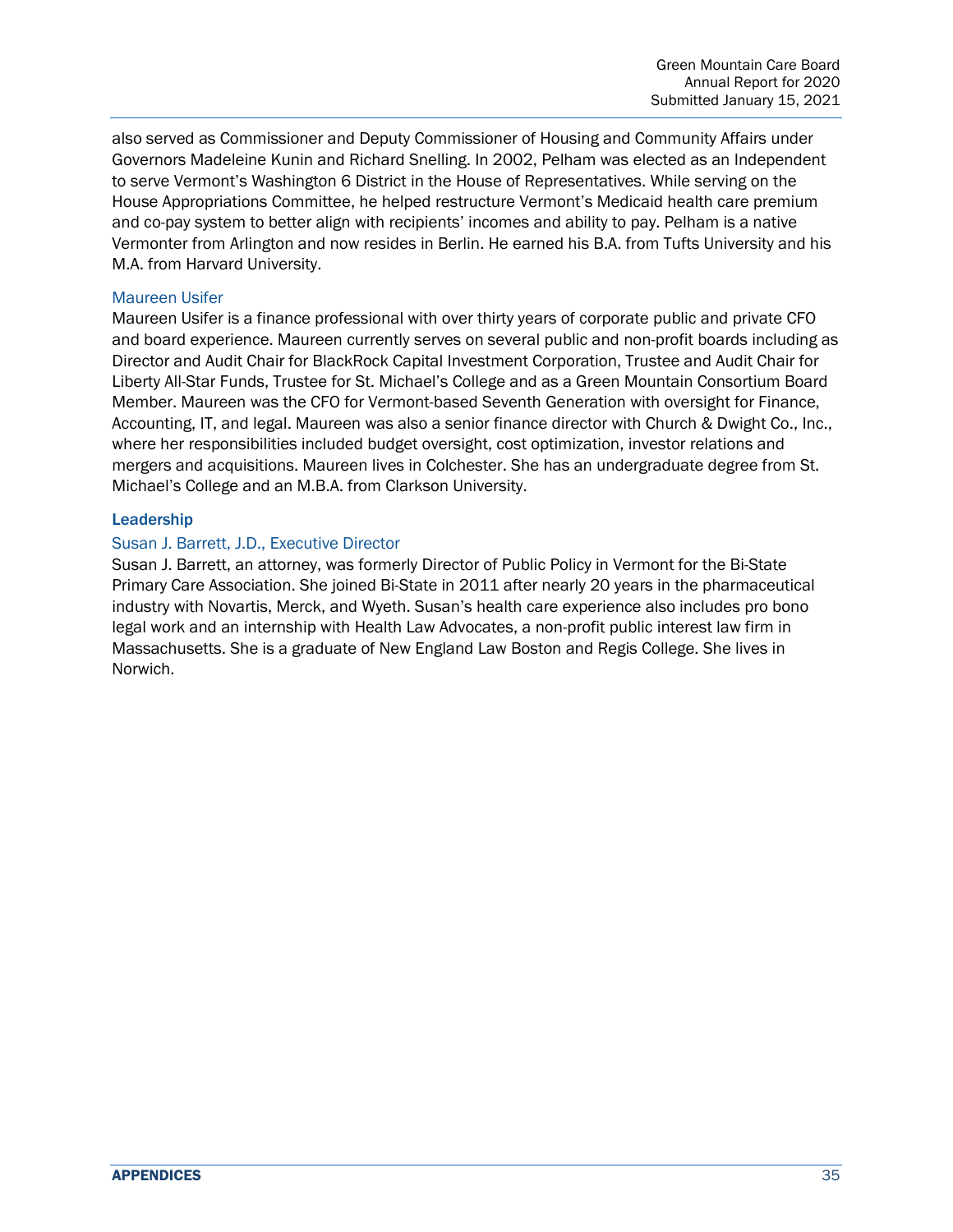# <span id="page-35-0"></span>Appendix F: Glossary

| <b>ACO</b>     | Accountable Care Organization                               |
|----------------|-------------------------------------------------------------|
| <b>APM</b>     | All-Payer Model                                             |
| <b>CMMI</b>    | Center for Medicare and Medicaid Innovation                 |
| <b>CON</b>     | <b>Certificate of Need</b>                                  |
| <b>DVHA</b>    | Department of Vermont Health Access                         |
| <b>ESRD</b>    | <b>End-Stage Renal Disease</b>                              |
| <b>GMCB</b>    | Green Mountain Care Board                                   |
| <b>HRAP</b>    | <b>Health Resource Allocation Plan</b>                      |
| <b>NPR</b>     | <b>Net Patient Revenue</b>                                  |
| <b>ORCA</b>    | <b>Onion River Community Access</b>                         |
| <b>PCAG</b>    | Primary Care Advisory Group                                 |
| QHP            | Qualified Health Plan                                       |
| <b>RHSTF</b>   | <b>Rural Health Services Task Force</b>                     |
| <b>SASH</b>    | Support and Services at Home                                |
| <b>TCOC</b>    | <b>Total Cost of Care</b>                                   |
| <b>VHIE</b>    | Vermont Health Information Exchange                         |
| <b>VITL</b>    | Vermont Information Technology Leaders                      |
| <b>VHCURES</b> | Vermont Health Care Uniform Reporting and Evaluation System |
| <b>VUHDDS</b>  | Vermont Uniform Hospital Discharge Data Set                 |